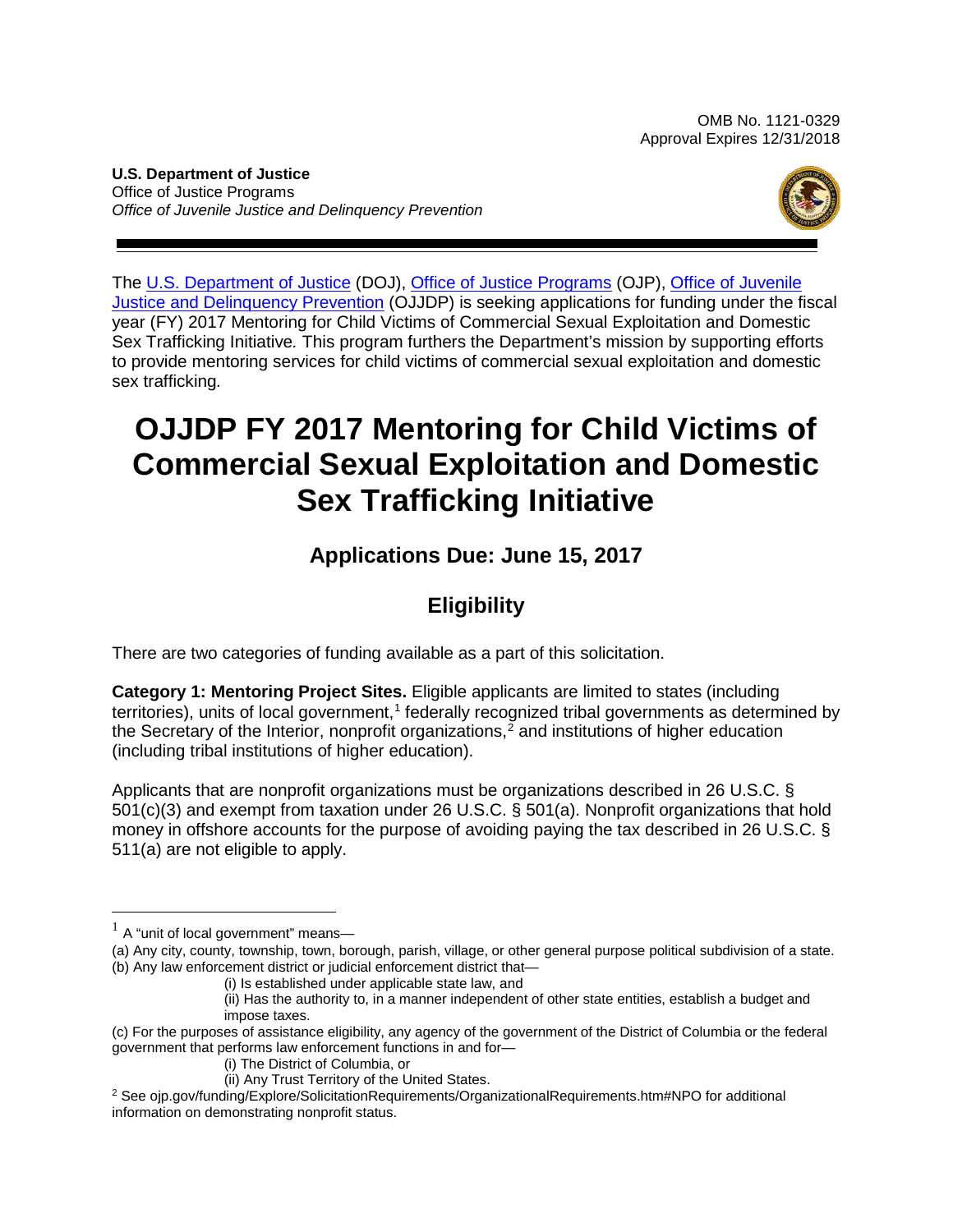**Category 2: Training and Technical Assistance.** Eligible applicants are limited to nonprofit organizations and for-profit organizations (including tribal nonprofit and for-profit organizations) and institutions of higher education (including tribal institutions of higher education). For-profit organizations must forgo any profit or management fee.

Eligible applicants that propose to provide direct services to youth must not include youth who are age 18 or older in the population they will serve.

OJJDP welcomes applications under which two or more entities would carry out the federal award; however, only one entity may be the applicant. Any others must be proposed as subrecipients ("subgrantees").<sup>[3](#page-1-0)</sup> The applicant must be the entity that would have primary responsibility for carrying out the award, including administering the funding and managing the entire program. Under this solicitation, only one application by any particular applicant entity will be considered. An entity may, however, be proposed as a subrecipient ("subgrantee") in more than one application.

OJJDP may elect to fund applications submitted under this FY 2017 solicitation in future fiscal years, dependent on, among other considerations, the merit of the applications and the availability of appropriations.

### **Deadline**

Applicants must register with [Grants.gov](http://www.grants.gov/web/grants/register.html) prior to submitting an application. All applications are due by 11:59 p.m. eastern time (ET) on June 15, 2017.

To be considered timely, an application must be submitted by the application deadline using Grants.gov, and the applicant must have received a validation message from Grants.gov that indicates successful and timely submission. OJP urges applicants to submit applications at least 72 hours prior to the application due date to allow time for the applicant to receive validation messages or rejection notifications from Grants.gov and to correct in a timely fashion any problems that may have caused a rejection notification.

OJP encourages all applicants to read this [Important Notice: Applying for Grants in Grants.gov.](http://ojp.gov/funding/Apply/Grants-govInfo.htm)

For additional information, see How [To Apply](#page-32-0) in Section [D. Application and Submission](#page-13-0)  [Information.](#page-13-0)

### **Contact Information**

For technical assistance with submitting an application, contact the Grants.gov Customer Support Hotline at 800–518–4726 or 606–545–5035, or via email to [support@grants.gov.](mailto:support@grants.gov) The [Grants.gov](http://www.grants.gov/web/grants/support.html) Support Hotline operates 24 hours a day, 7 days a week, except on federal holidays.

An applicant that experiences unforeseen Grants.gov technical issues beyond its control that prevent it from submitting its application by the deadline must email the National Criminal Justice Reference Service Response Center (Response Center) at [grants@ncjrs.gov](mailto:grants@ncjrs.gov) **within 24** 

<span id="page-1-0"></span> $\overline{a}$ <sup>3</sup> For additional information on subawards, see "Budget and Associated Documentation" under [Section D. Application](#page-13-0)  [and Submission Information.](#page-13-0)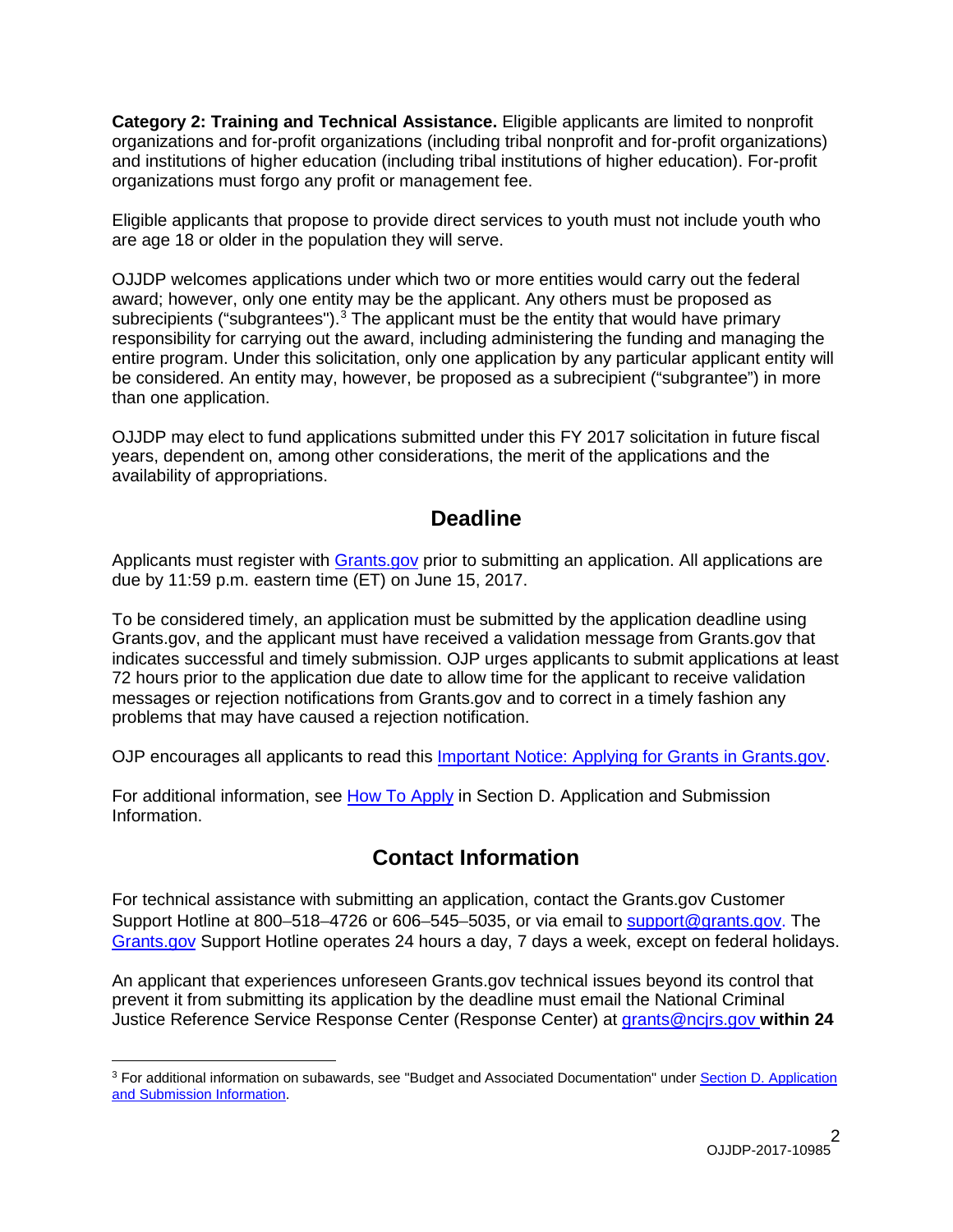**hours after the application deadline** in order to request approval to submit its application after the deadline. Additional information on reporting technical issues appears under "Experiencing Unforeseen Grants.gov Technical Issues" in the [How To Apply](#page-32-0) section.

For assistance with any other requirements of this solicitation, contact the Response Center by telephone at 800–851–3420 or TTY: 301–240–6310 (hearing impaired only), by email at [grants@ncjrs.gov,](mailto:grants@ncjrs.gov) or by [web chat.](https://webcontact.ncjrs.gov/ncjchat/chat.jsp) Response Center hours of operation are 10 a.m. to 6 p.m. ET, Monday through Friday, and 10 a.m. to 8 p.m. ET on the solicitation close date. Answers to frequently asked questions that may assist applicants are posted at [www.ojjdp.gov/grants/solicitations/FY2017/FAQ/CVCSEDSMent.pdf.](http://www.ojjdp.gov/grants/solicitations/FY2017/FAQ/CVCSEDSMent.pdf)

Grants.gov number assigned to this solicitation: OJJDP-2017-10985

Release date: May 15, 2017 Updated: May 31, 2017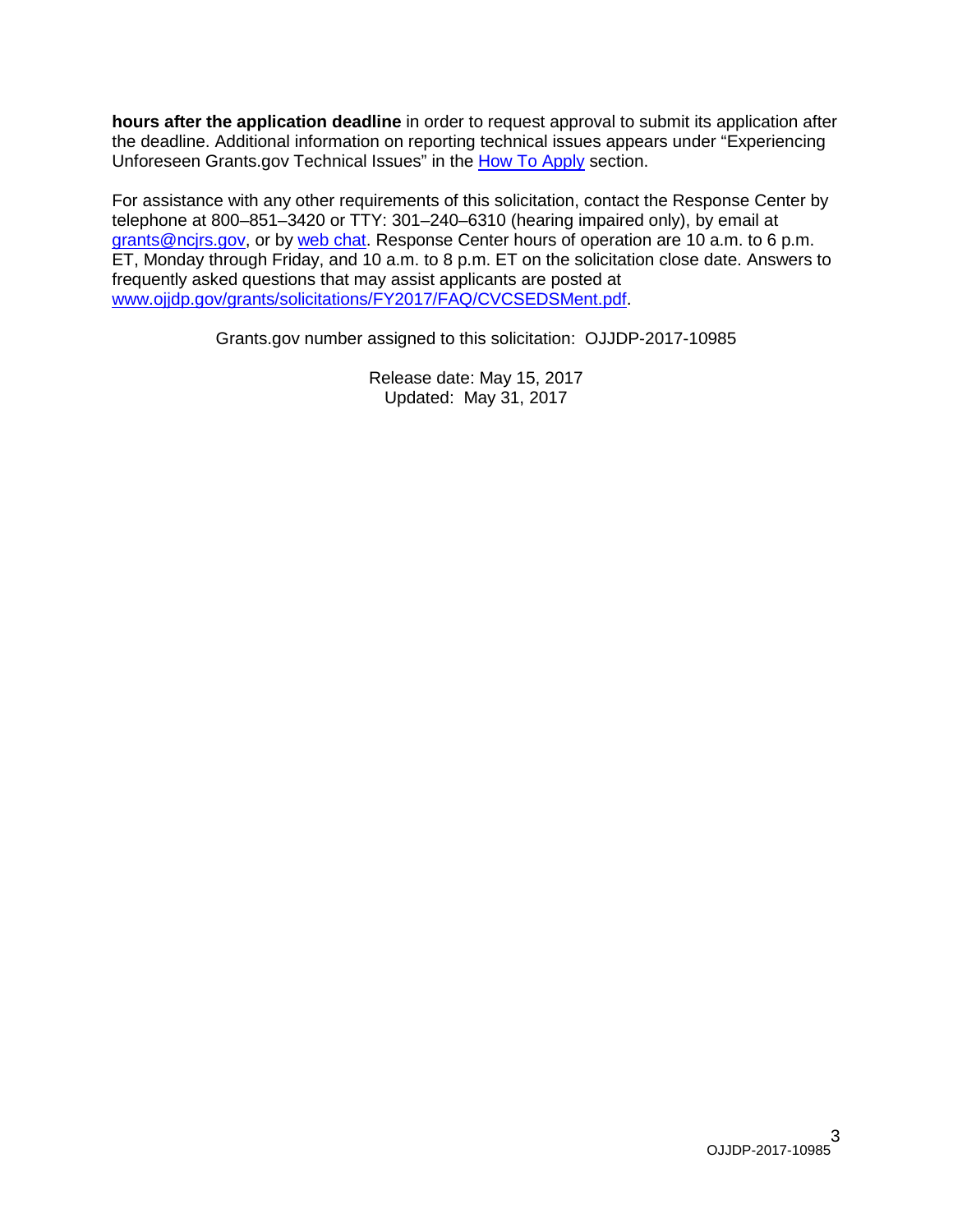## **Contents**

| Limitation on Use of Award Funds for Employee Compensation; Waiver 12          |  |
|--------------------------------------------------------------------------------|--|
| Prior Approval, Planning, and Reporting of Conference/Meeting/Training Costs13 |  |
|                                                                                |  |
|                                                                                |  |
|                                                                                |  |
|                                                                                |  |
|                                                                                |  |
|                                                                                |  |
|                                                                                |  |
|                                                                                |  |
|                                                                                |  |
|                                                                                |  |
|                                                                                |  |
| General Information About Post-Federal Award Reporting Requirements40          |  |
|                                                                                |  |
|                                                                                |  |
| Freedom of Information Act and Privacy Act (5 U.S.C. 552 and 5 U.S.C. 552a)41  |  |
|                                                                                |  |
|                                                                                |  |
|                                                                                |  |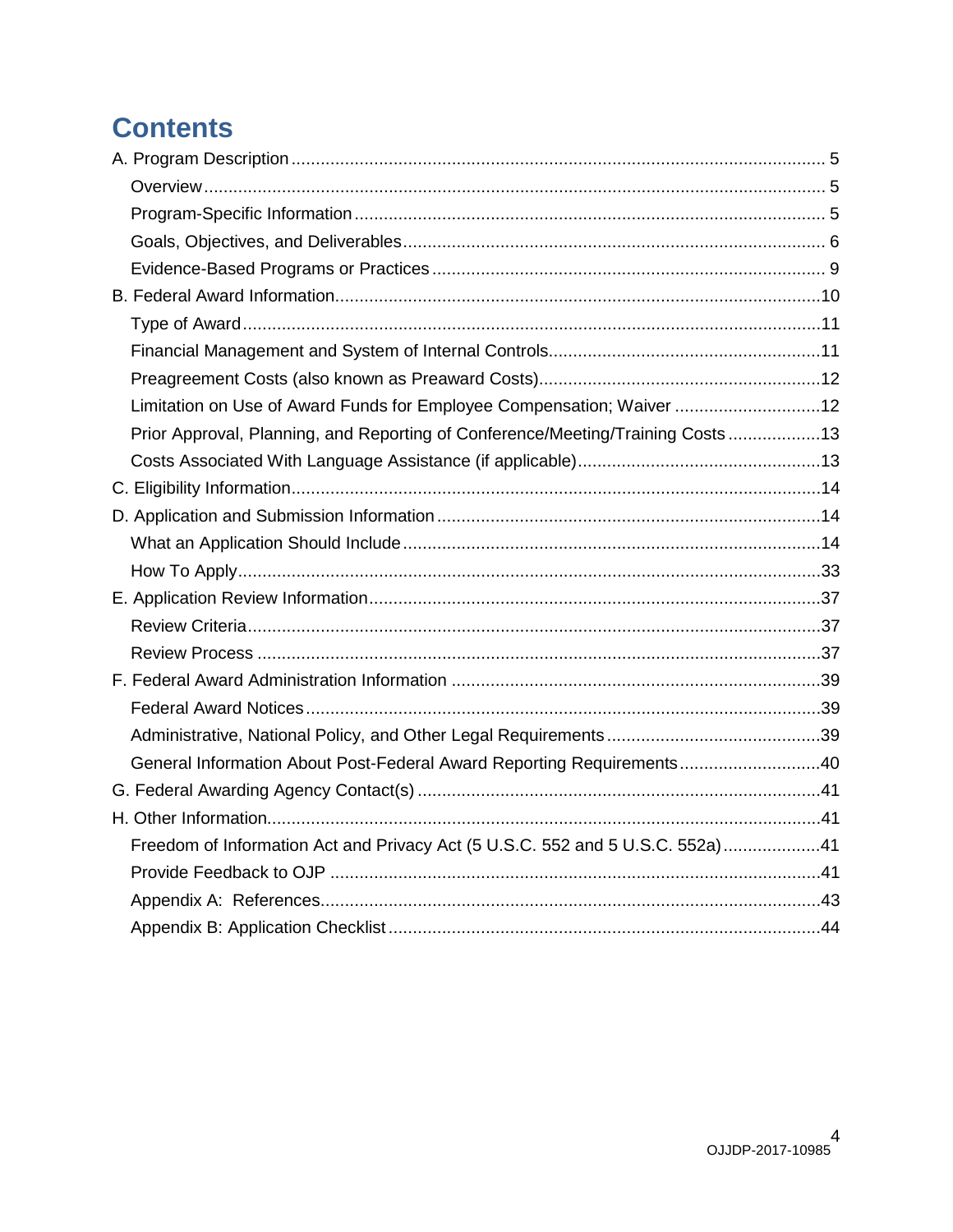# **OJJDP FY 2017 Mentoring for Child Victims of Commercial Sexual Exploitation and Domestic Sex Trafficking Initiative (CFDA #16.726 and 16.543)**

### <span id="page-4-3"></span><span id="page-4-0"></span>**A. Program Description**

#### <span id="page-4-1"></span>**Overview**

The purpose of this program is to enhance the capacity of applicant organizations to respond to the needs of child victims of commercial sexual exploitation (CSE)/domestic sex trafficking (DST). Under this initiative, OJJDP expects successful applicants to develop or enhance mentoring service models and mentor training based on best practices to focus on the needs of youth who are at risk or are victims of CSE/DST; develop or update strategies to recruit and maintain mentors to serve under identified and underserved populations; begin or enhance efforts to identify and enroll youth who are in need of services; and provide needed services to these youth.

There are two categories of funding available under this solicitation.

**Category 1: Mentoring Project Sites.** This program supports the efforts of eligible applicant organizations to develop or enhance their mentoring capacity, facilitate outreach efforts, and increase the availability of direct services for child victims (younger than age 18) of CSE/DST, including children who are U.S. citizens or legal permanent residents.

**Category 2: Training and Technical Assistance.** In addition to supporting program implementation and direct service activities, the initiative will fund a training and technical assistance provider to support the Category 1 project sites.

**Statutory Authority:** This program is authorized pursuant to the Department of Justice Appropriations Act, 2017 (Pub. L. 115-31).

#### <span id="page-4-2"></span>**Program-Specific Information**

For the purpose of this solicitation, OJJDP defines Commercial Sexual Exploitation of Children (CSEC) as a range of crimes and activities involving the sexual abuse or exploitation of a child for the financial benefit of any person or in exchange for anything of value (including monetary and nonmonetary benefits) given or received by any person. Examples of crimes and acts that constitute CSEC include:

- Child sex trafficking/prostitution of children.
- Child sex tourism involving commercial sexual activity.
- Commercial production of child pornography.
- Online transmission of live video of a child engaged in sexual activity in exchange for anything of value.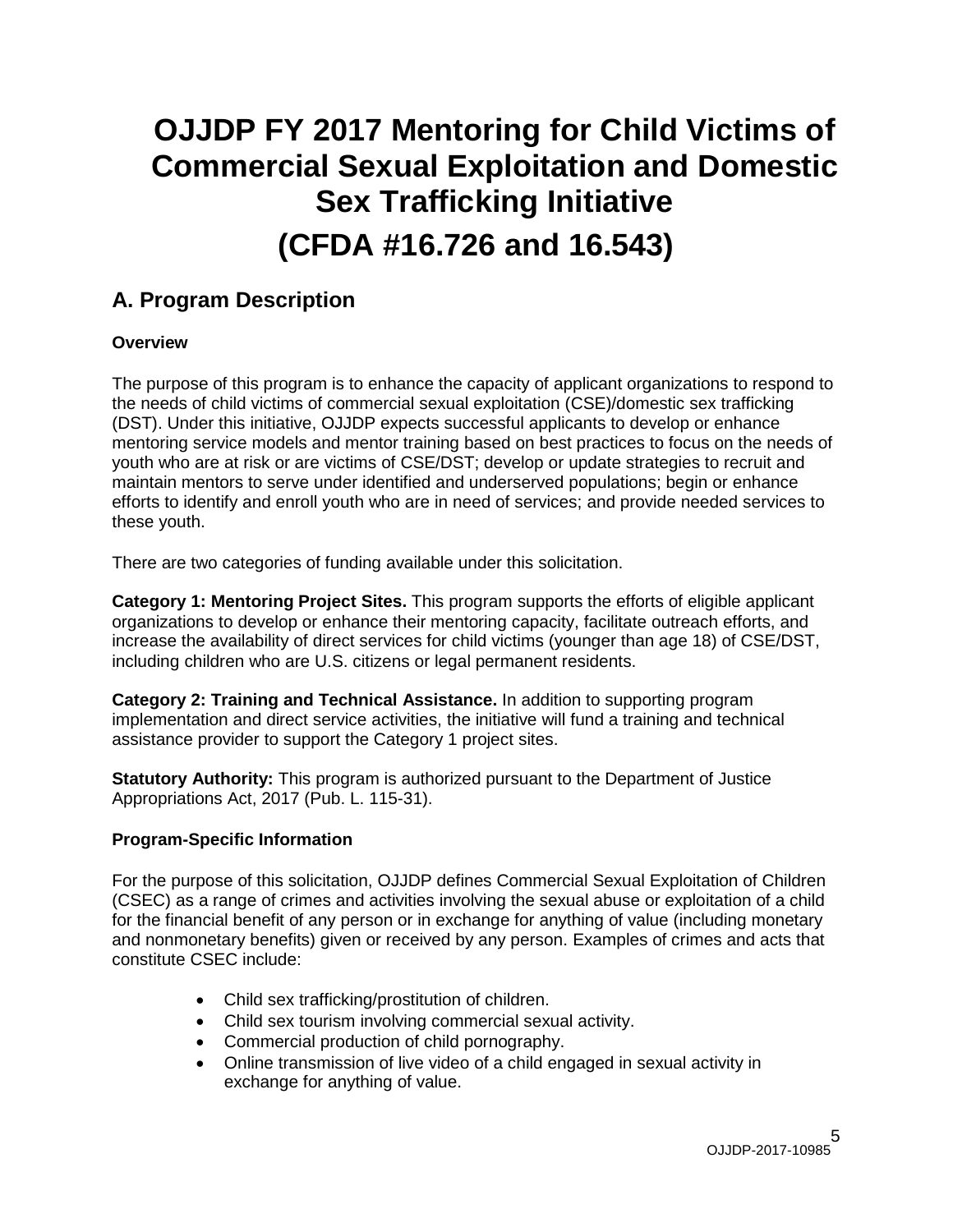CSEC also includes situations where a child, whether or not at the direction of any other person, engages in sexual activity in exchange for anything of value, which includes nonmonetary things such as food, shelter, drugs, or protection from any person. Depending on the specific circumstances, CSEC may also occur in the context of Internet-based marriage brokering, early marriage, and children performing in sexual venues. It should be noted that CSEC is not legally defined by federal statute or case law. However, several federal criminal provisions can be applied to conduct that falls within this definition of CSEC, including 18 U.S.C. §§ 1591, 2251, and 2423(c).

Research on children who are victims of CSE/DST suggests that these children have a different constellation of risk factors, vulnerabilities, service needs, and challenges than other youth populations. Children who experience CSE/DST are sexually, physically, and mentally abused; and are often socially isolated, afraid, and ashamed. They can become overwhelmed and revictimized when engaging with the juvenile justice system or when serving as witnesses in criminal cases against their exploiters. They often feel that returning to the streets is their only option.

Research and evaluation findings on mentoring programs indicate that the length, frequency, and quality of mentoring relationships are important components of program success across a variety of mentoring programs. Other studies indicate that mentoring may be even more effective for high-risk children; mentoring may promote their social development and decrease the likelihood that they will become depressed or engage in aggressive behavior. Efforts that build or enhance mentoring programs focused on these high-risk youth and provide appropriate support services can empower girls and boys to exit the commercial sex industry and move past any possible involvement with the justice system and their experiences with victimization to develop their full potential.

The OJJDP-funded Institute of Medicine (IOM) report *[Confronting Commercial Sexual](http://www.nationalacademies.org/hmd/Reports/2013/Confronting-Commercial-Sexual-Exploitation-and-Sex-Trafficking-of-Minors-in-the-United-States.aspx)  [Exploitation and Sex Trafficking of Minors in the United States](http://www.nationalacademies.org/hmd/Reports/2013/Confronting-Commercial-Sexual-Exploitation-and-Sex-Trafficking-of-Minors-in-the-United-States.aspx)* provided the following findings and conclusions on service provision to child victims and survivors of CSE/DST in Part II: Current and Emerging Strategies, Chapter 6: Victim and Support Services:

- **Finding 6-1:** These children are in need of services.
- **Finding 6-5:** Services and resources are scarce; when available, these services are unevenly spread geographically. In addition, service providers vary in their ability to provide specialized care for these victims and survivors.
- **Finding 6-7:** Few service providers address the needs of boys who are victims of CSE/DST.

In response to these findings and conclusions, this initiative supports direct services and targeted training for professionals working with these youth. Furthermore, funding to continue and/or develop these mentoring sites will contribute to the list of available practices and strategies that can be evaluated and replicated, if determined to be effective. See a list of research references in Appendix A.

#### <span id="page-5-0"></span>**Goals, Objectives, and Deliverables**

**Category 1: Mentoring Project Sites.** Competition ID: OJJDP-2017-11591. OJJDP expects that Category 1 project sites will develop or enhance mentoring service models and mentor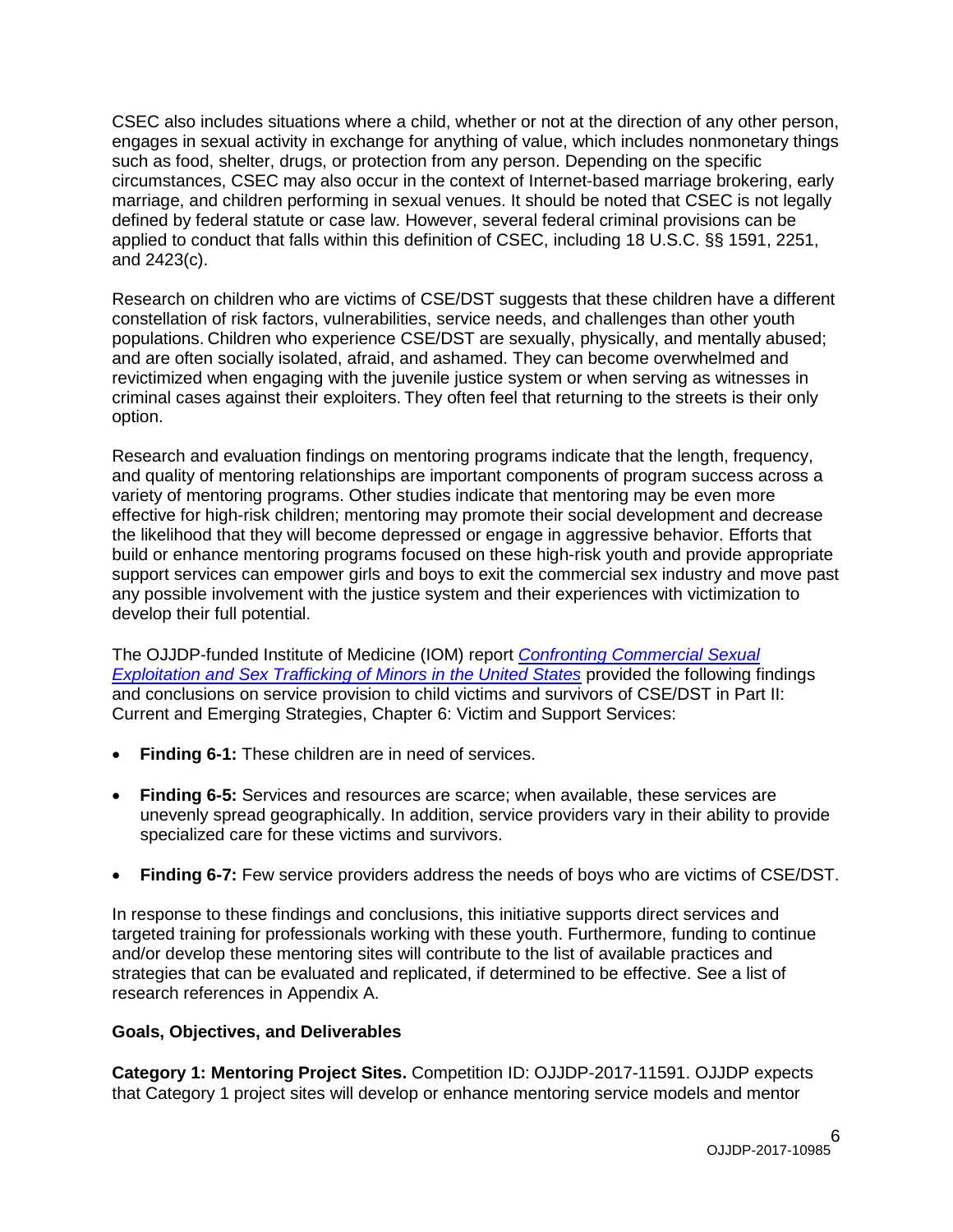training based on best practices to focus on the needs youth, who are at risk for or are victims of CSE/DST.

Specific objectives include:

- Develop or enhance mentor service models youth, who are at risk for or are victims of CSE/DST. Qualified mentor programs involve structured relationships between an adult (counselor, case manager, trained volunteer, and/or survivor) and the youth mentee in oneon-one and/or group sessions. These sessions may include both structured and informal activities that relate to social competence, life skills, victim support, job skill development, mental health, substance abuse, and other related subjects. Research indicates that youth who participate in mentoring relationships that last 12 months or longer demonstrate improvement as compared to those with shorter relationships. Applicants are encouraged to visit the [OJJDP National Mentoring Resource Center website](http://www.nationalmentoringresourcecenter.org/) to determine how to integrate the Elements of Effective Practice for Mentoring into their program model.
- Implement or enhance efforts to identify youth, who are at risk for or are victims of CSE/DST. This may include street outreach efforts, partnerships with organizations that serve the youth community, and/or collaboration with key stakeholders in the community.
- Implement or enhance baseline training for mentors and provide ongoing development and support after the initial training is complete. Initial orientation trainings must include specific information about youth who are at risk for or are victims of CSE/DST. However, training must go beyond a "one-shot model" to provide for the continuous development and support of mentors to help them enhance their knowledge and abilities while they build relationships with their young mentees, respond to their needs, and support their healing.
- Develop, expand, or enhance access to supportive direct services for youth, who are at risk for or are victims of CSE/DST. These youth have service needs that extend beyond traditional mentoring, including but not limited to intensive case management, court advocacy, appropriate shelter, safety planning, mental health treatment, medical care, dental care, substance abuse treatment, acquiring identification or benefits, specialized educational services/GED, job training, employment assistance, transportation, victim advocacy, and other support services such as accompanying the victim during his or her participation in a criminal prosecution against the offender, when appropriate. Programs are encouraged to enhance existing community collaboratives and partnerships, where feasible. In addition, it is important for program models to provide timely access to direct services for targeted youth.

**Category 2: Training and Technical Assistance.** Competition ID: OJJDP-2017-11592. OJJDP is seeking an experienced organization to provide training and technical assistance services to the current group of project sites and new sites funded through this solicitation. The goals and objectives for Category 2 include:

• Provide support, technical assistance, and training to community-based programs working with child victims of CSE/DST and their stakeholders, including but not limited to juvenile justice professionals, teachers and other school personnel, law enforcement officers, prosecutors, child advocates, victim service providers, case managers, outreach workers, the judiciary, health and mental health professionals, legal advocates, mentor volunteers, and others.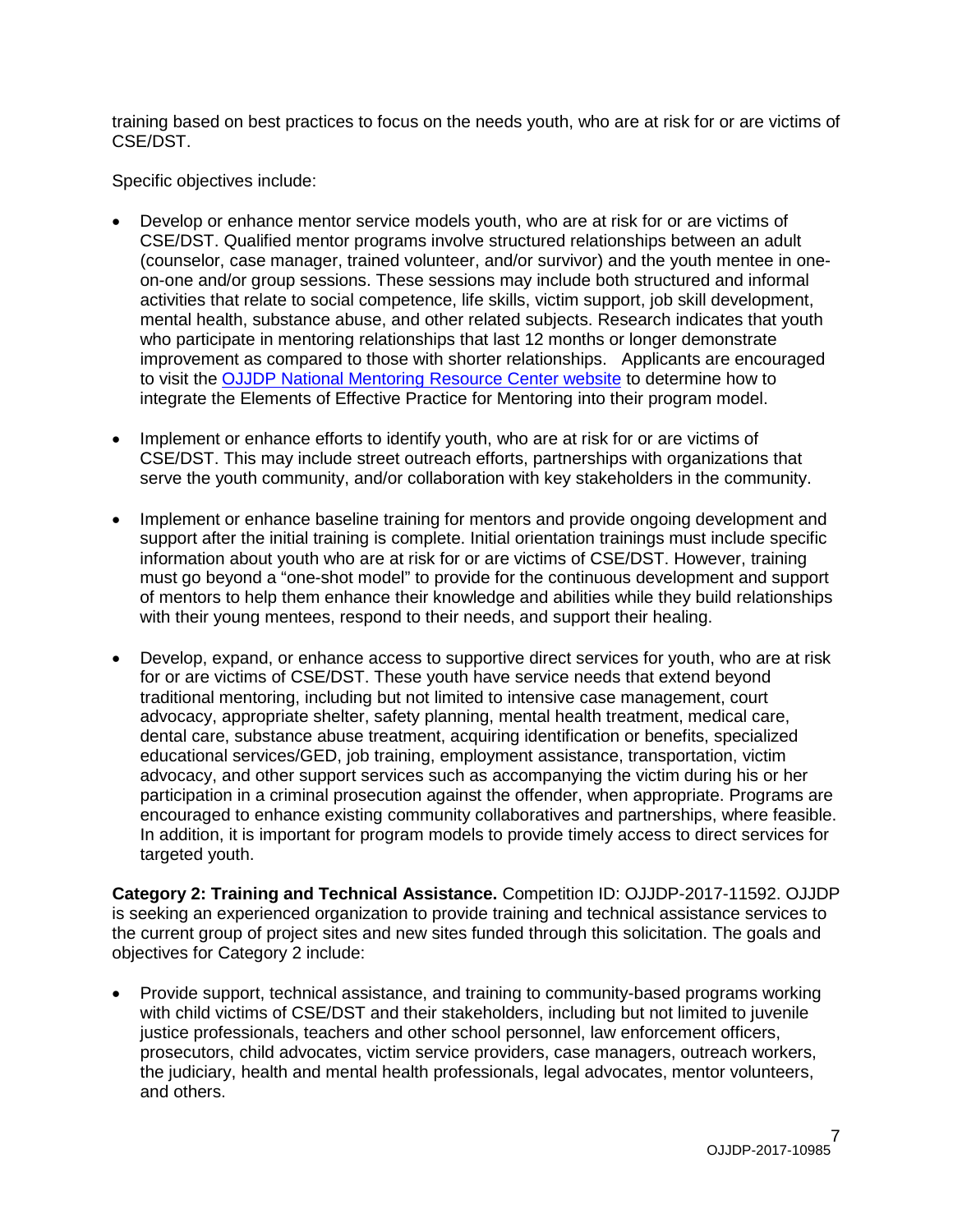- Assess the individual and collective training and technical assistance needs of project sites and develop technical assistance plans for each site. Possible training and technical assistance needs of the project sites may include guidance on developing collaborative partnerships, establishing or enhancing volunteer recruitment and retention policies and procedures, enhancing or developing mentoring models, outreach work with underserved and special populations, subject-matter training on child sexual exploitation, traumainformed practice, and sustainability.
- Facilitate peer-to-peer information sharing between the project sites and networking to promote problem solving and innovation through the exchange of information and ideas across project sites.
- Arrange onsite consultations by diverse subject-matter experts.
- Establish tools and practical techniques for working across different disciplines to facilitate information sharing, communication, and coordination.
- Develop and maintain a pool of experts who can provide onsite technical assistance tailored to the specific needs of each project site. OJJDP will expect experts to use a cross-discipline approach and act as problem-solving agents to assist the project sites as they address challenges, barriers, and unintended consequences.
- Convene grantee meetings, including providing logistical support, developing meeting agendas, and identifying faculty and/or consultants.
- Perform all logistics to support training and technical assistance activities and events.
- Work collaboratively with OJJDP to develop and provide materials, including training agendas and other products, prior to any training or technical assistance events or any site visits that expert consultants conduct.
- Plan and coordinate, in conjunction with OJJDP, annual cross-site meetings of Category 1 mentoring project site grantees.

The awardee will produce written synopses or summaries of all meetings, onsite visits, conference calls, and trainings and provide other performance measures data as described below.

In addition to addressing the specific goals and objectives listed for each category of this solicitation, all applicants (Category 1 and Category 2) should include public awareness activities as part of their projects and discuss how their strategies will raise awareness of commercial sexual exploitation and domestic sex trafficking of youth.

The Goals, Objectives, and Deliverables are directly related to the performance measures set out in the table in [Section D. Application and Submission Information,](#page-13-0) under "Program Narrative."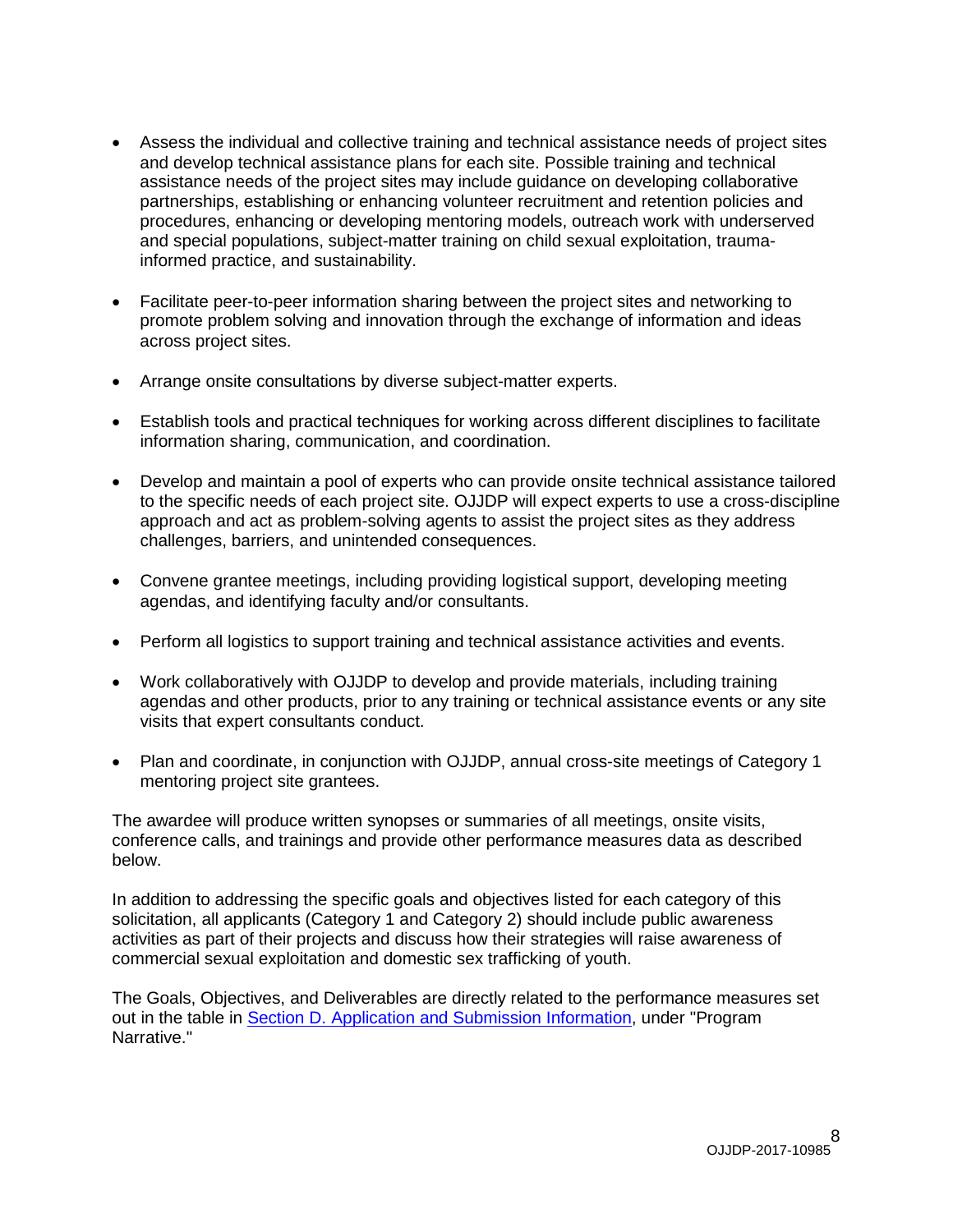#### **Equitable Access to OJJDP-funded Programs**

OJJDP promotes an unbiased juvenile justice system in which all youth are treated fairly and have equal access to the services and programs they need. Research indicates that failure to provide equitable treatment may perpetuate and exacerbate a cycle of arrest and incarceration that disproportionately impacts vulnerable youth. OJJDP may give priority consideration to applications that document the applicant's capacity to serve all vulnerable youth. Such capacity may be documented by articulating a plan for meeting the needs of all youth or by demonstrating a record of such service. Applicants should also review the OJP Standard Assurances for information about the applicable nondiscrimination provisions.

#### <span id="page-8-0"></span>**Evidence-Based Programs or Practices**

OJP strongly emphasizes the use of data and evidence in policymaking and program development in criminal justice, juvenile justice, and crime victim services. OJP is committed to:

- Improving the quantity and quality of evidence OJP generates.
- Integrating evidence into program, practice, and policy decisions within OJP and the field.
- Improving the translation of evidence into practice.

OJP considers programs and practices to be evidence-based when their effectiveness has been demonstrated by causal evidence, generally obtained through one or more outcome evaluations. Causal evidence documents a relationship between an activity or intervention (including technology) and its intended outcome, including measuring the direction and size of a change, and the extent to which a change may be attributed to the activity or intervention. Causal evidence depends on the use of scientific methods to rule out, to the extent possible, alternative explanations for the documented change. The strength of causal evidence, based on the factors described above, will influence the degree to which OJP considers a program or practice to be evidence-based. Applicants may use the OJP [CrimeSolutions.gov](http://www.crimesolutions.gov/) website and the [OJJDP Model Programs Guide](http://www.ojjdp.gov/mpg) website to find information about evidence-based programs in criminal justice, juvenile justice, and crime victim services.

**OJJDP training and technical assistance awardee standards.** OJJDP has developed the Core Performance Standards for Training, Technical Assistance, and Evaluation to promote among providers the consistency and quality of OJJDP-sponsored training and technical assistance and to advance common expectations of performance excellence. The standards present minimum expectations that providers must meet for effective practice in the planning, coordination, delivery, and evaluation of training. Category 2 award recipients must coordinate with OJJDP's National Training and Technical Assistance Center (NTTAC) in the assessment and delivery of services to ensure the effective use of OJJDP grant funding. For additional information, go to OJJDP's NTTAC website.

Requirements related to coordination of activities will include, but are not limited to:

• **Coordination with OJJDP NTTAC.** OJJDP requires all training and technical assistance projects to coordinate their activities with OJJDP NTTAC by complying with all OJJDP/NTTAC protocols to ensure coordinated delivery of services among providers and the effective use of OJJDP grant funding. OJJDP reserves the right to modify these protocols at any time with reasonable notice to the grantee prior to project completion.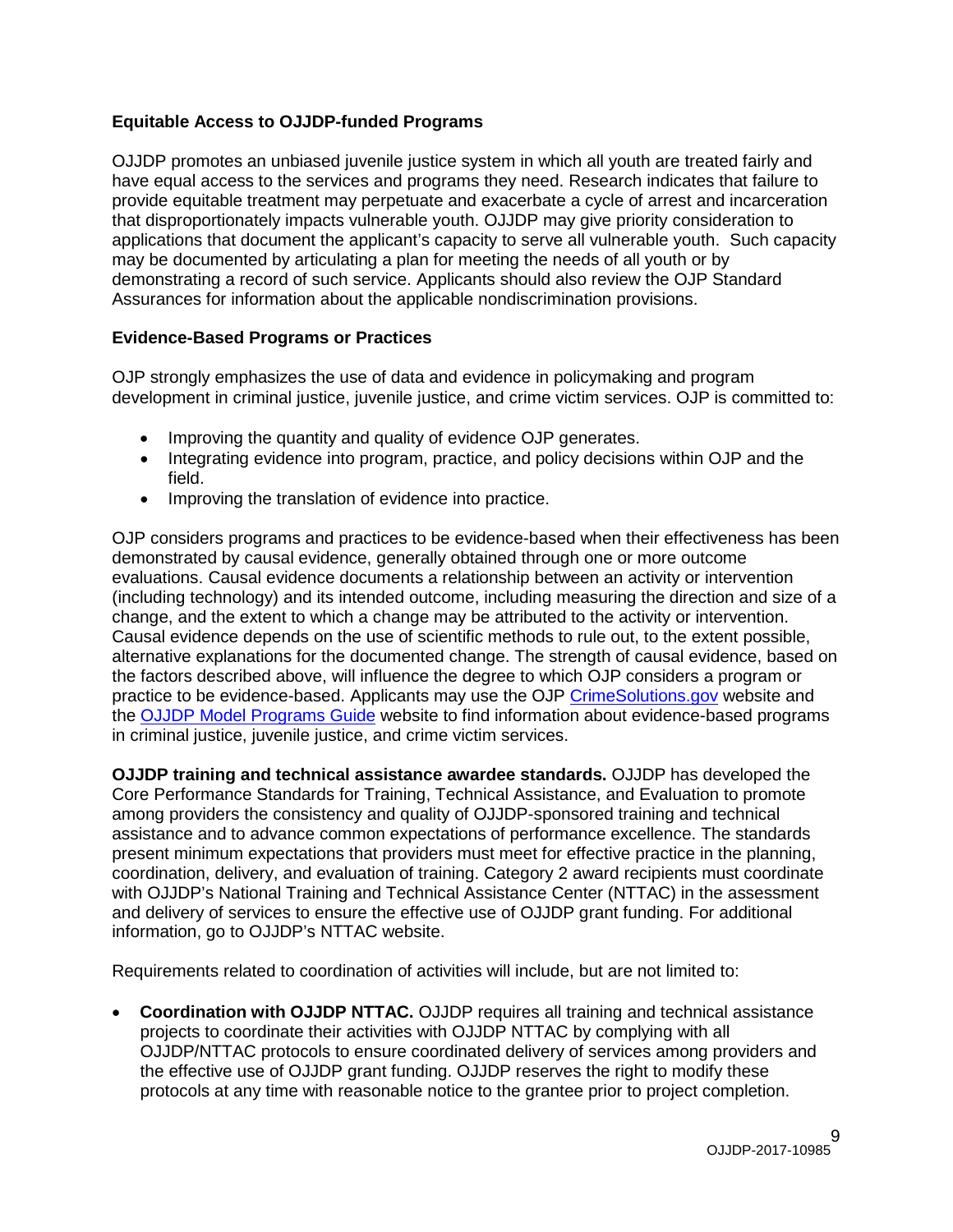- **OJJDP-funded webinars.** The award recipient must comply with OJJDP's Webinar Guidelines, as described in the core performance standards. Minimally, OJJDP training and technical assistance providers will submit information to OJJDP NTTAC in advance of all events for the online calendar, use the approved OJJDP presentation template, and record events and upload the files onto NTTAC's Online University.
- **Training information sharing.** OJP will collect information from its program offices on OJPfunded training and technical assistance events. Award recipients must use OJJDP's standard electronic training request form, submit information to NTTAC on all training events (e.g., name of requestor, description of request, dates of event) 30 days in advance of the event date, and report additional data, as OJJDP requires.

**Performance Partnership Pilots.** Applicants under this OJJDP program may be eligible to apply for or participate as a partner in the Performance Partnership Pilots program, subject to funding availability. The Pilots program is authorized by Section 526 of Division H of P.L. 113– 76, and further extended through subsequent appropriations acts for FYs 2015 and 2016, including Section 219 of Division B of P.L. 113–235 and Section 219 of Division B of P.L. 114– 113. The Pilots program seeks to identify cost-effective, outcome-focused strategies at the state, regional, and local levels that support improved outcomes for disconnected youth (individuals between the ages of 14 and 24 who are low income and either homeless, in foster care, involved in the juvenile justice system, unemployed, or not enrolled in or at risk of dropping out of an educational institution). The program is particularly designed for organizations that have multiple sources of federal funding from the participating agencies. Find more information about the program and the application process at [http://youth.gov/youth-topics/reconnecting](http://youth.gov/youth-topics/reconnecting-youth/performance-partnership-pilots/consultation/p3-overview)[youth/performance-partnership-pilots/consultation/p3-overview.](http://youth.gov/youth-topics/reconnecting-youth/performance-partnership-pilots/consultation/p3-overview)

### <span id="page-9-0"></span>**B. Federal Award Information**

**Category 1: Mentoring Project Sites:** OJJDP expects to make up to three awards of up to \$450,000 each*,* with an estimated total amount awarded of up to \$1,350,000*.* OJJDP expects to make awards for a 36-month period of performance, to begin on October 1, 2017.

**Category 2: Training and Technical Assistance:** OJJDP expects to make one award of up to \$500,000*.* OJJDP expects to make an award for a 12-month period of performance, to begin on October 1, 2017. If the awardee demonstrates progress toward implementing project activities and goals, OJJDP may provide supplemental funding in FYs 2018 and 2019 under this solicitation. With the supplemental funding, the project period may be extended for two additional 12-month increments for an overall project period of 36 months. In making decisions regarding supplemental awards, OJP will consider, among other factors, the availability of appropriations, OJP's strategic priorities, and OJP's assessment of both the management of the award (for example, timeliness and quality of progress reports), and the progress of the work funded under the award.

To further the goals and objectives described above, OJJDP's role for the Category 2 awardee will include the following tasks:

• Reviewing and approving major work plans, including changes to such plans, and key decisions pertaining to project operations.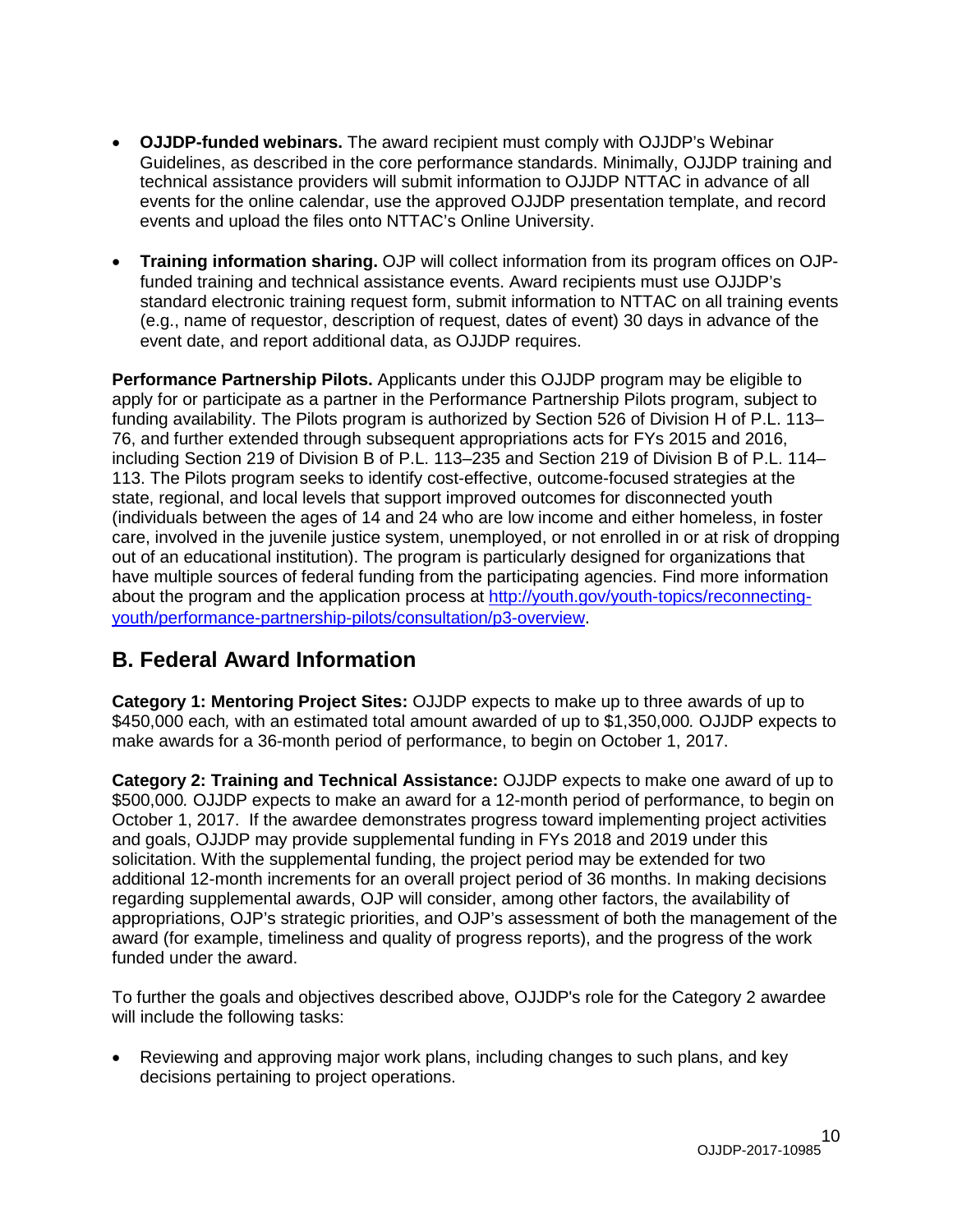- Reviewing and approving major project-generated documents and materials used in the provision of project services.
- Providing guidance in significant project planning meetings and participating in projectsponsored training events or conferences.

All awards are subject to the availability of appropriated funds, and to any modifications or additional requirements that may be imposed by law.

#### **Lobbying, Promoting, or Advocating the Legalization/Regulation of Prostitution**

The federal government is opposed to prostitution and related activities, which are inherently harmful and dehumanizing and contribute to the phenomenon of trafficking in persons. U.S. nongovernmental organizations and their subgrantees cannot use U.S. government funds to lobby for, promote, or advocate the legalization or regulation of prostitution as a legitimate form of work. Foreign nongovernmental organizations and their subgrantees that receive U.S. government funds to fight trafficking in persons cannot lobby for, promote, or advocate the legalization or regulation of prostitution as a legitimate form of work. It is the responsibility of the primary grantee to ensure these criteria are met by its subgrantees.

#### <span id="page-10-0"></span>**Type of Award**

OJJDP expects that any award made under Category 1 of this solicitation will be made in the form of a grant. See [Administrative, National Policy, and Other Legal Requirements,](#page-38-0) under [Section F. Federal Award Administration Information,](#page-38-0) for a brief discussion of important statutes, regulations, and award conditions that apply to many (or in some cases, all) OJP grants.

OJJDP expects that any award made under Category 2 of this solicitation will be made in the form of a cooperative agreement, which is a type of award that provides for OJP to have substantial involvement in carrying out award activities. See [Administrative, National Policy, and](#page-38-0)  [Other Legal Requirements,](#page-38-0) under [Section F. Federal Award Administration Information,](#page-38-0) for a brief discussion of what may constitute substantial federal involvement.

#### <span id="page-10-1"></span>**Financial Management and System of Internal Controls**

Award recipients and subrecipients (including recipients or subrecipients that are pass-through entities<sup>[4](#page-10-2)</sup>) must, as described in the Part 200 Uniform Requirements<sup>[5](#page-10-3)</sup> as set out at 2 C.F.R. 200.303:

(a) Establish and maintain effective internal control over the Federal award that provides reasonable assurance that [the recipient (and any subrecipient)] is managing the Federal award in compliance with Federal statutes, regulations, and the terms and conditions of the Federal award. These internal controls should be in compliance with guidance in "Standards for Internal Control in the Federal Government" issued by the Comptroller General of the United States and the "Internal Control Integrated Framework", issued by the Committee of Sponsoring Organizations of the Treadway Commission (COSO).

<span id="page-10-3"></span><span id="page-10-2"></span> $\overline{a}$ 4 For purposes of this solicitation, the phrase "pass-through entity" includes any recipient or subrecipient that provides a subaward ("subgrant") to a subrecipient ("subgrantee") to carry out part of the funded award or program.  $^5$  The "Part 200 Uniform Requirements" means the DOJ regulation at 2 C.F.R Part 2800, which adopts (with certain modifications) the provisions of 2 C.F.R. Part 200.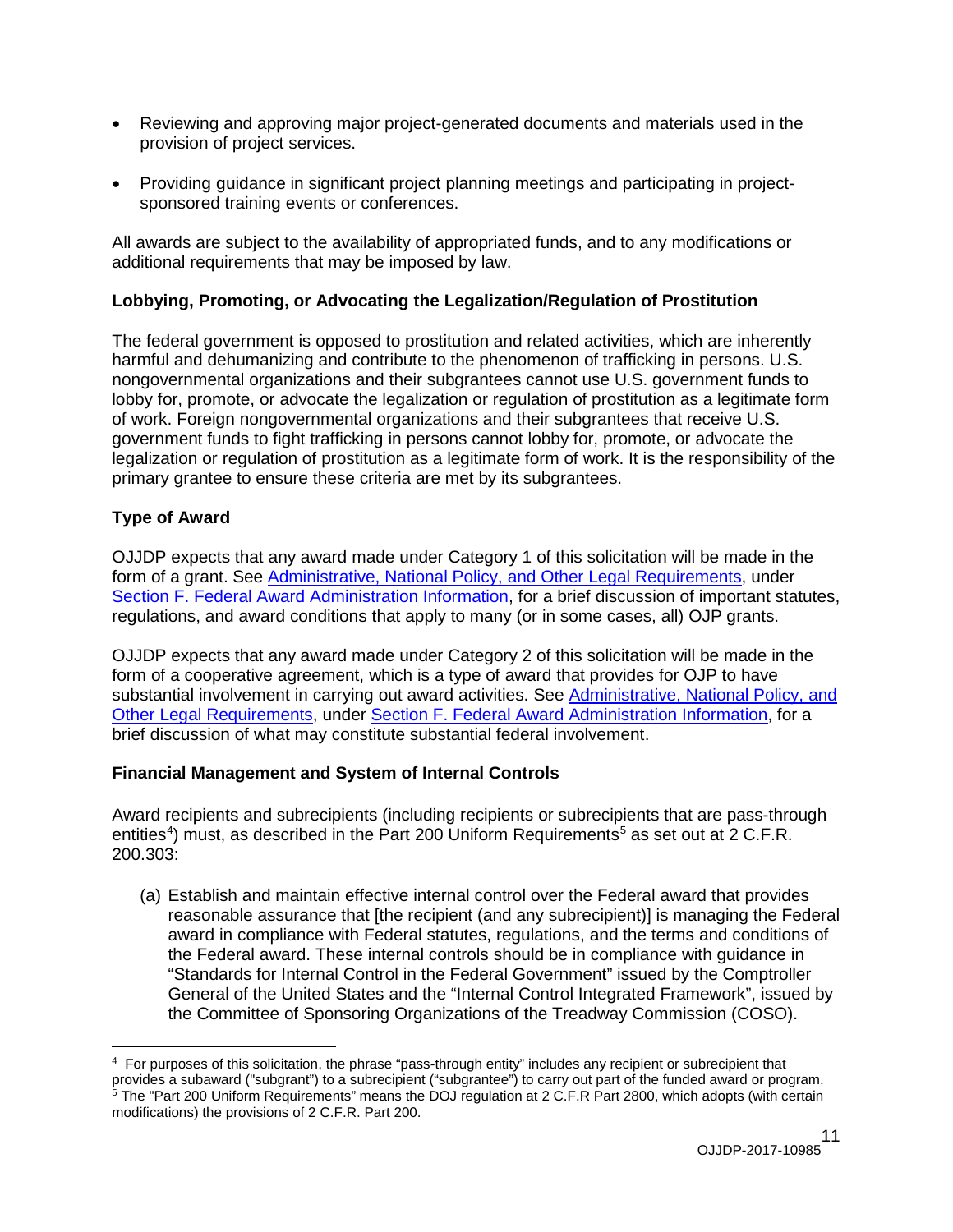- (b) Comply with Federal statutes, regulations, and the terms and conditions of the Federal awards.
- (c) Evaluate and monitor [the recipient's (and any subrecipient's)] compliance with statutes, regulations, and the terms and conditions of Federal awards.
- (d) Take prompt action when instances of noncompliance are identified including noncompliance identified in audit findings.
- (e) Take reasonable measures to safeguard protected personally identifiable information and other information the Federal awarding agency or pass-through entity designates as sensitive or [the recipient (or any subrecipient)] considers sensitive consistent with applicable Federal, state, local, and tribal laws regarding privacy and obligations of confidentiality.

To help ensure that applicants understand applicable administrative requirements and cost principles, OJP encourages prospective applicants to enroll, at no charge, in the DOJ Grants Financial Management Online Training, available [here.](http://ojpfgm.webfirst.com/)

#### **Budget Information**

#### **Cost Sharing or Match Requirement**

This solicitation does not require a match. However, if a successful application proposes a voluntary match amount and OJP approves the budget, the total match amount incorporated into the approved budget becomes mandatory and subject to audit.

#### <span id="page-11-0"></span>**Preagreement Costs (also known as Preaward Costs)**

Preagreement costs are costs incurred by the applicant prior to the start date of the period of performance of the federal award.

OJP does **not** typically approve preagreement costs; an applicant must request and obtain the prior written approval of OJP for all such costs. All such costs incurred prior to award and prior to approval of the costs are incurred at the sole risk of the applicant. (Generally, no applicant should incur project costs *before* submitting an application requesting federal funding for those costs.) Should there be extenuating circumstances that make it appropriate for OJP to consider approving preagreement costs, the applicant may contact the point of contact listed on the title page of this solicitation for the requirements concerning written requests for approval. If approved in advance by OJP, award funds may be used for preagreement costs, consistent with the recipient's approved budget and applicable cost principles. See the section on Costs Requiring Prior Approval in the [DOJ Grants Financial Guide](http://ojp.gov/financialguide/DOJ/index.htm) for more information.

#### <span id="page-11-1"></span>**Limitation on Use of Award Funds for Employee Compensation; Waiver**

With respect to any award of more than \$250,000 made under this solicitation, a recipient may not use federal funds to pay total cash compensation (salary plus cash bonuses) to any employee of the recipient at a rate that exceeds 110 percent of the maximum annual salary payable to a member of the federal government's Senior Executive Service (SES) at an agency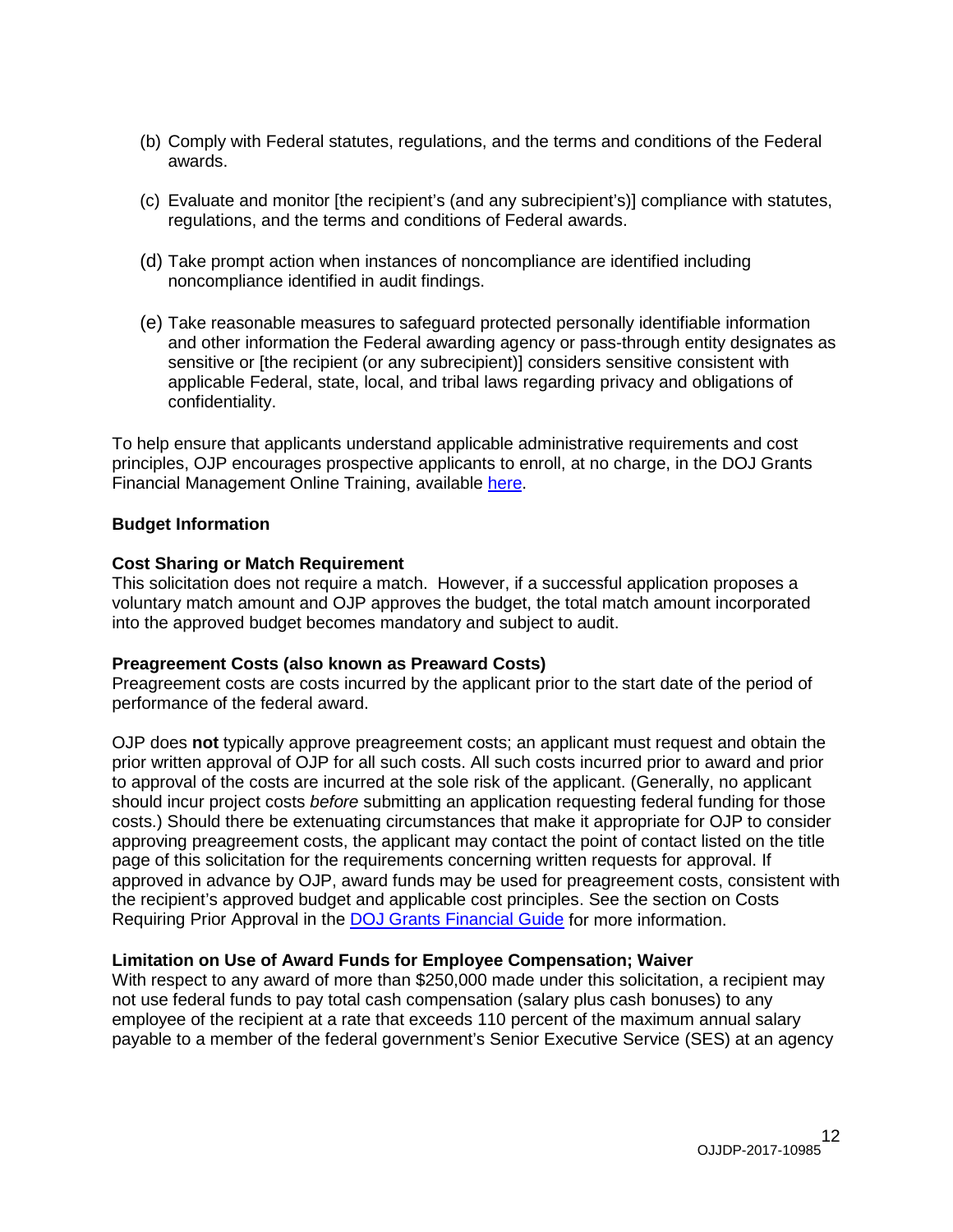with a Certified SES Performance Appraisal System for that year. [6](#page-12-2) The 2017 salary table for SES employees is available at the Office of Personnel Management [website.](http://www.opm.gov/policy-data-oversight/pay-leave/salaries-wages/salary-tables/17Tables/exec/html/ES.aspx) Note: A recipient may compensate an employee at a greater rate, provided the amount in excess of this compensation limitation is paid with nonfederal funds. (Nonfederal funds used for any such additional compensation will not be considered matching funds, where match requirements apply.) If only a portion of an employee's time is charged to an OJP award, the maximum allowable compensation is equal to the percentage of time worked times the maximum salary limitation.

The Assistant Attorney General for OJP may exercise discretion to waive, on an individual basis, this limitation on compensation rates allowable under an award. An applicant that requests a waiver should include a detailed justification in the budget narrative of its application. An applicant that does not submit a waiver request and justification with its application should anticipate that OJP will require the applicant to adjust and resubmit the budget.

The justification should address—in the context of the work the individual would do under the award—the particular qualifications and expertise of the individual, the uniqueness of a service the individual will provide, the individual's specific knowledge of the proposed program or project, and a statement that explains whether and how the individual's salary under the award would be commensurate with the regular and customary rate for an individual with his/her qualifications and expertise, and for the work he or she would do under the award.

#### <span id="page-12-0"></span>**Prior Approval, Planning, and Reporting of Conference/Meeting/Training Costs**

OJP strongly encourages every applicant that proposes to use award funds for any conference-, meeting-, or training-related activity (or similar event) to review carefully—before submitting an application—the OJP and DOJ policy and guidance on approval, planning, and reporting of such events, available at

[www.ojp.gov/financialguide/DOJ/PostawardRequirements/chapter3.10a.htm.](http://www.ojp.gov/financialguide/DOJ/PostawardRequirements/chapter3.10a.htm) OJP policy and guidance (1) encourage minimization of conference, meeting, and training costs; (2) require prior written approval (which may affect project timelines) of most conference, meeting, and training costs for cooperative agreement recipients, as well as some conference, meeting, and training costs for grant recipients; and (3) set cost limits, which include a general prohibition of all food and beverage costs.

**For Category 1: Mentoring Project Sites, the provision of food and/or beverages to youth as part of programmatic activity is not subject to the above restriction because such activity does not fall within the definition of a conference, training, or meeting. The use of grant funds for this purpose must not exceed an amount that is reasonable.** 

#### <span id="page-12-1"></span>**Costs Associated With Language Assistance (if applicable)**

 $\overline{a}$ 

If an applicant proposes a program or activity that would deliver services or benefits to individuals, the costs of taking reasonable steps to provide meaningful access to those services or benefits for individuals with limited English proficiency may be allowable. Reasonable steps to provide meaningful access to services or benefits may include interpretation or translation services, where appropriate.

<span id="page-12-2"></span><sup>6</sup> OJP does not apply this limitation on the use of award funds to the nonprofit organizations listed in Appendix VIII to 2 C.F.R. Part 200.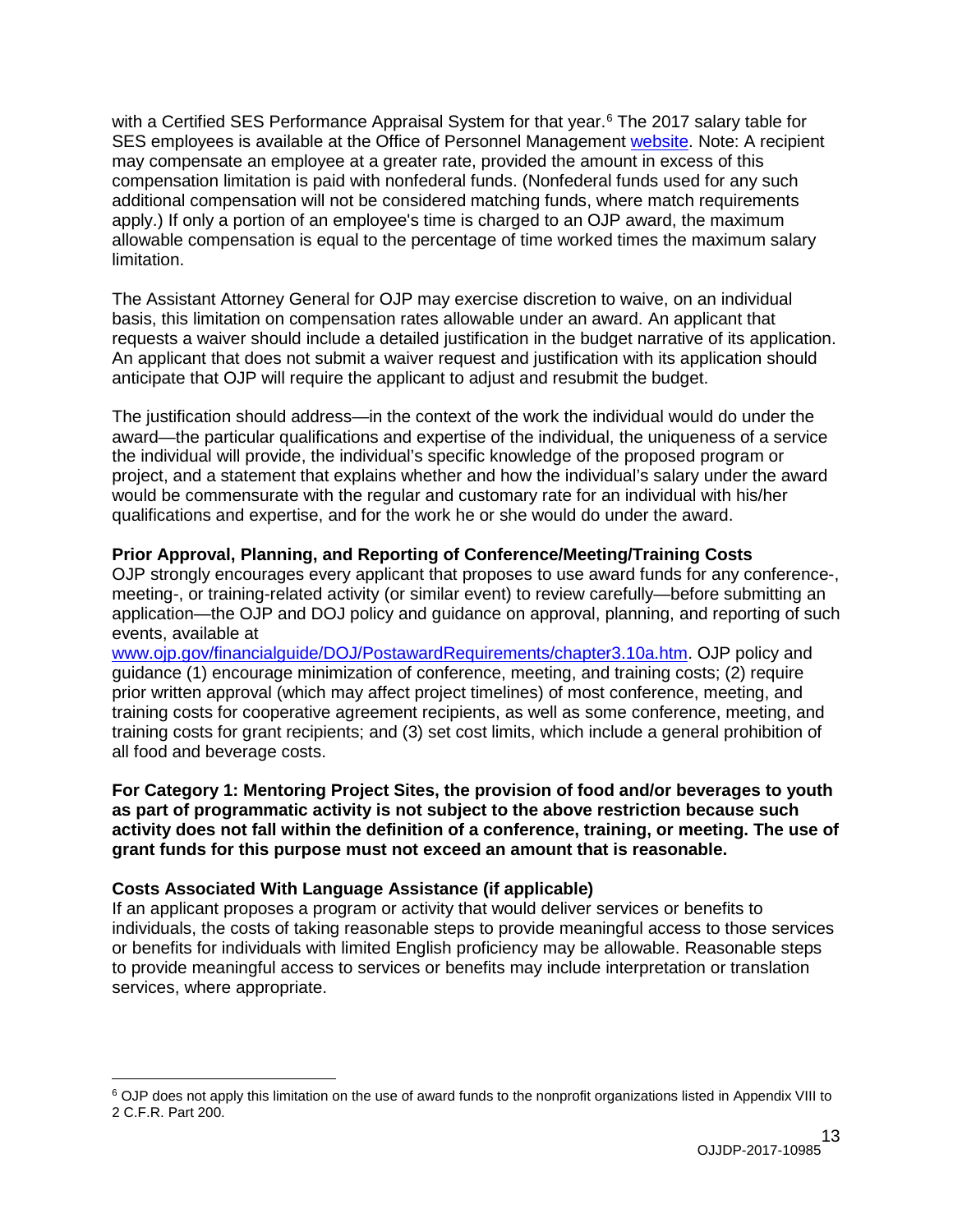For additional information, see the "Civil Rights Compliance" section under ["Overview of Legal](http://ojp.gov/funding/Explore/SolicitationRequirements/index.htm)  [Requirements Generally Applicable to OJP Grants and Cooperative Agreements -](http://ojp.gov/funding/Explore/SolicitationRequirements/index.htm) FY 2017 [Awards"](http://ojp.gov/funding/Explore/SolicitationRequirements/index.htm) in the [OJP Funding Resource Center.](http://ojp.gov/funding/index.htm)

### <span id="page-13-1"></span>**C. Eligibility Information**

For eligibility information, see the title page.

For information on cost sharing or match requirements, see Section [B. Federal Award](#page-9-0)  [Information.](#page-9-0)

### <span id="page-13-0"></span>**D. Application and Submission Information**

#### <span id="page-13-2"></span>**What an Application Should Include**

This section describes in detail what an application should include. An applicant should anticipate that failure to submit an application that contains all of the specified elements may negatively affect the review of the application; and, should a decision be made to make an award, it may result in the inclusion of award conditions that preclude the recipient from accessing or using award funds until the recipient satisfies the conditions and OJP makes the funds available.

Moreover, an applicant should anticipate that an application that OJP determines is nonresponsive to the scope of the solicitation, or that OJP determines does not include the application elements that OJJDP has designated to be critical, will neither proceed to peer review nor receive further consideration. For this solicitation, OJJDP has designated the following application elements as critical: Program Narrative, Budget Detail Worksheet, and Budget Narrative. An applicant may combine the Budget Narrative and the Budget Detail Worksheet in one document. However, if an applicant submits only one budget document, it must contain **both** narrative and detail information. Review the "Note on File Names and File Types" under [How To Apply](#page-32-0) to be sure applications are submitted in permitted formats.

*OJP strongly recommends that applicants use appropriately descriptive file names (e.g*.*, "Program Narrative," "Budget Detail Worksheet and Budget Narrative," "Timelines," "Memoranda of Understanding," "Résumés") for all attachments. Also, OJP recommends that applicants include résumés in a single file.*

### **1. Information To Complete the Application for Federal Assistance (SF-424)**

The SF-424 is a required standard form used as a cover sheet for submission of preapplications, applications, and related information. Grants.gov and the OJP Grants Management System (GMS) take information from the applicant's profile to populate the fields on this form. When selecting "type of applicant," if the applicant is a for-profit entity, select "For-Profit Organization" or "Small Business" (as applicable).

To avoid processing delays, an applicant must include an accurate legal name on its SF-424. Current OJP award recipients, when completing the field for "Legal Name," should use the same legal name that appears on the prior year award document, which is also the legal name stored in OJP's financial system. On the SF-424, enter the legal name in box 5 and Employer Identification Number (EIN) in box 6 exactly as it appears on the prior year award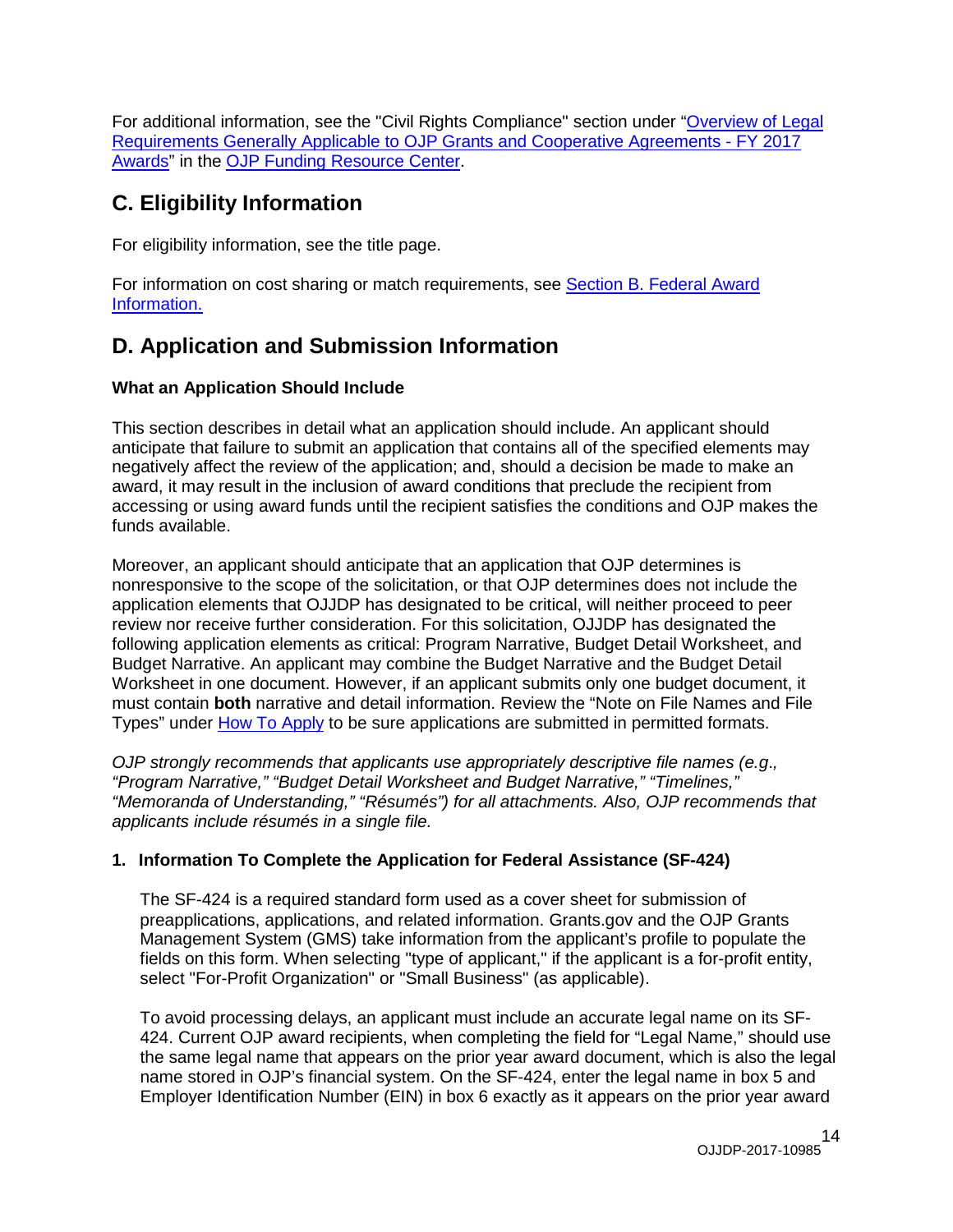document. An applicant with current, active awards must ensure that its GMS profile is current. If the profile is not current, the applicant should submit a Grant Adjustment Notice (GAN) updating the information on its GMS profile prior to applying under this solicitation.

A new applicant entity should enter the Official Legal Name and address of the applicant entity in box 5 and the EIN in box 6 of the SF-424. An applicant must attach official legal documents to its application (e.g., articles of incorporation, 501(c)(3), etc.) to confirm the legal name, address, and EIN entered into the SF-424.

**Intergovernmental Review:** This solicitation ("funding opportunity") **is** subject to [Executive](http://www.archives.gov/federal-register/codification/executive-order/12372.html)  [Order 12372.](http://www.archives.gov/federal-register/codification/executive-order/12372.html) An applicant may find the names and addresses of state Single Points of Contact (SPOCs) at the following website:

[https://ojp.gov/funding/Apply/Resources/eo12372spoc.pdf.](https://ojp.gov/funding/Apply/Resources/eo12372spoc.pdf) If the state appears on the SPOC list, the applicant must contact the state SPOC to find out about, and comply with, the state's process under E.O. 12372. In completing the SF-424, an applicant whose state appears on the SPOC list must make the appropriate selection in response to question 19 once the applicant has complied with its state E.O. 12372 process. (An applicant whose state does not appear on the SPOC list should answer question 19 by selecting the response that the "Program is subject to E.O. 12372 but has not been selected by the state for review.")

#### **2. Project Abstract**

Applications should include a high-quality abstract that summarizes the proposed project in 400 words or less. Abstracts should be—

- Written for a general public audience.
- Submitted as a separate attachment with "Project Abstract" as part of its file name.
- Single-spaced, using a standard 12-point font (such as Times New Roman) with 1-inch margins.

The abstract should briefly describe the project's purpose, the population to be served, the activities that the applicant will implement to achieve the project's goals and objectives, and the category of funding to which the proposal applies (Category 1 or Category 2). The abstract should describe how the applicant will measure progress toward these goals. The abstract should indicate whether the applicant will use any portion of the project budget to conduct research, as described in Note on Project Evaluations on page 23. All project abstracts should follow the detailed template available at http://oip.gov/funding/Apply/Resources/ProjectAbstractTemplate.pdf.

As a separate attachment, the project abstract will **not** count against the page limit for the program narrative.

**Permission To Share Project Abstract With the Public:** It is unlikely that OJP will be able to fund all applications submitted under this solicitation, but it may have the opportunity to share information with the public regarding unfunded applications, for example, through a listing on a webpage available to the public. The intent of this public posting would be to allow other possible funders to become aware of such applications.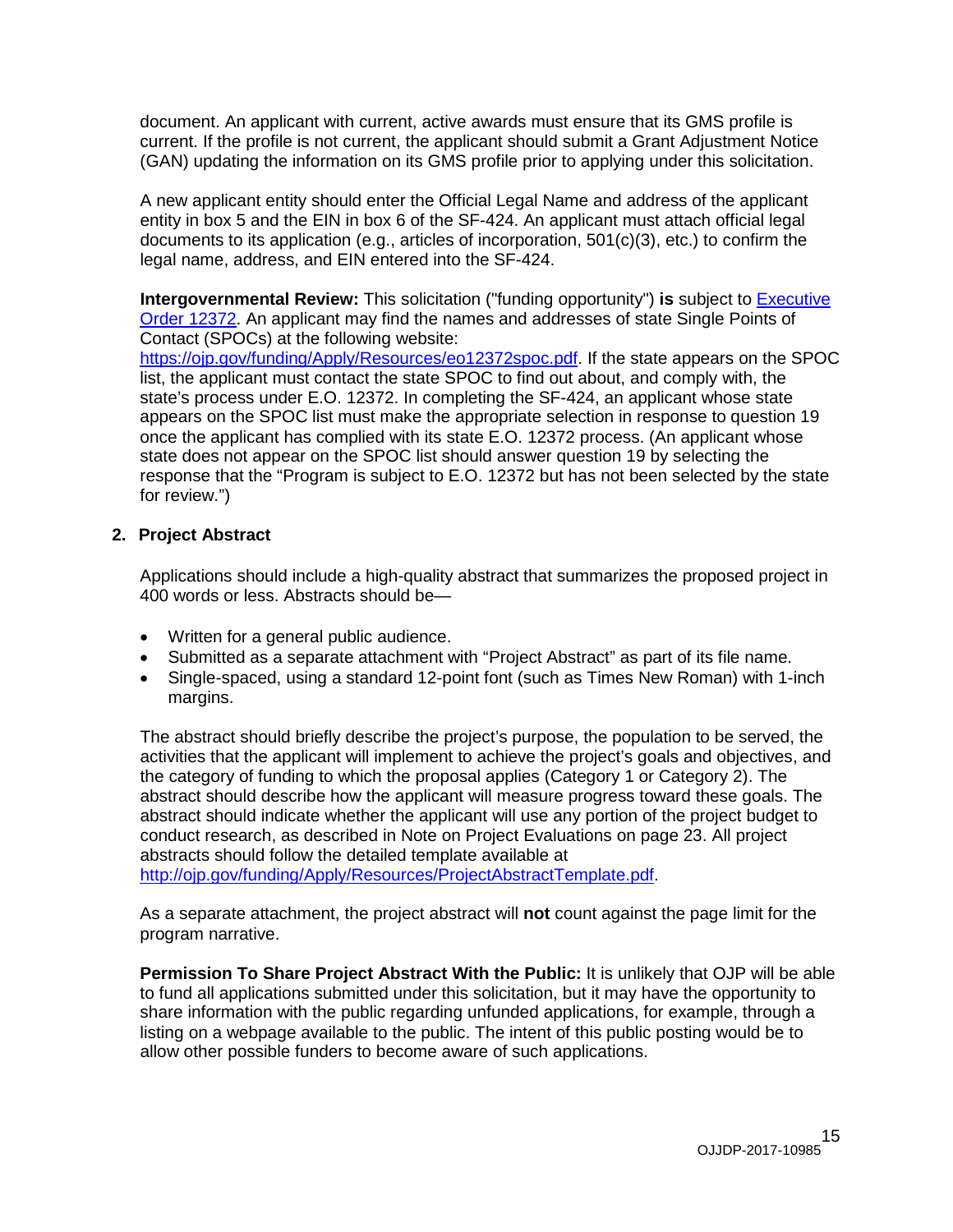In the project abstract template, each applicant is asked to indicate whether it gives OJP permission to share the applicant's project abstract (including contact information for individuals) with the public. Granting (or failing to grant) this permission will not affect OJP's funding decisions. Moreover, if the application is not funded, providing permission will not ensure that OJP will share the abstract information, nor will it assure funding from any other source.

**Note:** OJP may choose not to list a project that otherwise would have been included in a listing of unfunded applications, should the abstract fail to meet the format and content requirements noted above and outlined in the project abstract template.

#### **3. Program Narrative**

Applicants must submit a program narrative that presents a detailed description of the purpose, goals, objectives, strategies, design, and management of the proposed program. The program narrative should be double-spaced with 1-inch margins, not exceeding 30 pages of 8½ by 11 inches, and use a standard 12-point font, preferably Times New Roman. Pages should be numbered "1 of 30," etc. The tables, charts, pictures, etc., including all captions, legends, keys, subtext, etc., may be single-spaced and will count in the 30-page limit. Material required under the Budget and Budget Narrative and Additional Attachments sections will not count toward the program narrative page count. Applicants may provide bibliographical references as a separate attachment that will not count toward the 30-page program narrative limit. If the program narrative fails to comply with these length-related restrictions, OJJDP may consider such noncompliance in peer review and in final award decisions.

The program narrative should address the following selection criteria: (1) statement of the problem; (2) goals, objectives, and performance measures; (3) program design and implementation; and (4) capabilities/competencies. The applicant should clearly delineate the connections between and among each of these sections. For example, the applicant should derive the goals and objectives directly from the problems to be addressed. Similarly, the project design section should clearly explain how the program's structure and activities will accomplish the goals and objectives identified in the previous section.

The following sections should be included as part of the program narrative:<sup>[7](#page-15-0)</sup>

a. **Statement of the Problem.** Applicants should briefly describe the nature and scope of the problem that the program will address (e.g., the commercial sexual exploitation or domestic sex trafficking of children). The applicant should use data to provide evidence that the problem exists, demonstrate the size and scope of the problem, and document the effects of the problem on the target population and the larger community. Applicants should describe the target population and any previous or current attempts to address the problem.

Applicants should describe any research or evaluation studies that relate to the problem and contribute to their understanding of its causes and potential solutions. While OJJDP expects applicants to review the research literature for relevant studies, they should also explore whether unpublished local sources of research or evaluation data are available.

<span id="page-15-0"></span> $\overline{a}$  $7$  For information on subawards (including the details on proposed subawards that should be included in the application), see "Budget and Associated Documentation" under [Section D. Application and Submission Information.](#page-13-0)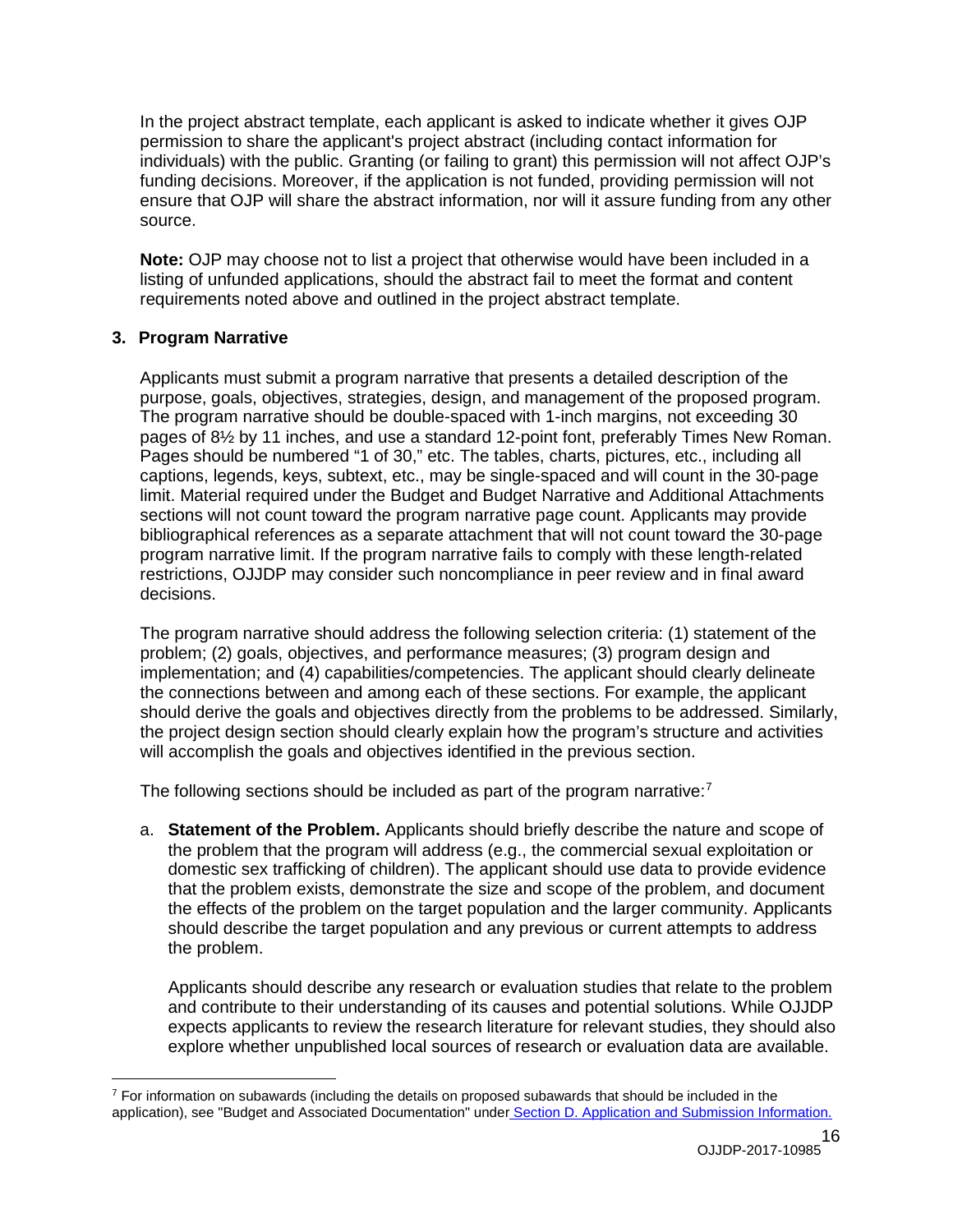Applicants in both categories should also detail the obstacles communities face in identifying and providing effective service delivery strategies to the target populations, and should address the unique challenges associated with child victims of CSE/DST.

For Category 1, applicants should also describe the target population for training and any previous or current attempts to address the problem.

For Category 2, applicants must present a clear understanding of issues pertaining to developing and implementing multifaceted mentoring programs that serve the target populations identified in the solicitation, describe the need for training and technical assistance for the program sites, and detail how targeted training and technical assistance can address these issues.

b. **Goals, Objectives, and Performance Measures.** Applicants should describe the goals of the proposed program and identify its objectives. When formulating the program's goals and objectives, applicants should be cognizant of the performance measures that OJJDP will require successful applicants to provide.

**Goals.** Applicants should describe the program's intent to change, reduce, or eliminate the problem noted in the previous section and outline the project's goals.

**Program Objectives.** Applicants should explain how the program will accomplish its goals. Objectives are specific, quantifiable statements of the project's desired results. They should be clearly linked to the problem identified in the preceding section and measurable. (Examples of measurable objectives include the following: For Category 1, reduce the likelihood of further CSE/DST victimization and increase the likelihood of positive outcomes for mentoring participants. For Category 2, provide the number of trainings conducted to assist organizations in best serving child victims of CSE/DST.)

**Performance Measures.** OJP will require each successful applicant to submit specific performance measures data as part of its reporting under the award (see "General [Information About Post-Federal Award Reporting Requirements"](#page-39-0) in [Section F. Federal](#page-38-0)  [Award Administration Information\)](#page-38-0). The performance measures correlate to the goals, objectives, and deliverables identified under "Goals, Objectives, and Deliverables" in [Section A. Program Description.](#page-4-3)

The application should describe the applicant's plan for collection of all of the performance measures data listed in the table below under "Data Recipient Provides," should it receive funding. OJJDP does not require applicants to submit performance measures data with their application. Performance measures are included as an alert that OJJDP will require successful applicants to submit specific data as part of their reporting requirements.

OJJDP encourages award recipients to use information from existing program records to fulfill performance measures reporting requirements rather than initiating new data collection activities for this purpose.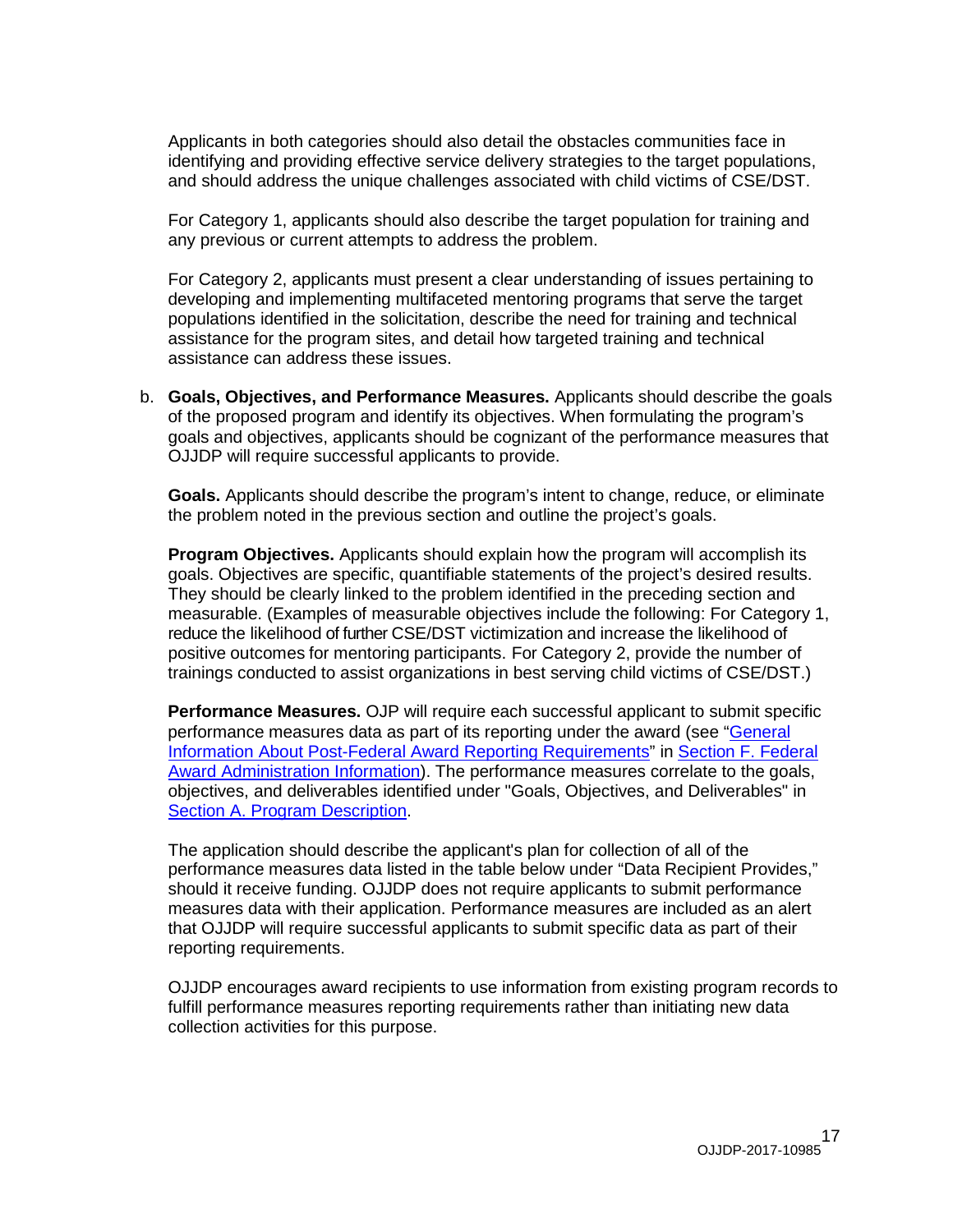#### Reduce the likelihood of commercial sexual exploitation and domestic sex trafficking victimization and increase the likelihood of positive outcomes for mentoring participants. Percent of youth with whom an evidencebased program or practice was used. Number and percent of youth with whom an evidence-based practice was used. Evidence-based practice models include program models that have been shown, through rigorous evaluation and replication, to be effective at preventing or reducing juvenile delinquency or related risk factors, such as substance abuse. Model programs can come from many valid sources (e.g., Blueprints, OJJDP's Model Programs Guide, the Substance Abuse and Mental Health **Services** Administration's Model Programs, and state model program resources). Number of youth served using an evidence-based model or program. Number of youth served during the reporting period. Enhance training for mentors and provide ongoing development and support after the initial training is complete. Number of youth identified as commercial sexual exploitation and domestic sex trafficking victims during the reporting period. Number of program youth who are identified as commercial sexual exploitation and domestic sex trafficking victims during the reporting period. Include race and ethnicity information for victims. Number of youth identified as commercial sexual exploitation and domestic sex trafficking victims. Number of youth identified as commercial sexual exploitation and domestic sex trafficking victims by race and ethnicity during the reporting period. Number of youth identified as being at risk Number of program youth who are Number of youth identified at risk for commercial sexual exploitation

identified as being at risk for commercial sexual exploitation and domestic sex

trafficking

**Description Data Recipient Provides**

#### **Category 1: Mentoring Project Sites**

for commercial sexual exploitation and domestic sex trafficking

victimization.

**Measure(s)**

**Objective Performance** 

and domestic sex trafficking victimization during the reporting

period.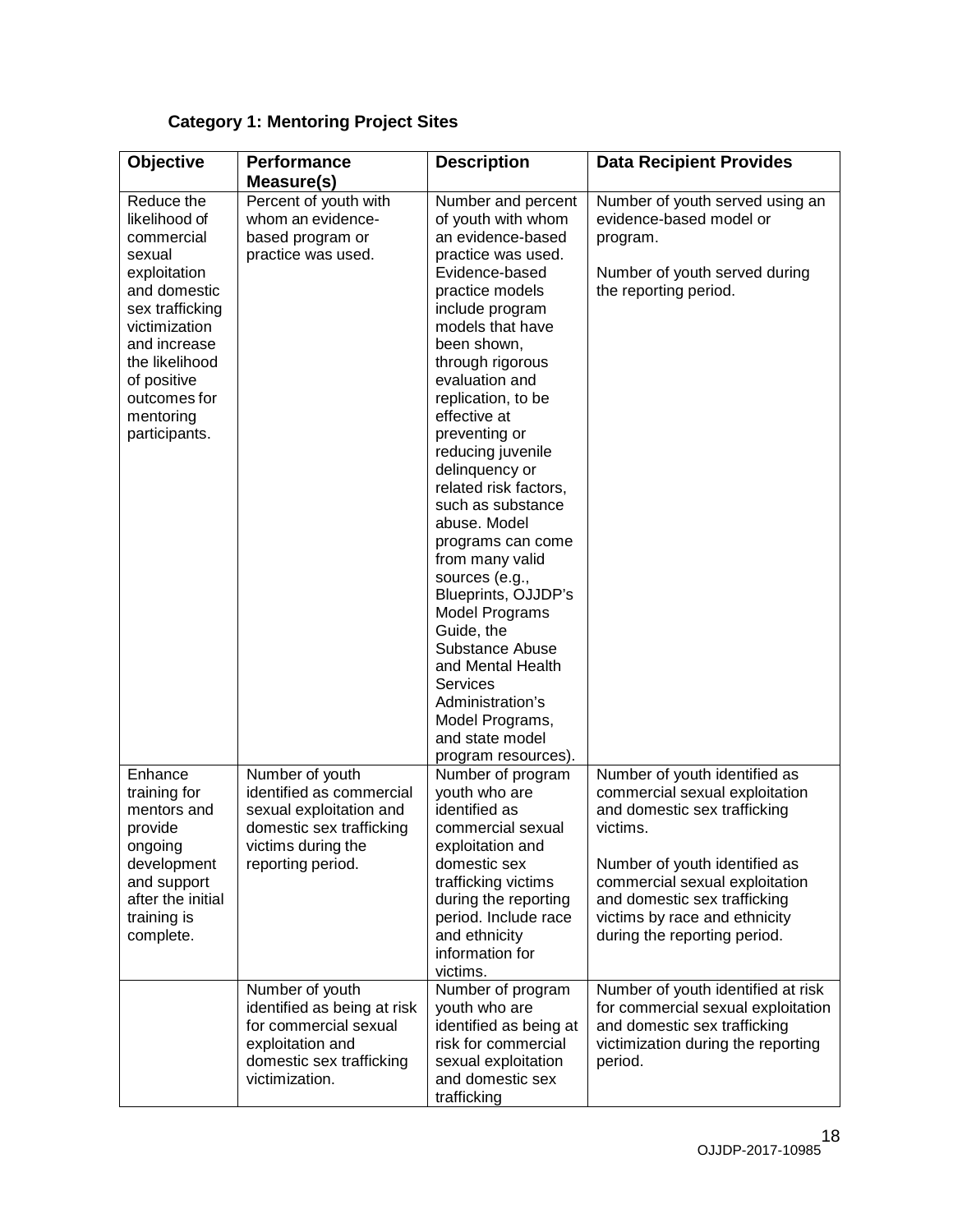|                                                                                           | victimization during<br>the reporting period.<br>Include race and<br>ethnicity information<br>for program youth at<br>risk for victimization.                                                                                   | Number of youth identified as<br>being at risk for commercial<br>sexual exploitation and domestic<br>sex trafficking victimization by<br>race and ethnicity during the<br>reporting period. |
|-------------------------------------------------------------------------------------------|---------------------------------------------------------------------------------------------------------------------------------------------------------------------------------------------------------------------------------|---------------------------------------------------------------------------------------------------------------------------------------------------------------------------------------------|
| Percent of program<br>mentors who<br>successfully complete<br>training.                   | Number and percent<br>of program mentors<br>who successfully<br>complete training<br>during the reporting<br>period. Program<br>records are the<br>preferred data<br>source.                                                    | Number of mentors who<br>successfully complete training<br>during the reporting period.<br>Total number of program mentors<br>who began training during the<br>reporting period.            |
| Percent of trained<br>program mentors with<br>increased knowledge of<br>the program area. | Number of trained<br>program mentors<br>who demonstrate<br>increased<br>knowledge of the<br>program during the<br>reporting period.<br>Program records are<br>the preferred data<br>source.                                     | Number of trained mentors who<br>demonstrate increased<br>knowledge of the program during<br>the reporting period.<br>Number of trained program<br>mentors.                                 |
| Percent increase in the<br>number of program<br>mentors recruited.                        | Number of new<br>mentors recruited<br>during the reporting<br>period. Recruited<br>mentors are those<br>who have completed<br>requirements to be<br>ready for training.<br>Program records are<br>the preferred data<br>source. | Increase in the number of<br>program mentors recruited (ready<br>for training) during the reporting<br>period.<br>Number of mentors carried over<br>from the previous reporting<br>period.  |
| Number of mentors<br>retained.                                                            | Number of program<br>mentors retained<br>during the reporting<br>period. Program<br>records are the<br>preferred data<br>source.                                                                                                | Number of mentors who left the<br>program during the reporting<br>period.<br>Total number of mentors in the<br>program during the reporting<br>period.                                      |
| Percent increase in<br>youth enrolled since the<br>beginning of the<br>program.           | Increase in the<br>number of youth<br>enrolled (being<br>mentored) since the<br>beginning of the<br>program.                                                                                                                    | Number of youth enrolled at the<br>beginning of the reporting period.<br>Number of new youth added<br>during the reporting period.                                                          |
| Percent of mentoring<br>programs with active<br>partners.                                 | Percent of<br>mentoring programs<br>with active partners<br>representing the<br>following types of<br>groups: nonprofit<br>service                                                                                              | Number of mentoring programs<br>with active partners.<br>Number of mentoring programs.                                                                                                      |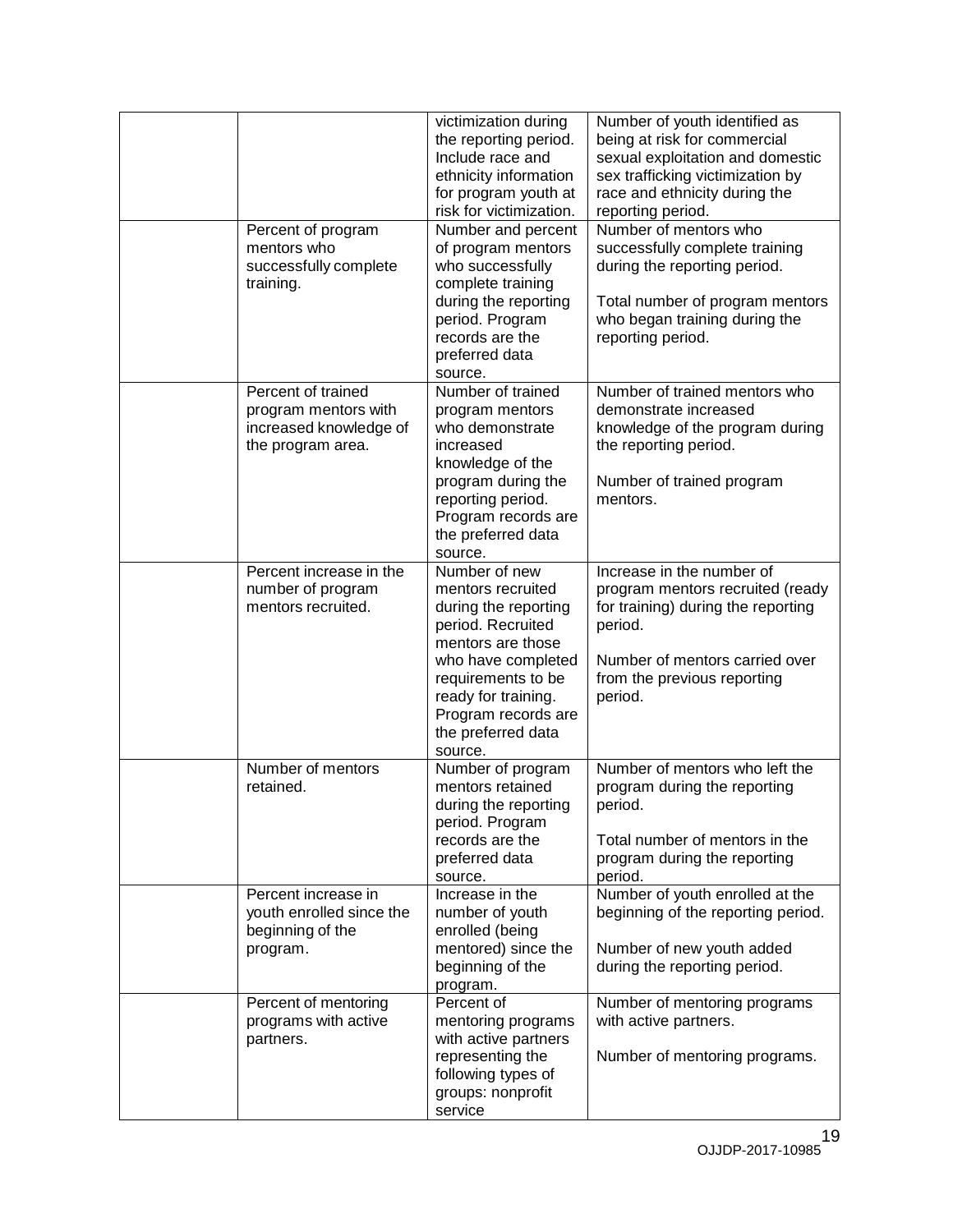|                                                                                        | organizations and/or<br>faith-based<br>organizations,<br>private industry,<br>secondary education<br>provider,<br>postsecondary<br>education provider<br>or vocational training<br>provider, other<br>active partners.                                                     |                                                                                                                                                                                                                                                                                                                                                                                                                    |
|----------------------------------------------------------------------------------------|----------------------------------------------------------------------------------------------------------------------------------------------------------------------------------------------------------------------------------------------------------------------------|--------------------------------------------------------------------------------------------------------------------------------------------------------------------------------------------------------------------------------------------------------------------------------------------------------------------------------------------------------------------------------------------------------------------|
| Percent of program<br>youth completing<br>program requirements.                        | Number and percent<br>of youth who have<br>successfully fulfilled<br>all program<br>obligations and<br>requirements.<br>Program obligations<br>will vary by program,<br>but should be a                                                                                    | Number of program youth who<br>exited the program after<br>completing program<br>requirements.<br>Total number of youth who exited<br>the program during the reporting<br>period (both successfully and<br>unsuccessfully).                                                                                                                                                                                        |
|                                                                                        | predefined list of<br>requirements or<br>obligations that<br>clients must meet<br>prior to program<br>completion. Program<br>records are the<br>preferred data<br>source. The total<br>number of youth<br>includes those who<br>exited successfully<br>and unsuccessfully. |                                                                                                                                                                                                                                                                                                                                                                                                                    |
| Percent of program<br>youth who exhibit<br>desired change in the<br>targeted behavior. | Number and percent<br>of program youth<br>who have exhibited<br>a desired change in<br>the targeted<br>behavior during the<br>reporting period or 6<br>to 12 months post<br>program completion.<br>Self-report or staff<br>ratings are the most<br>likely data sources.    | Number of youth who exhibit a<br>desired change in the targeted<br>behavior (the behavior targeted<br>will depend on specific program<br>goals and activities and may<br>include academic achievement,<br>school attendance, social<br>competence, etc.).<br>Total number of youth receiving<br>services for the targeted behavior<br>during the reporting period or 6 to<br>12 months post program<br>completion. |
| Percent of program<br>youth who were<br>victimized.                                    | Number of program<br>youth who are<br>harmed or adversely<br>affected by<br>someone else's<br>criminal actions.<br>Victimization can be<br>physical or<br>psychological; it also                                                                                           | Number of program youth who<br>were victimized.<br>Number of program youth tracked<br>during the reporting period for<br>victimization.                                                                                                                                                                                                                                                                            |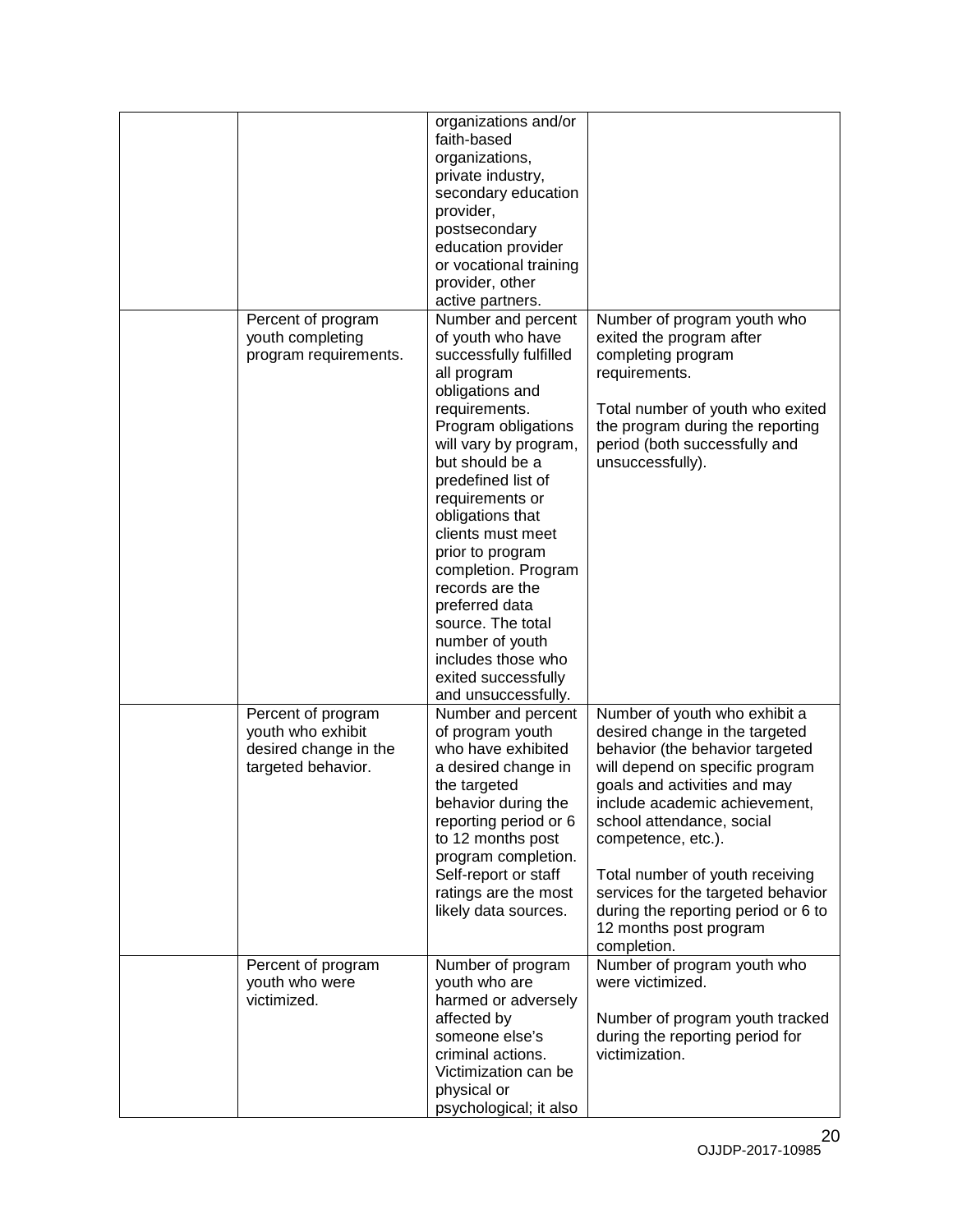|                                                      | includes harm or<br>adverse effects to<br>youth's property.                                                                                                                                                                                                                                               |                                                                                                                                             |
|------------------------------------------------------|-----------------------------------------------------------------------------------------------------------------------------------------------------------------------------------------------------------------------------------------------------------------------------------------------------------|---------------------------------------------------------------------------------------------------------------------------------------------|
| Percent of program<br>youth who are<br>revictimized. | Number of youth<br>who experienced<br>subsequent<br>victimization.<br>Victimization can be<br>physical or<br>psychological; it also<br>includes harm or<br>adverse effects to<br>youth's property.                                                                                                        | Number of program youth who<br>were revictimized.<br>Number of program youth tracked<br>during the reporting period for<br>revictimization. |
|                                                      | The number of youth<br>tracked should<br>reflect the number of<br>program youth who<br>are followed or<br>monitored for<br>revictimization.<br>Ideally, this number<br>should be all youth<br>that the program<br>serves during the<br>reporting period or 6<br>to 12 months after<br>program completion. |                                                                                                                                             |

### **Category 2: Training and Technical Assistance**

| <b>Objective</b>                                                                                               | <b>Performance</b><br>Measure(s)                        | <b>Description</b>                                                                                                                                          | <b>Data Recipient Provides</b>                       |
|----------------------------------------------------------------------------------------------------------------|---------------------------------------------------------|-------------------------------------------------------------------------------------------------------------------------------------------------------------|------------------------------------------------------|
| Deliver training<br>and technical<br>assistance to<br>assist<br>communities in<br>preventing and<br>addressing | Number of training<br>requests received.                | Number of training<br>requests received<br>during the reporting<br>period. Requests can<br>come from individuals<br>or organizations<br>served.             | Number of training requests<br>received.             |
| commercial<br>sexual<br>exploitation<br>and domestic<br>sex trafficking.                                       | Number of technical<br>assistance requests<br>received. | Number of technical<br>assistance requests<br>received during the<br>reporting period.<br>Requests can come<br>from individuals or<br>organizations served. | Number of technical assistance<br>requests received. |
|                                                                                                                | Number of program<br>materials developed.               | Number of program<br>materials developed<br>during the reporting<br>period. Include only<br>substantive materials,<br>such as program                       | Number of program materials<br>developed.            |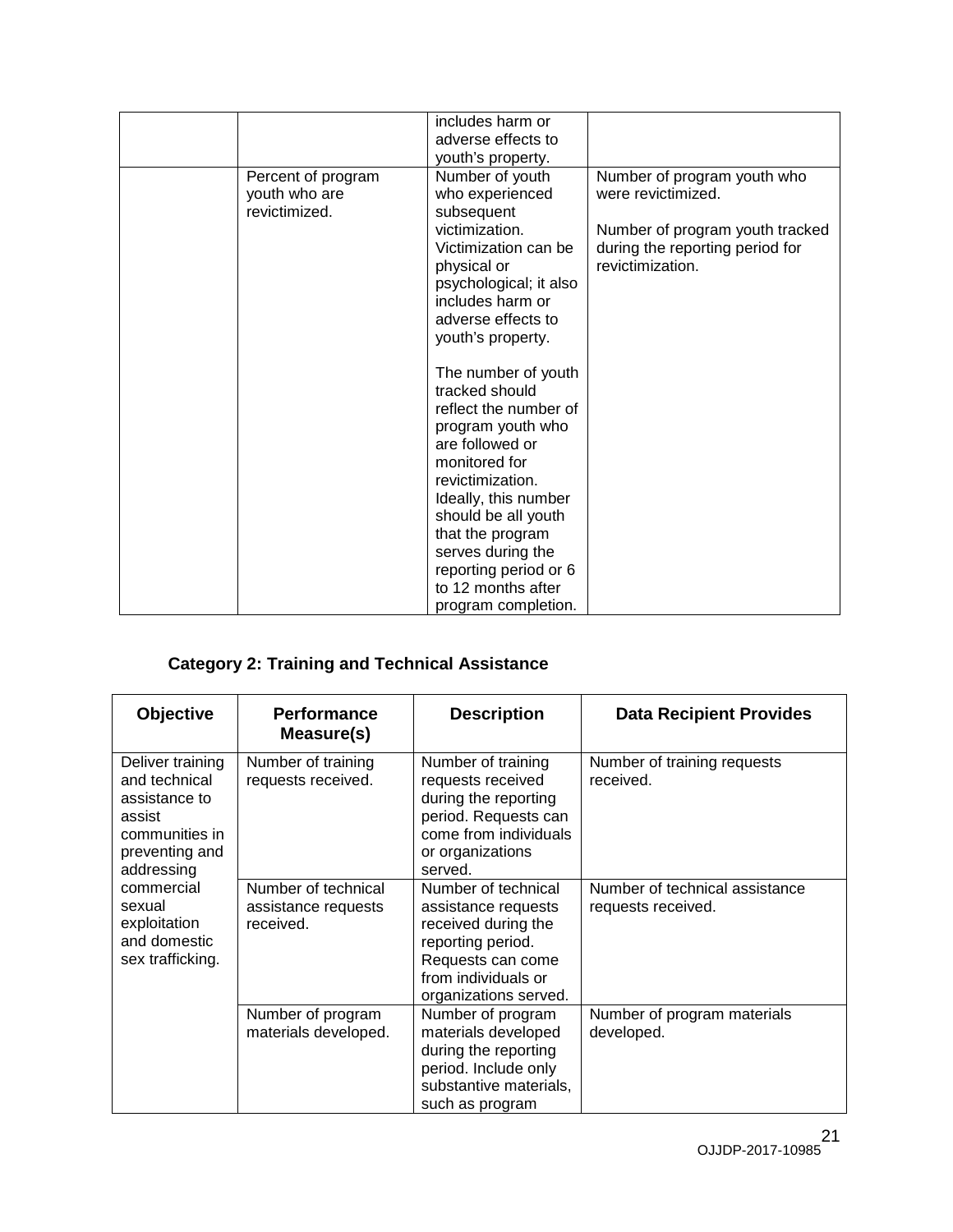|                                                | overviews, client<br>workbooks, and lists<br>of local service<br>providers. Do not<br>include program<br>advertisements or<br>administrative forms<br>such as sign-in<br>sheets or client<br>tracking forms.<br>Count the number of                                                                                                                                                                                                                                                                            |                                                |
|------------------------------------------------|----------------------------------------------------------------------------------------------------------------------------------------------------------------------------------------------------------------------------------------------------------------------------------------------------------------------------------------------------------------------------------------------------------------------------------------------------------------------------------------------------------------|------------------------------------------------|
|                                                | pieces developed.<br>Program records are<br>the preferred data                                                                                                                                                                                                                                                                                                                                                                                                                                                 |                                                |
|                                                | source.                                                                                                                                                                                                                                                                                                                                                                                                                                                                                                        |                                                |
| Number of planning or<br>training events held. | Number of planning<br>or training activities<br>held during the<br>reporting period.<br>Planning and training                                                                                                                                                                                                                                                                                                                                                                                                  | Number of planning or training<br>events held. |
|                                                | activities include<br>creation of task<br>forces or inter-agency<br>committees,                                                                                                                                                                                                                                                                                                                                                                                                                                |                                                |
|                                                | meetings held, needs<br>assessments<br>undertaken, etc.<br>Program records are<br>the preferred data                                                                                                                                                                                                                                                                                                                                                                                                           |                                                |
|                                                | source.                                                                                                                                                                                                                                                                                                                                                                                                                                                                                                        |                                                |
| Number of people<br>trained.                   | Number of people<br>trained during the<br>reporting period. The<br>number is the raw<br>number of people<br>receiving any formal<br>training relevant to<br>the program or their<br>position as program<br>staff. Include any<br>training from any<br>source or medium<br>received during the<br>reporting period as<br>long as receipt of<br>training can be<br>verified. Training<br>does not have to<br>have been completed<br>during the reporting<br>period. Program<br>records are the<br>preferred data | Number of people trained.                      |
| Percent of participants                        | source.<br>Number of people                                                                                                                                                                                                                                                                                                                                                                                                                                                                                    | Number of people exhibiting                    |
| exhibiting increased                           | who exhibit an                                                                                                                                                                                                                                                                                                                                                                                                                                                                                                 | increased knowledge of the                     |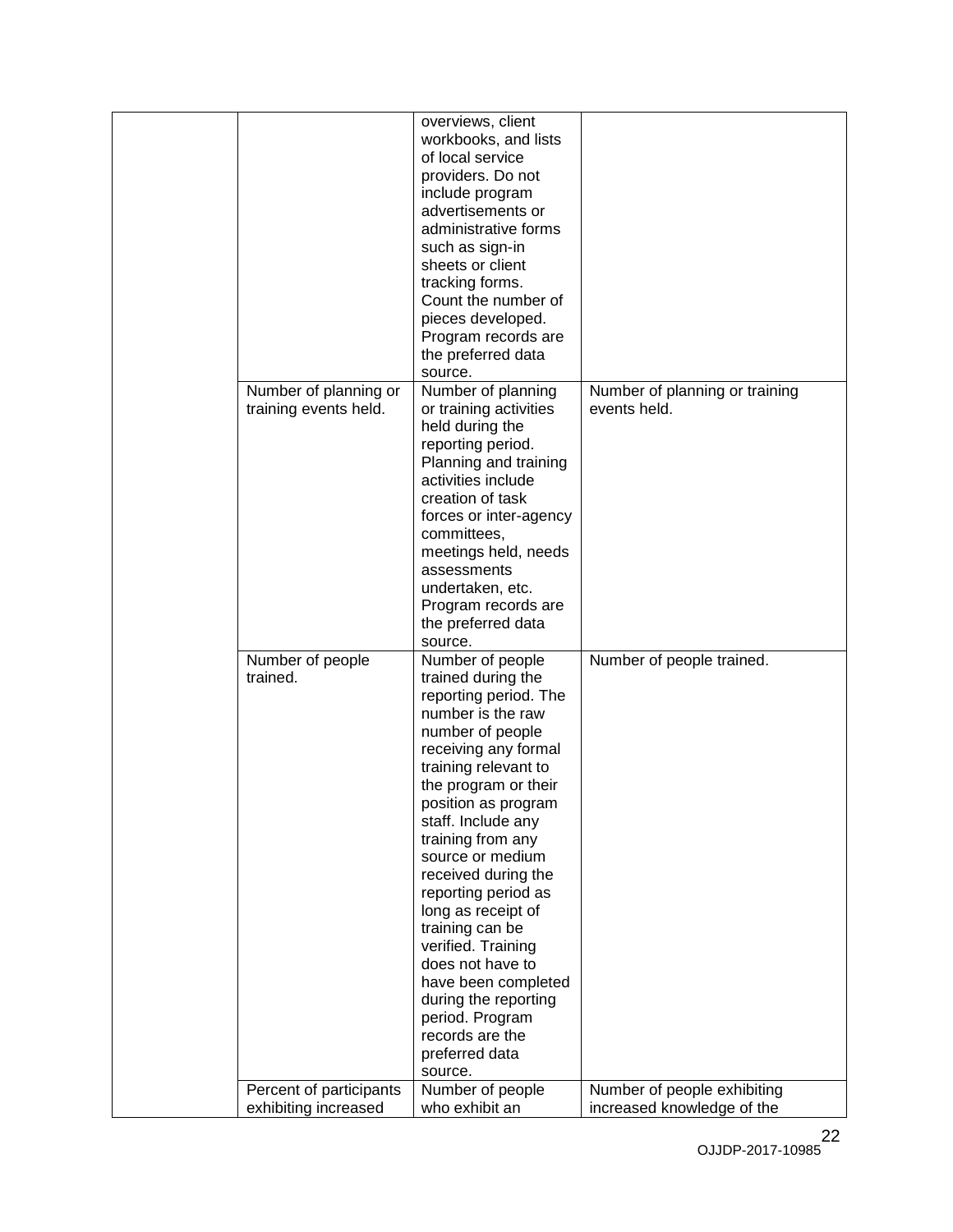| knowledge of the<br>program area.                                                                                           | increased knowledge<br>of the program area<br>after participating in<br>training. Use of pre-<br>and post-tests is<br>preferred.                                                                                                                                                                                                                                                                                                                                      | program area (determined by pre-<br>and post-testing).                                                                                                                                    |
|-----------------------------------------------------------------------------------------------------------------------------|-----------------------------------------------------------------------------------------------------------------------------------------------------------------------------------------------------------------------------------------------------------------------------------------------------------------------------------------------------------------------------------------------------------------------------------------------------------------------|-------------------------------------------------------------------------------------------------------------------------------------------------------------------------------------------|
| Number of program<br>policies changed,<br>improved, or<br>rescinded.                                                        | Number of cross-<br>program or agency<br>policies or<br>procedures changed,<br>improved, or<br>rescinded during the<br>reporting period. A<br>policy is a plan or<br>specific course of<br>action that guides the<br>general goals and<br>directives of<br>programs and/or<br>agencies. Include<br>policies that are<br>relevant to the topic<br>area of the program<br>or that affect program<br>operations. Program<br>records are the<br>preferred data<br>source. | Number of program policies<br>changed, improved, or rescinded<br>during the reporting period.<br>Number of program or agency<br>policies or procedures created,<br>amended, or rescinded. |
| Percent of<br>organizations<br>reporting<br>improvements in<br>operations based on<br>training and technical<br>assistance. | Number and percent<br>of organizations<br>reporting<br>improvements in<br>operations as a result<br>of training and<br>technical assistance<br>1 to 6 months post-<br>service.                                                                                                                                                                                                                                                                                        | Number of organizations that<br>received training and technical<br>assistance.<br>Number of those served by training<br>and technical assistance.                                         |

#### **Note on Project Evaluations**

An applicant that proposes to use award funds through this solicitation to conduct project evaluations should be aware that certain project evaluations (such as systematic investigations to develop or contribute to generalizable knowledge) may constitute "research" for purposes of applicable DOJ human subjects protection regulations. However, project evaluations that are intended only to generate internal improvements to a program or service, or are conducted only to meet OJP's performance measures data reporting requirements, likely do not constitute "research." Each applicant should provide sufficient information for OJP to determine whether the particular project it proposes would either intentionally or unintentionally collect and/or use information in such a way that it meets the DOJ definition of research that appears at 28 C.F.R. Part 46 ("Protection of Human Subjects").

Research, for purposes of human subjects protection for OJP-funded programs, is defined as "a systematic investigation, including research development, testing and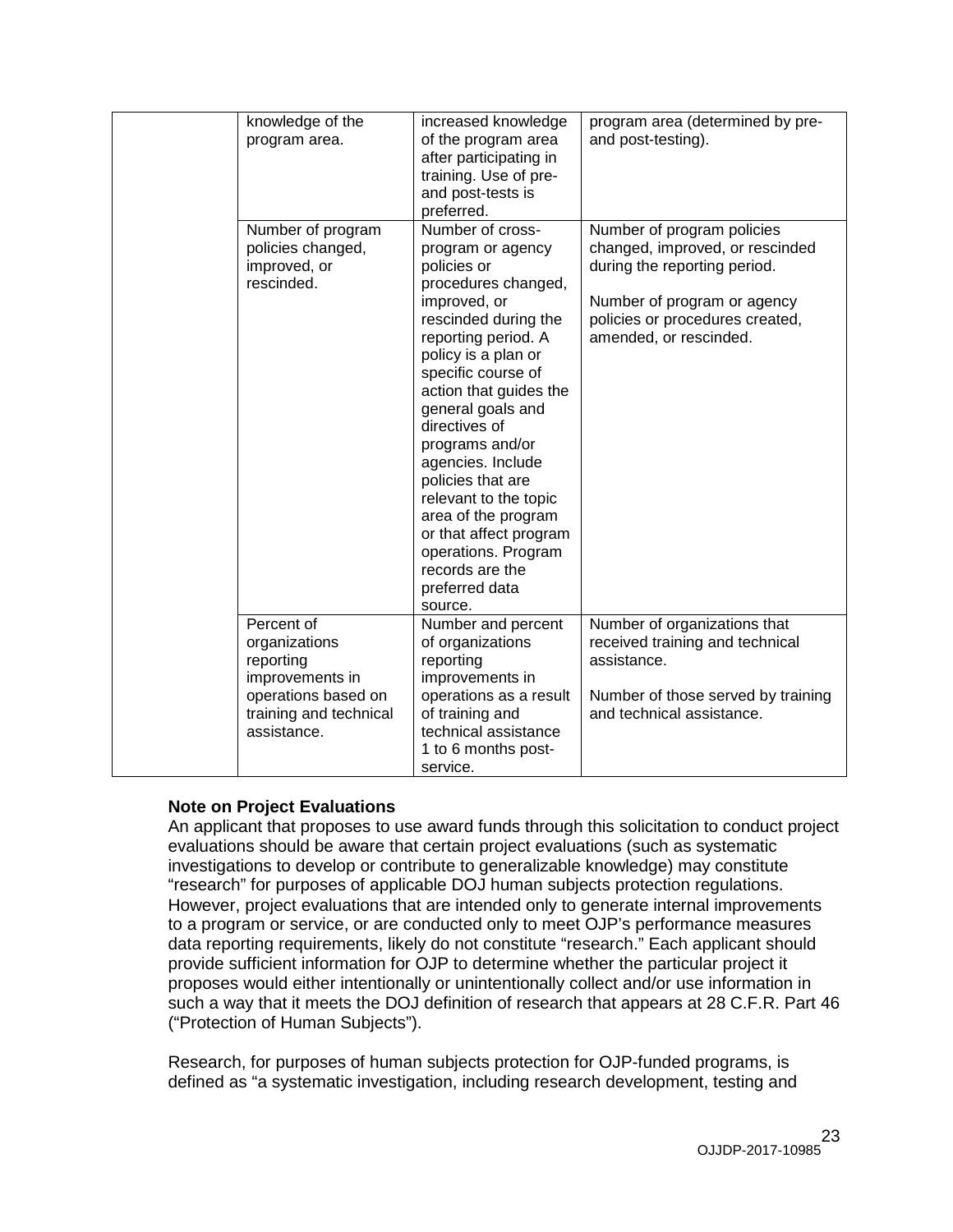evaluation, designed to develop or contribute to generalizable knowledge." 28 C.F.R. 46.102(d).

For additional information on determining whether a proposed activity would constitute research for purposes of human subjects protection, applicants should consult the decision tree in the "Research and the protection of human subjects" section of the ["Requirements related to Research"](http://ojp.gov/funding/Explore/SolicitationRequirements/EvidenceResearchEvaluationRequirements.htm) webpage of the ["Overview of Legal Requirements](http://ojp.gov/funding/Explore/SolicitationRequirements/index.htm)  [Generally Applicable to OJP Grants and Cooperative Agreements -](http://ojp.gov/funding/Explore/SolicitationRequirements/index.htm) FY 2017 Awards," available through the [OJP Funding Resource Center.](http://ojp.gov/funding/index.htm) Every prospective applicant whose application may propose a research or statistical component also should review the "Data Privacy and Confidentiality Requirements" section on that webpage.

**c. Project Design and Implementation.** Applicants should detail how the project will operate throughout the funding period and describe the strategies that they will use to achieve the goals and objectives identified in the previous section. Applicants should describe how they will complete the deliverables stated in the Goals, Objectives, and Deliverables section on page 6. OJJDP encourages applicants to select evidence-based practices for their programs.

Applicants under Category 2 should describe the types of technical assistance services they propose to provide and how that technical assistance would meet the needs identified in the statement of the problem. Applicants should demonstrate the cost effectiveness of their services and describe their experience providing training and technical assistance at the community and regional levels and in working with this population of victims. OJJDP values programming informed by survivors' perspectives of child CSE/DST and that recognizes the importance of addressing issues of cultural diversity and competency in the communities served.

This section should also include details regarding any leveraged resources (cash or inkind) from local sources to support the project and discuss plans for sustainability beyond the grant period.

**Logic Model.** Applicants should include a logic model that graphically illustrates how the performance measures are related to the project's problems, goals, objectives, and design. See sample logic models [here.](http://www.ojjdp.gov/grantees/pm/logic_models.html) Applicants should submit the logic model as a separate attachment, as stipulated in Additional Attachments, page 29.

**Timeline.** Applicants should submit a realistic timeline or milestone chart that indicates major tasks associated with the goals and objectives of the project, assigns responsibility for each, and plots completion of each task by month or quarter for the duration of the award, using "Year 1," "Month 1," "Quarter 1," etc., not calendar dates (see "Sample Project Timelines" [here\)](http://www.ojjdp.gov/grantees/timelines.html).

Applicants should submit the timeline as a separate attachment, as stipulated in Additional Attachments, page 29. On receipt of an award, the recipient may revise the timeline, based on training and technical assistance that OJJDP will provide.

**d. Capabilities and Competencies.** This section should describe the experience and capability of the applicant organization and any contractors or subgrantees that the applicant will use to implement and manage this effort and its associated federal funding, highlighting any previous experience implementing projects of similar design or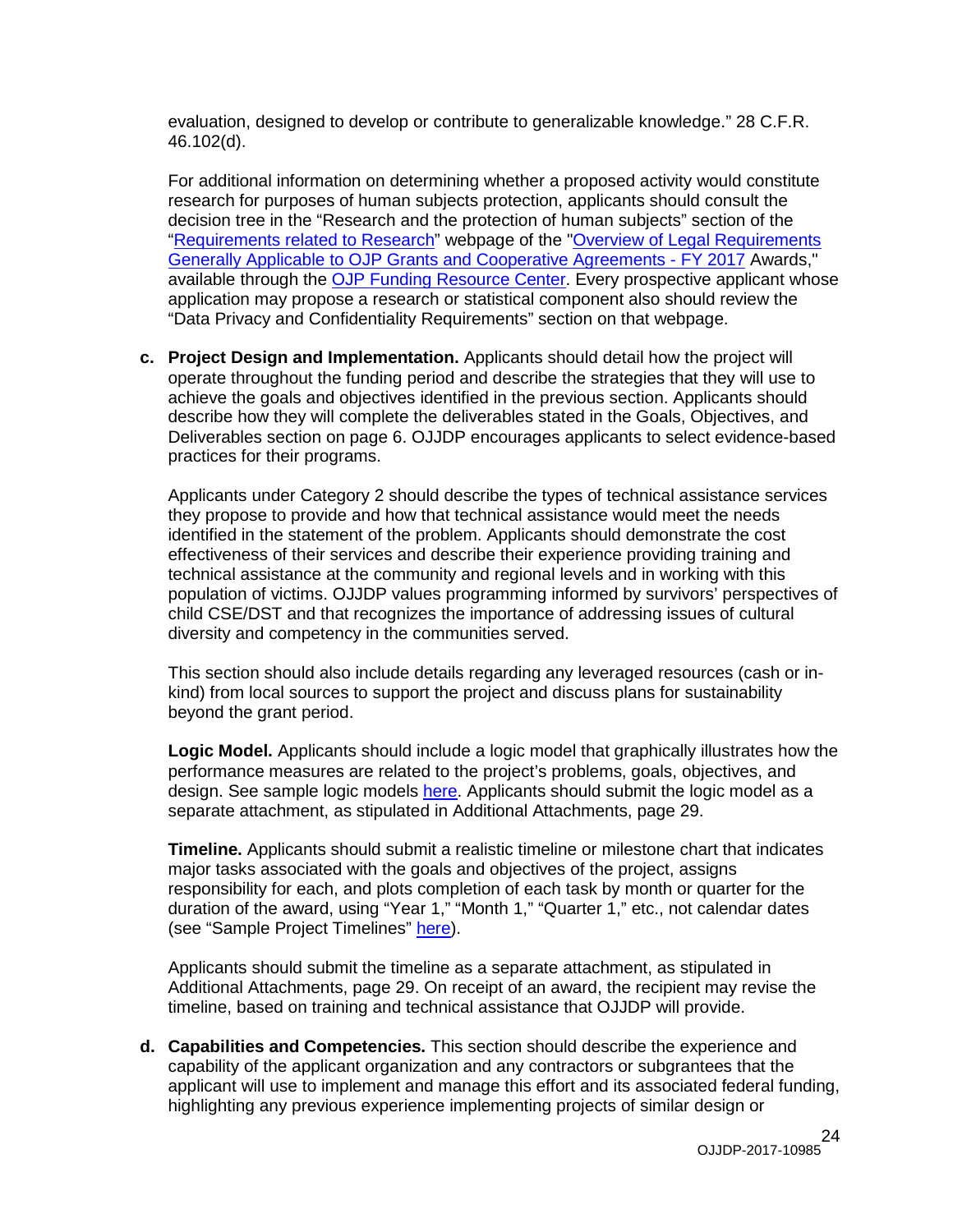magnitude. Applicants should highlight their experience/capability/capacity to manage subawards, including details on their system for fiscal accountability. Management and staffing patterns should be clearly connected to the project design described in the previous section. Applicants should describe the roles and responsibilities of project staff and explain the program's organizational structure and operations. Applicants should include a copy of an organizational chart showing how the organization operates, including who manages the finances; how the organization manages subawards, if there are any; and the management of the project proposed for funding.

**Letters of Support/Memoranda of Understanding.** If submitting a joint application, as described under Eligibility, page 1, applicants should provide signed and dated letters of support or memoranda of understanding for all key partners that include the following:

- Expression of support for the program and a statement of willingness to participate and collaborate with it.
- Description of the partner's current role and responsibilities in the planning process and expected responsibilities when the program is operational.
- Estimate of the percentage of time that the partner will devote to the planning and operation of the project.

Letters of support may be addressed to the OJJDP Administrator. Only letters of support that are submitted by the due date and with the full application will be considered during the review process.

#### **4. Budget and Associated Documentation**

Applicants should provide a budget that (1) is complete, allowable, and cost effective in relation to the proposed activities; (2) shows the cost calculations demonstrating how they arrived at the total amount requested; and (3) provides a brief supporting narrative to link costs with project activities. The budget should cover the entire award period.

Successful applicants under Category 1 are expected to participate in an annual 2-day peer learning collaborative meeting, which they should include in their budget. Applicants should budget for as many as three representatives to travel to attend this meeting.

For questions pertaining to budget and examples of allowable and unallowable costs, see the [DOJ Grants Financial Guide](http://ojp.gov/financialguide/DOJ/index.htm)*.*

#### **a. Budget Detail Worksheet**

A sample Budget Detail Worksheet can be found at [www.ojp.gov/funding/Apply/Resources/BudgetDetailWorksheet.pdf.](http://ojp.gov/funding/Apply/Resources/BudgetDetailWorksheet.pdf) An applicant that submits its budget in a different format should use the budget categories listed in the sample budget worksheet. The Budget Detail Worksheet should break out costs by year.

#### **b. Budget Narrative**

The budget narrative should thoroughly and clearly describe every category of expense listed in the Budget Detail Worksheet. OJP expects proposed budgets to be complete,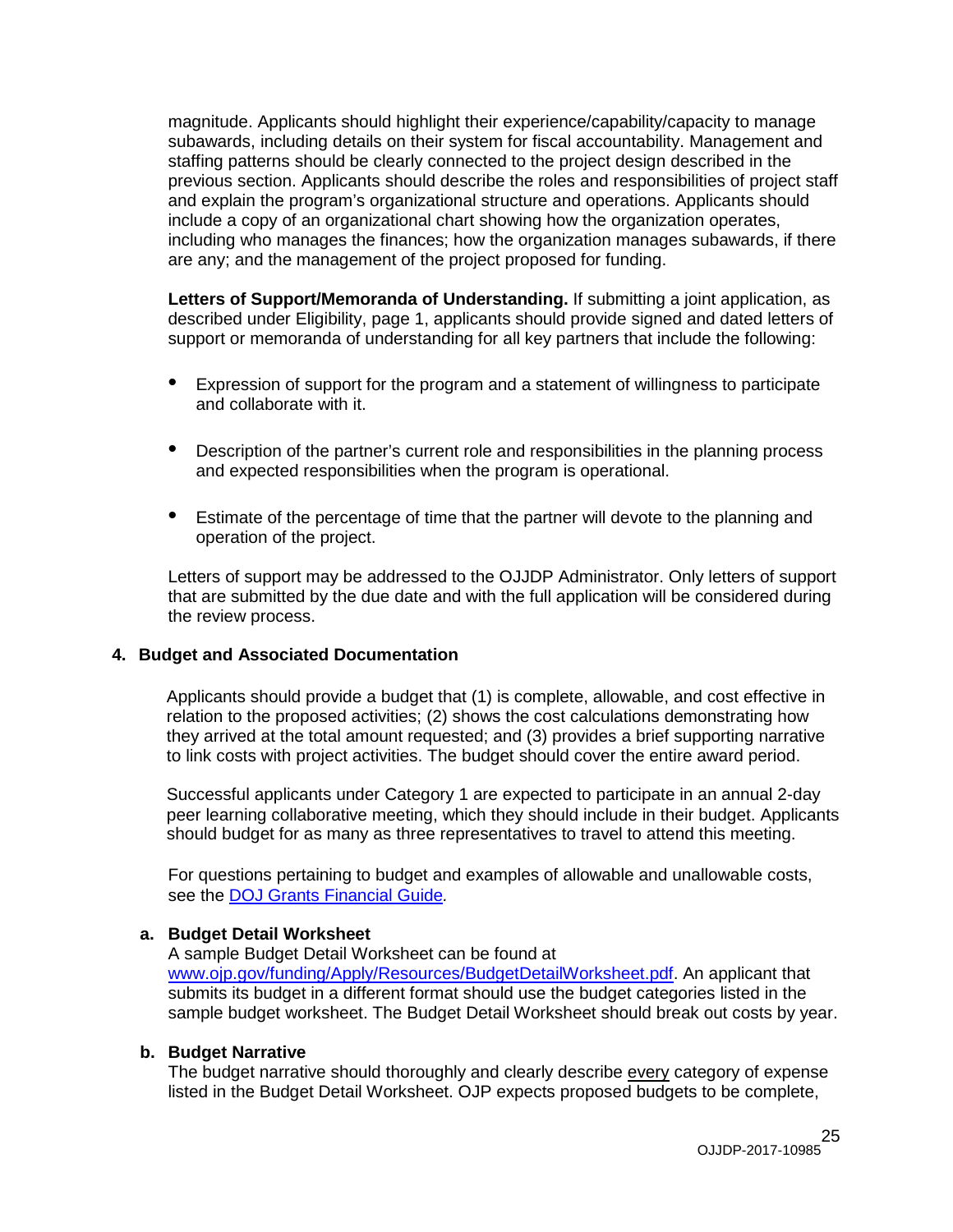cost effective, and allowable (e.g., reasonable, allocable, and necessary for project activities).

Applicants should demonstrate in their budget narrative how they will maximize cost effectiveness of award expenditures. Budget narratives should generally describe cost effectiveness in relation to potential alternatives and the goals of the project. For example, a budget narrative should detail why planned in-person meetings are necessary, or how technology and collaboration with outside organizations could be used to reduce costs, without compromising quality.

The budget narrative should be mathematically sound and correspond clearly with the information and figures provided in the Budget Detail Worksheet. The narrative should explain how the applicant estimated and calculated all costs, and how those costs are necessary to the completion of the proposed project. The narrative may include tables for clarification purposes, but need not be in a spreadsheet format. As with the Budget Detail Worksheet, the budget narrative should describe costs by year.

#### **c. Information on Proposed Subawards (if any), as well as on Proposed Procurement Contracts (if any)**

Applicants for OJP awards typically may propose to make subawards. Applicants also may propose to enter into procurement contracts under the award.

Whether—for purposes of federal grants administrative requirements—a particular agreement between a recipient and a third party will be considered a subaward or a procurement contract under the award is determined by federal rules and applicable OJP guidance. It is an important distinction, in part because the federal administrative rules and requirements that apply to subawards and to procurement contracts under awards differ markedly.

In general, the central question is the relationship between what the third party will do under its agreement with the recipient and what the recipient has committed (to OJP) to do under its award to further a public purpose (e.g., services the recipient will provide, products it will develop or modify, research or evaluation it will conduct). If a third party will provide some of the services the recipient has committed (to OJP) to provide, will develop or modify all or part of a product the recipient has committed (to OJP) to develop or modify, or will conduct part of the research or evaluation the recipient has committed (to OJP) to conduct, OJP will consider the agreement with the third party a subaward for purposes of federal grants administrative requirements.

This will be true **even if** the recipient, for internal or other nonfederal purposes, labels or treats its agreement as a procurement, a contract, or a procurement contract. Neither the title nor the structure of an agreement determines whether the agreement—for purposes of federal grants administrative requirements—is a subaward or is instead a procurement contract under an award.

Additional guidance on the circumstances under which (for purposes of federal grants administrative requirements) an agreement constitutes a subaward as opposed to a procurement contract under an award, is available (along with other resources) on the [OJP Part 200 Uniform Requirements](http://ojp.gov/funding/Part200UniformRequirements.htm) webpage.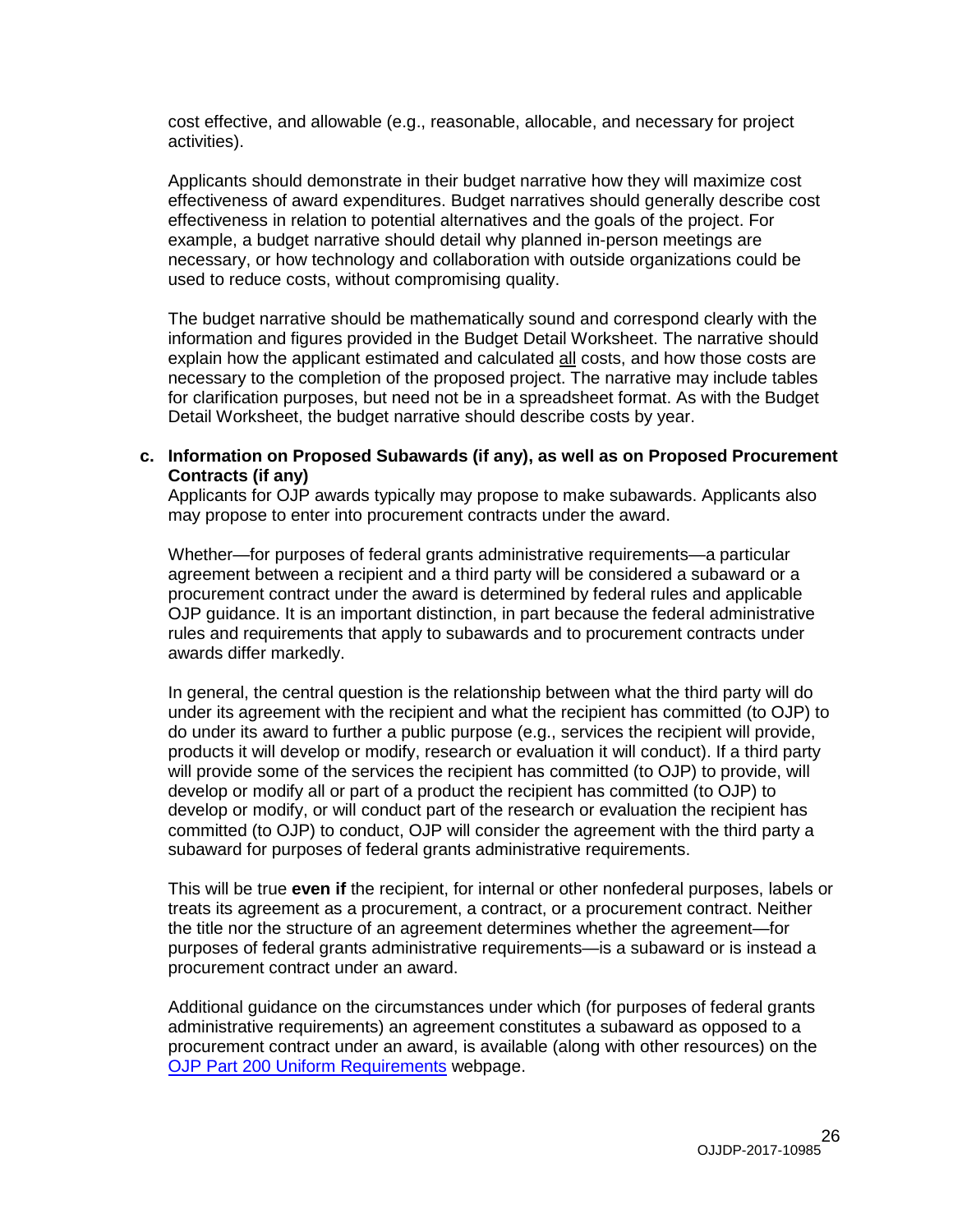#### **1. Information on proposed subawards**

A recipient of an OJP award may not make subawards ("subgrants") unless the recipient has specific federal authorization to do so. Unless an applicable statute or DOJ regulation specifically authorizes (or requires) subawards, a recipient must have authorization from OJP before it may make a subaward.

A particular subaward may be authorized by OJP because the recipient included a sufficiently detailed description and justification of the proposed subaward in the application as approved by OJP. If, however, a particular subaward is not authorized by federal statute or regulation, and is not sufficiently described and justified in the application as approved by OJP, the recipient will be required, post-award, to request and obtain written authorization from OJP before it may make the subaward.

If an applicant proposes to make one or more subawards to carry out the federal award and program, the applicant should (1) identify (if known) the proposed subrecipient(s), (2) describe in detail what each subrecipient will do to carry out the federal award and federal program, and (3) provide a justification for the subaward(s), with details on pertinent matters such as special qualifications and areas of expertise. Pertinent information on subawards should appear not only in the Program Narrative, but also in the Budget Detail Worksheet and budget narrative.

#### **2. Information on proposed procurement contracts (with specific justification for proposed noncompetitive contracts over \$150,000)**

Unlike a recipient contemplating a subaward, a recipient of an OJP award generally does not need specific prior federal authorization to enter into an agreement that—for purposes of federal grants administrative requirements—is considered a procurement contract, **provided that** (1) the recipient uses its own documented procurement procedures and (2) those procedures conform to applicable federal law, including the Procurement Standards of the (DOJ) Part 200 Uniform Requirements (as set out at 2 C.F.R. 200.317 - 200.326). The Budget Detail Worksheet and budget narrative should identify proposed procurement contracts. (As discussed above, subawards must be identified and described separately from procurement contracts.)

The Procurement Standards in the Part 200 Uniform Requirements, however, reflect a general expectation that agreements that (for purposes of federal grants administrative requirements) constitute procurement "contracts" under awards will be entered into on the basis of full and open competition. If a proposed procurement contract would exceed the simplified acquisition threshold—currently, \$150,000—a recipient of an OJP award may not proceed without competition unless and until the recipient receives specific advance authorization from OJP to use a noncompetitive approach for the procurement.

An applicant that (at the time of its application) intends—without competition—to enter into a procurement "contract" that would exceed \$150,000 should include a detailed justification that explains to OJP why, in the particular circumstances, it is appropriate to proceed without competition. Various considerations that may be pertinent to the justification are outlined in the [DOJ Grants Financial Guide.](http://ojp.gov/financialguide/DOJ/index.htm)

#### **d. Preagreement Costs**

For information on preagreement costs, see [Section B. Federal Award Information.](#page-9-0)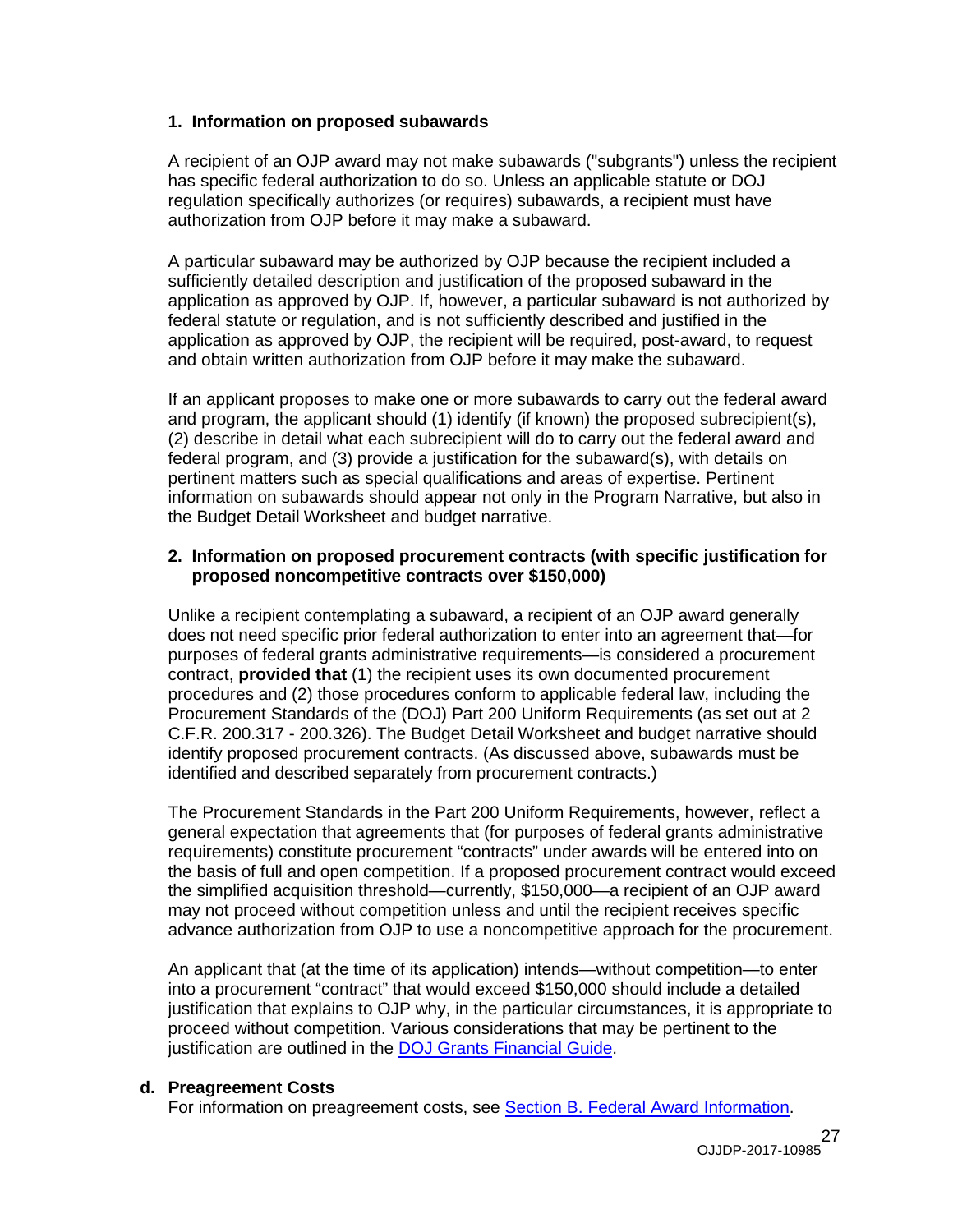#### **5. Indirect Cost Rate Agreement (if applicable)**

Indirect costs may be charged to an award only if:

- (a) The recipient has a current (i.e., unexpired), federally approved indirect cost rate, or
- (b) The recipient is eligible to use, and elects to use, the *de minimis* indirect cost rate described in the Part 200 Uniform Requirements, as set out at 2 C.F.R. 200.414(f).

An applicant with a current (that is, unexpired) federally approved indirect cost rate must attach a copy of the indirect cost rate agreement to the application. An applicant that does not have a current federally approved rate may request one through its cognizant federal agency, which will review all documentation and approve a rate for the applicant entity, or, if the applicant's accounting system permits, applicants may propose to allocate costs in the direct cost categories.

For assistance with identifying the appropriate cognizant federal agency for indirect costs, contact the OCFO Customer Service Center at 800–458–0786 or at [ask.ocfo@usdoj.gov.](mailto:ask.ocfo@usdoj.gov) If DOJ is the cognizant federal agency, applicants may obtain information needed to submit an indirect cost rate proposal at [www.ojp.gov/funding/Apply/Resources/IndirectCosts.pdf.](http://www.ojp.gov/funding/Apply/Resources/IndirectCosts.pdf)

Certain OJP recipients have the option of electing to use the *de minimis* indirect cost rate. An applicant that is eligible to use the *de minimis* rate and that wishes to use the *de minimis* rate should attach written documentation to the application that advises OJP of both (1) the applicant's eligibility to use the *de minimis* rate and (2) the applicant's election to do so. If an eligible applicant elects the *de minimis* rate, costs must be consistently charged as either indirect or direct costs, but may not be double charged or inconsistently charged as both. The *de minimis* rate may no longer be used once an approved federally negotiated indirect cost rate is in place. (No entity that ever has had a federally approved negotiated indirect cost rate is eligible to use the *de minimis* rate.)

#### **6. Tribal Authorizing Resolution (if applicable)**

A tribe, tribal organization, or third party that proposes to provide direct services or assistance to residents on tribal lands should include in its application a resolution, letter, affidavit, or other documentation, as appropriate, that demonstrates (as a legal matter) that the applicant has the requisite authorization from the tribe(s) to implement the proposed project on tribal lands. In those instances when an organization or consortium of tribes applies for an award on behalf of a tribe or multiple specific tribes, the application should include appropriate legal documentation, as described above, from all tribes that would receive services or assistance under the award. A consortium of tribes for which existing consortium bylaws allow action without support from all tribes in the consortium (i.e., without an authorizing resolution or comparable legal documentation from each tribal governing body) may submit, instead, a copy of its consortium bylaws with the application.

#### **7. Financial Management and System of Internal Controls Questionnaire (including applicant disclosure of high-risk status)**

**Every** applicant (other than an individual applying in his or her personal capacity) must download, complete, and submit the [OJP Financial Management and System of Internal](http://ojp.gov/funding/Apply/Resources/FinancialCapability.pdf)  [Controls Questionnaire](http://ojp.gov/funding/Apply/Resources/FinancialCapability.pdf) as part of its application.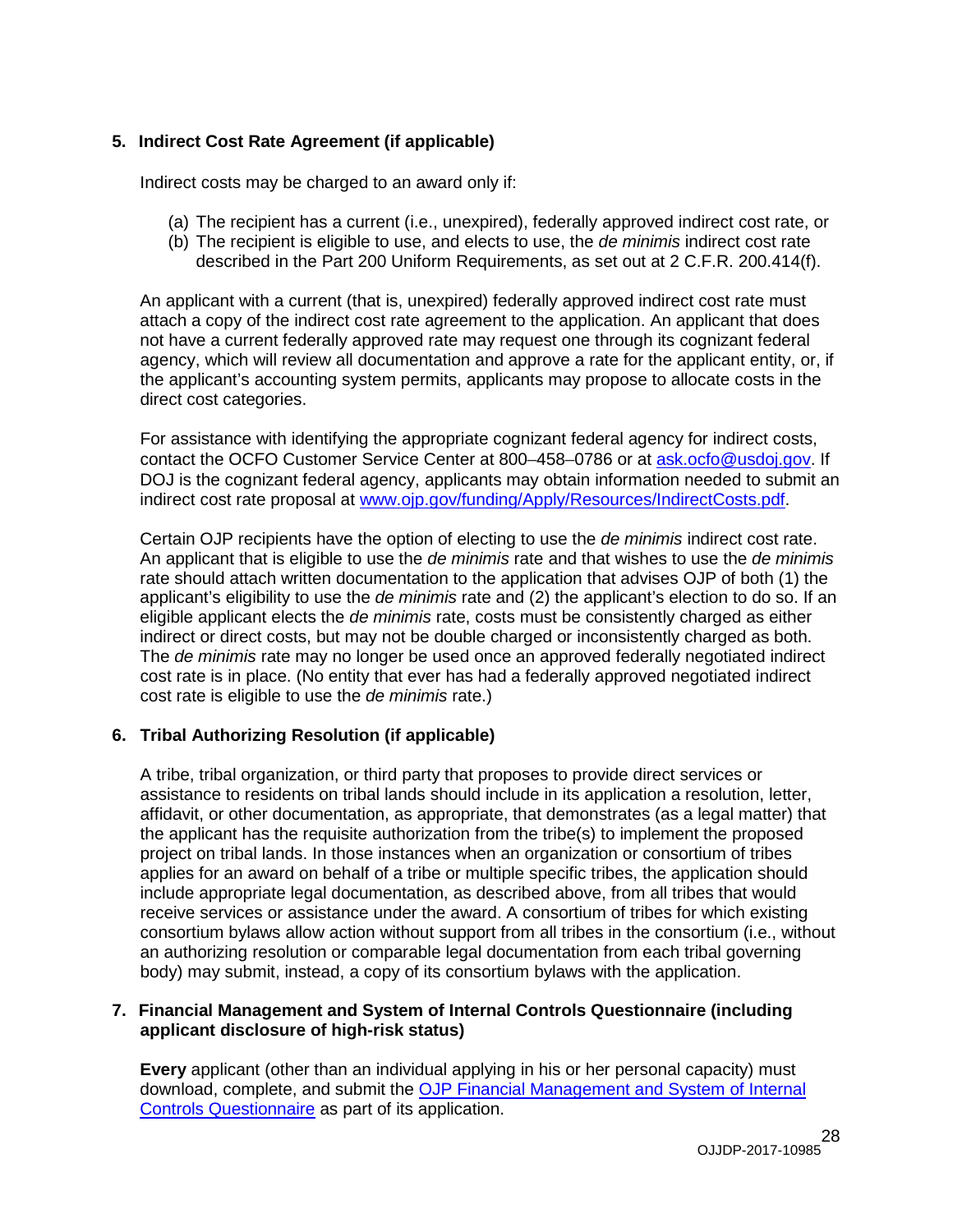Among other things, the form requires each applicant to disclose whether it currently is designated "high risk" by a federal grant-making agency outside of DOJ. For purposes of this disclosure, high risk includes any status under which a federal awarding agency provides additional oversight due to the applicant's past performance, or other programmatic or financial concerns with the applicant. If an applicant is designated high risk by another federal awarding agency, the applicant must provide the following information:

- The federal awarding agency that currently designates the applicant high risk.
- The date the applicant was designated high risk.
- The high-risk point of contact at that federal awarding agency (name, phone number, and email address).
- The reasons for the high-risk status, as set out by the federal awarding agency.

OJP seeks this information to help ensure appropriate federal oversight of OJP awards. An applicant that is considered "high risk" by another federal awarding agency is not automatically disqualified from receiving an OJP award. OJP may, however, consider the information in award decisions, and may impose additional OJP oversight of any award under this solicitation (including through the conditions that accompany the award document).

#### **8. Disclosure of Lobbying Activities**

Each applicant must complete and submit this information. An applicant that expends any funds for lobbying activities must provide all of the information requested on the form [Disclosure of Lobbying Activities \(SF-LLL\).](http://ojp.gov/funding/Apply/Resources/Disclosure.pdf) An applicant that does not expend any funds for lobbying activities must enter "N/A" in the text boxes for item 10 ("a. Name and Address of Lobbying Registrant" and "b. Individuals Performing Services").

### **9. Additional Attachments**

Applicants should submit the following information, as stipulated in the cited pages, as attachments to their applications. While the materials listed below are not assigned specific point values, peer reviewers will, as appropriate, consider these items when rating applications. For example, reviewers will consider résumés and/or letters of support/ memoranda of understanding when assessing "capabilities/competencies." Peer reviewers will not consider any additional information that the applicant submits other than that specified below.

### **a. Applicant Disclosure of Pending Applications**

Each applicant must disclose whether it has (or is proposed as a subrecipient under) any pending applications for federally funded grants or cooperative agreements that (1) include requests for funding to support the same project being proposed in the application under this solicitation and (2) would cover any identical cost items outlined in the budget submitted to OJP as part of the application under this solicitation. The applicant must disclose applications made directly to federal awarding agencies, and also applications for subawards of federal funds (e.g., applications to state agencies that will subaward ("subgrant") federal funds).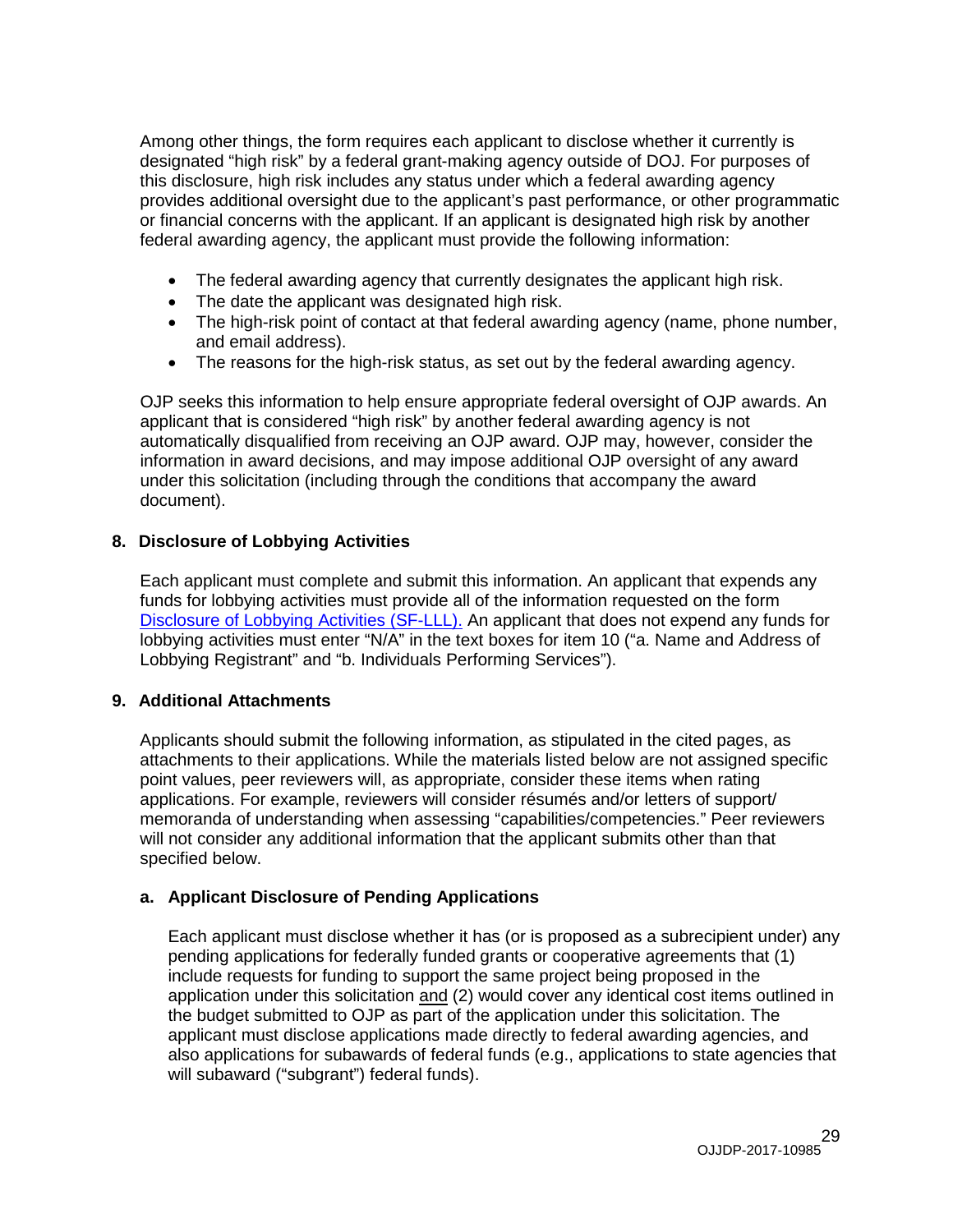OJP seeks this information to help avoid any inappropriate duplication of funding. Leveraging multiple funding sources in a complementary manner to implement comprehensive programs or projects is encouraged and is not seen as inappropriate duplication.

Each applicant that has one or more pending applications as described above must provide the following information about pending applications submitted within the last 12 months:

- The federal or state funding agency.
- The solicitation name/project name.
- The point of contact information at the applicable federal or state funding agency.

| <b>Federal or State</b><br><b>Funding Agency</b> | <b>Solicitation</b><br>Name/Project<br><b>Name</b> | Name/Phone/Email for Point of Contact at<br><b>Federal or State Funding Agency</b> |
|--------------------------------------------------|----------------------------------------------------|------------------------------------------------------------------------------------|
| DOJ/Office of                                    | <b>COPS Hiring</b>                                 | Jane Doe, 202/000-0000; jane.doe@usdoj.gov                                         |
| Community                                        | Program                                            |                                                                                    |
| <b>Oriented Policing</b>                         |                                                    |                                                                                    |
| Services (COPS)                                  |                                                    |                                                                                    |
| <b>Health and Human</b>                          | Drug-Free                                          | John Doe, 202/000-0000; john.doe@hhs.gov                                           |
| Services/                                        | Communities                                        |                                                                                    |
| Substance Abuse &                                | Mentoring                                          |                                                                                    |
| <b>Mental Health</b>                             | Program/North                                      |                                                                                    |
| <b>Services</b>                                  | <b>County Youth</b>                                |                                                                                    |
| Administration                                   | Mentoring                                          |                                                                                    |
|                                                  | Program                                            |                                                                                    |

Each applicant should include the table as a separate attachment to its application. The file should be named "Disclosure of Pending Applications." The applicant legal name on the application must match the entity named on the Disclosure of Pending Applications statement.

Any applicant that does not have any pending applications as described above must submit, as a separate attachment, a statement to this effect: "[Applicant Name on SF-424] does not have (and is not proposed as a subrecipient under) any pending applications submitted within the last 12 months for federally funded grants or cooperative agreements (or for subawards under federal grants or cooperative agreements) that request funding to support the same project being proposed in this application to OJP and that would cover any identical cost items outlined in the budget submitted as part of this application."

#### **b. Research and Evaluation Independence and Integrity**

If an application proposes research (including research and development) and/or evaluation, the applicant must demonstrate research/evaluation independence and integrity, including appropriate safeguards, before it may receive award funds. The applicant must demonstrate independence and integrity regarding both this proposed research and/or evaluation, and any current or prior related projects.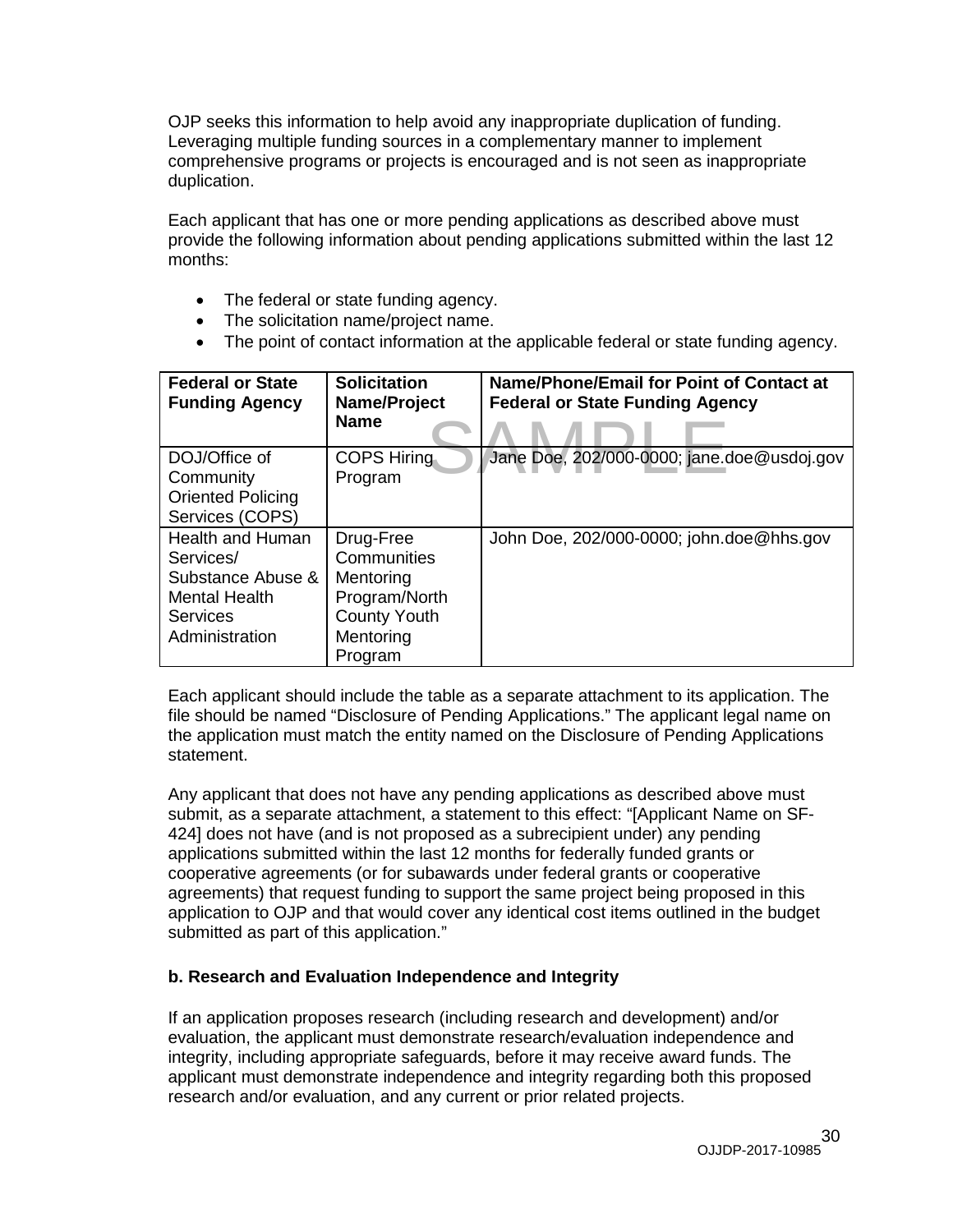Each application should include an attachment that addresses **both** i. and ii. below.

- i. For purposes of this solicitation, each applicant must document research and evaluation independence and integrity by including one of the following two items:
	- a. A specific assurance that the applicant has reviewed its application to identify any actual or potential apparent conflicts of interest (including through review of pertinent information on the principal investigator, any coprincipal investigators, and any subrecipients), and that the applicant has identified no such conflicts of interest—whether personal or financial or organizational (including on the part of the applicant entity or on the part of staff, investigators, or subrecipients)—that could affect the independence or integrity of the research, including the design, conduct, and reporting of the research.

#### OR

- b. A specific description of actual or potential apparent conflicts of interest that the applicant has identified—including through review of pertinent information on the principal investigator, any coprincipal investigators, and any subrecipients—that could affect the independence or integrity of the research, including the design, conduct, or reporting of the research. These conflicts may be personal (e.g., on the part of investigators or other staff), financial, or organizational (related to the applicant or any subrecipient entity). Some examples of potential investigator (or other personal) conflict situations are those in which an investigator would be in a position to evaluate a spouse's work product (actual conflict), or an investigator would be in a position to evaluate the work of a former or current colleague (potential apparent conflict). With regard to potential organizational conflicts of interest, as one example, generally an organization would not be given an award to evaluate a project if that organization had itself provided substantial prior technical assistance to that specific project or a location implementing the project (whether funded by OJP or other sources), because the organization in such an instance might appear to be evaluating the effectiveness of its own prior work. The key is whether a reasonable person understanding all of the facts would be able to have confidence that the results of any research or evaluation project are objective and reliable. Any outside personal or financial interest that casts doubt on that objectivity and reliability of an evaluation or research product is a problem and must be disclosed.
- ii. In addition, for purposes of this solicitation, each applicant must address possible mitigation of research integrity concerns by including, at a minimum, one of the following two items:
	- a. If an applicant reasonably believes that no actual or potential apparent conflicts of interest (personal, financial, or organizational) exist, then the applicant should provide a brief narrative explanation of how and why it reached that conclusion. The applicant must also include an explanation of the specific processes and procedures that the applicant has in place, or will put in place, to identify and prevent (or, at the very least, mitigate) any such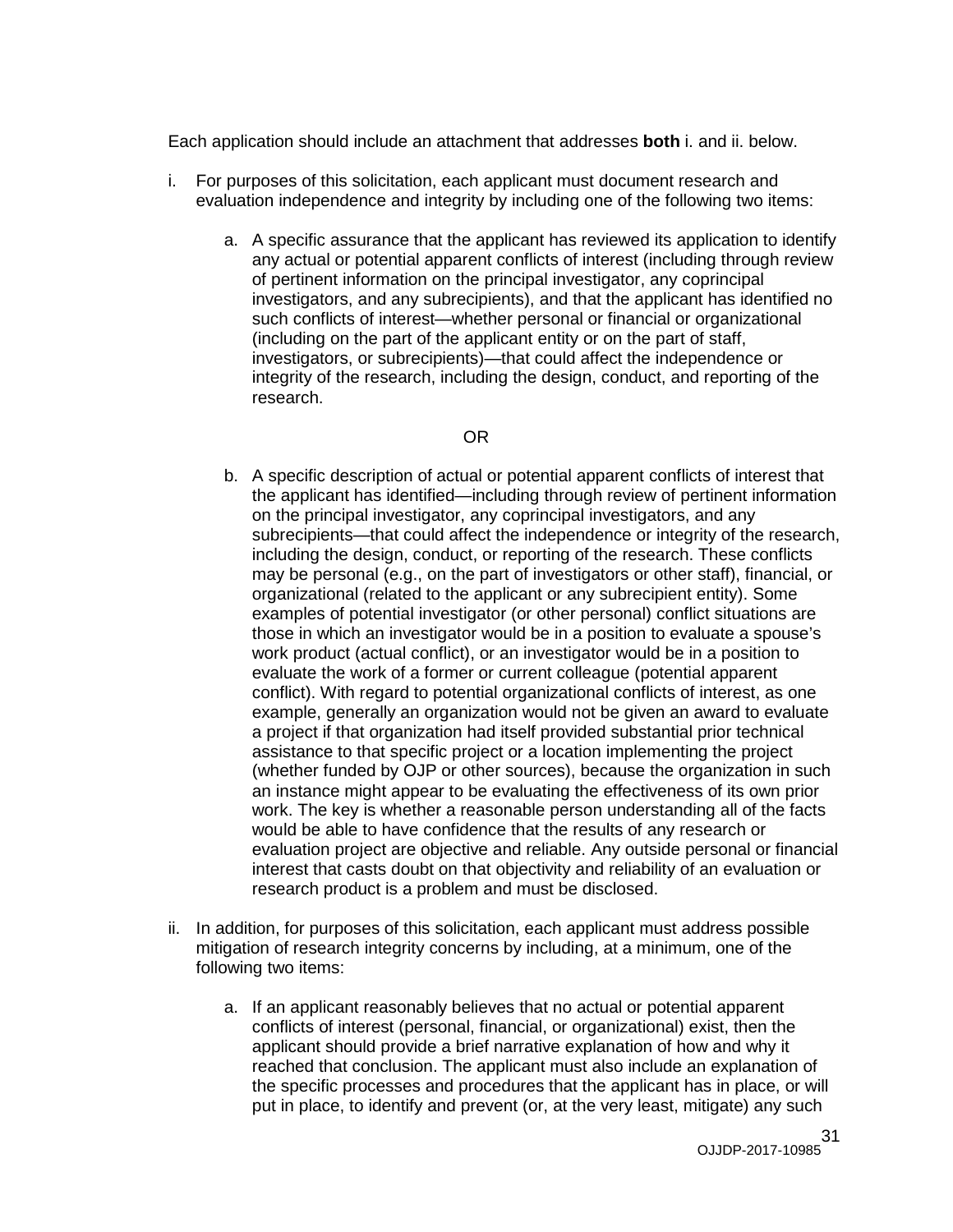conflicts of interest pertinent to the funded project during the period of performance. Documentation that may be helpful in this regard may include organizational codes of ethics/conduct and policies regarding organizational, personal, and financial conflicts of interest. There is no guarantee that the plan, if any, will be accepted as proposed.

#### OR

b. If the applicant has identified actual or potential apparent conflicts of interest (personal, financial, or organizational) that could affect the independence and integrity of the research, including the design, conduct, or reporting of the research, the applicant must provide a specific and robust mitigation plan to address each of those conflicts. At a minimum, the applicant is expected to explain the specific processes and procedures that the applicant has in place, or will put in place, to identify and eliminate (or, at the very least, mitigate) any such conflicts of interest pertinent to the funded project during the period of performance. Documentation that may be helpful in this regard may include organizational codes of ethics/conduct and policies regarding organizational, personal, and financial conflicts of interest. There is no guarantee that the plan, if any, will be accepted as proposed.

OJP will assess research and evaluation independence and integrity based on considerations such as the adequacy of the applicant's efforts to identify factors that could affect the objectivity or integrity of the proposed staff and/or the applicant entity (and any subrecipients) in carrying out the research, development, or evaluation activity; and the adequacy of the applicant's existing or proposed remedies to control any such factors.

#### **c. Disclosure of Process Related to Executive Compensation**

An applicant that is a nonprofit organization may be required to make certain disclosures relating to the processes it uses to determine the compensation of its officers, directors, trustees, and key employees.

Under certain circumstances, a nonprofit organization that provides unreasonably high compensation to certain persons may subject both the organization's managers and those who receive the compensation to additional federal taxes. A rebuttable presumption of the reasonableness of a nonprofit organization's compensation arrangements, however, may be available if the nonprofit organization satisfied certain rules set out in Internal Revenue Service regulations with regard to its compensation decisions.

Each applicant nonprofit organization must state at the time of its application (in the "OJP Financial Management and System of Internal Controls Questionnaire" mentioned earlier) whether or not the applicant entity believes (or asserts) that it currently satisfies the requirements of 26 C.F.R. 53.4958-6 (which relate to establishing or invoking a rebuttable presumption of reasonableness of compensation of certain individuals and entities).

A nonprofit organization that states in the questionnaire that it believes (or asserts) that it has satisfied the requirements of 26 C.F.R. 53.4958-6 must then disclose, in an attachment to its application (to be titled "Disclosure of Process related to Executive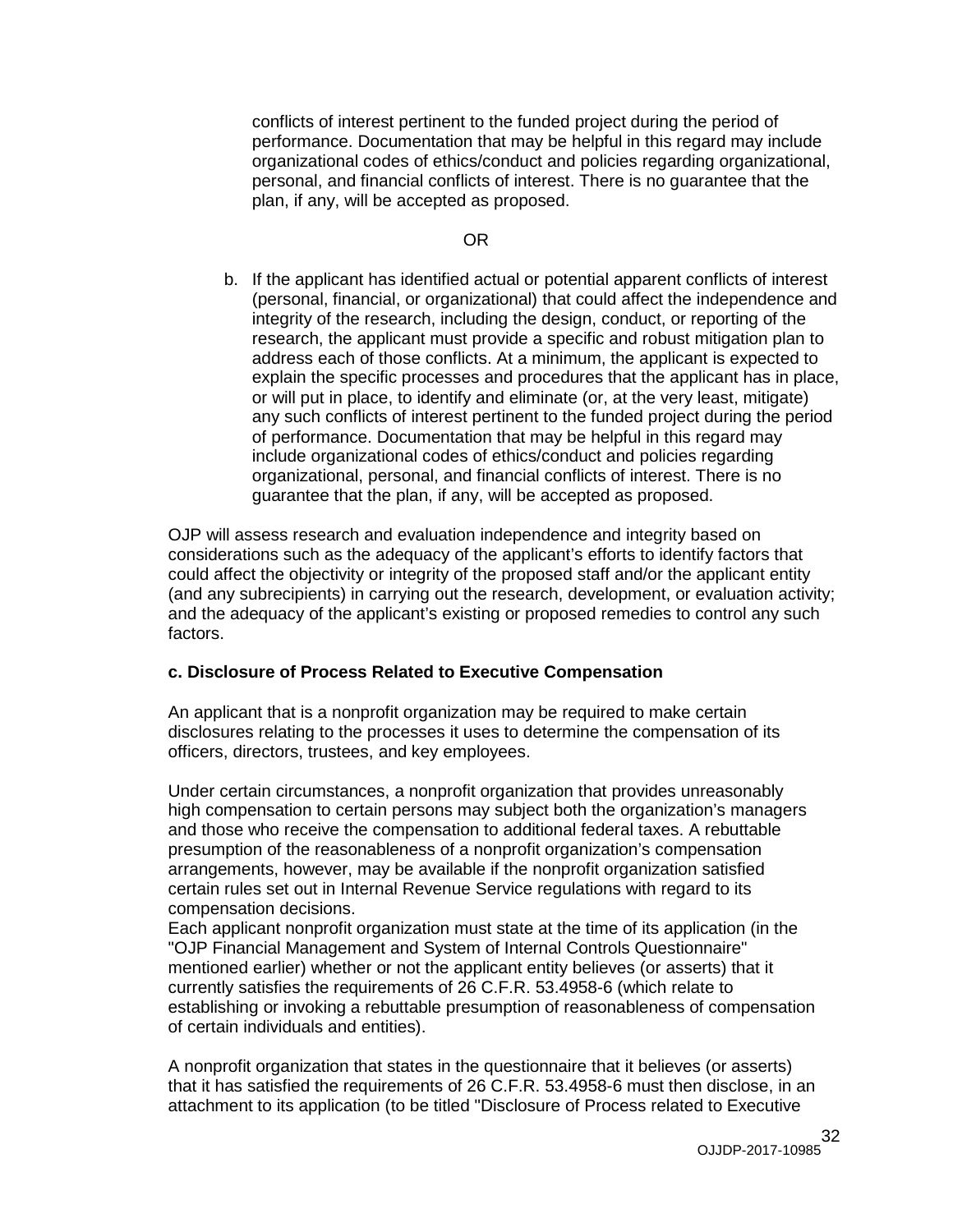Compensation"), the process used by the applicant nonprofit organization to determine the compensation of its officers, directors, trustees, and key employees (together, "covered persons").

At a minimum, the disclosure must describe in pertinent detail (1) the composition of the body that reviews and approves compensation arrangements for covered persons; (2) the methods and practices used by the applicant nonprofit organization to ensure that no individual with a conflict of interest participates as a member of the body that reviews and approves a compensation arrangement for a covered person; (3) the appropriate data as to comparability of compensation that are obtained in advance and relied upon by the body that reviews and approves compensation arrangements for covered persons; and (4) the written or electronic records that the applicant organization maintains as concurrent documentation of the decisions with respect to compensation of covered persons made by the body that reviews and approves such compensation arrangements, including records of deliberations and of the basis for decisions.

For purposes of the required disclosure, the following terms and phrases have the meanings set out by the Internal Revenue Service for use in connection with 26 C.F.R. 53.4958-6: officers, directors, trustees, key employees, compensation, conflict of interest, appropriate data as to comparability, adequate documentation, and concurrent documentation.

Applicant nonprofit organizations should note that following receipt of an appropriate request, OJP may be authorized or required by law to make information submitted to satisfy this requirement available for public inspection. Also, a recipient may be required to make a prompt supplemental disclosure after the award in certain circumstances (e.g., changes in the way the organization determines compensation).

- **d.** Logic model (see page 24).
- **e.** Timeline or milestone chart (see page 24).
- **f.** Résumés of all key personnel.
- **g.** Job descriptions outlining roles and responsibilities for all key positions.
- **h.** Letters of support/memoranda of understanding from partner organizations (see page 25).

#### <span id="page-32-0"></span>**How To Apply**

Applicants must register in, and submit applications through Grants.gov, a primary source to find federal funding opportunities and apply for funding. Find complete instructions on how to register and submit an application at [www.Grants.gov.](http://www.grants.gov/) Applicants that experience technical difficulties during this process should call the Grants.gov Customer Support Hotline at **800–518– 4726** or **606–545–5035**, which operates 24 hours a day, 7 days a week, except on federal holidays.

Registering with Grants.gov is a one-time process; however, **processing delays may occur, and it can take several weeks** for first-time registrants to receive confirmation of registration and a user password. OJP encourages applicants to **register several weeks before** the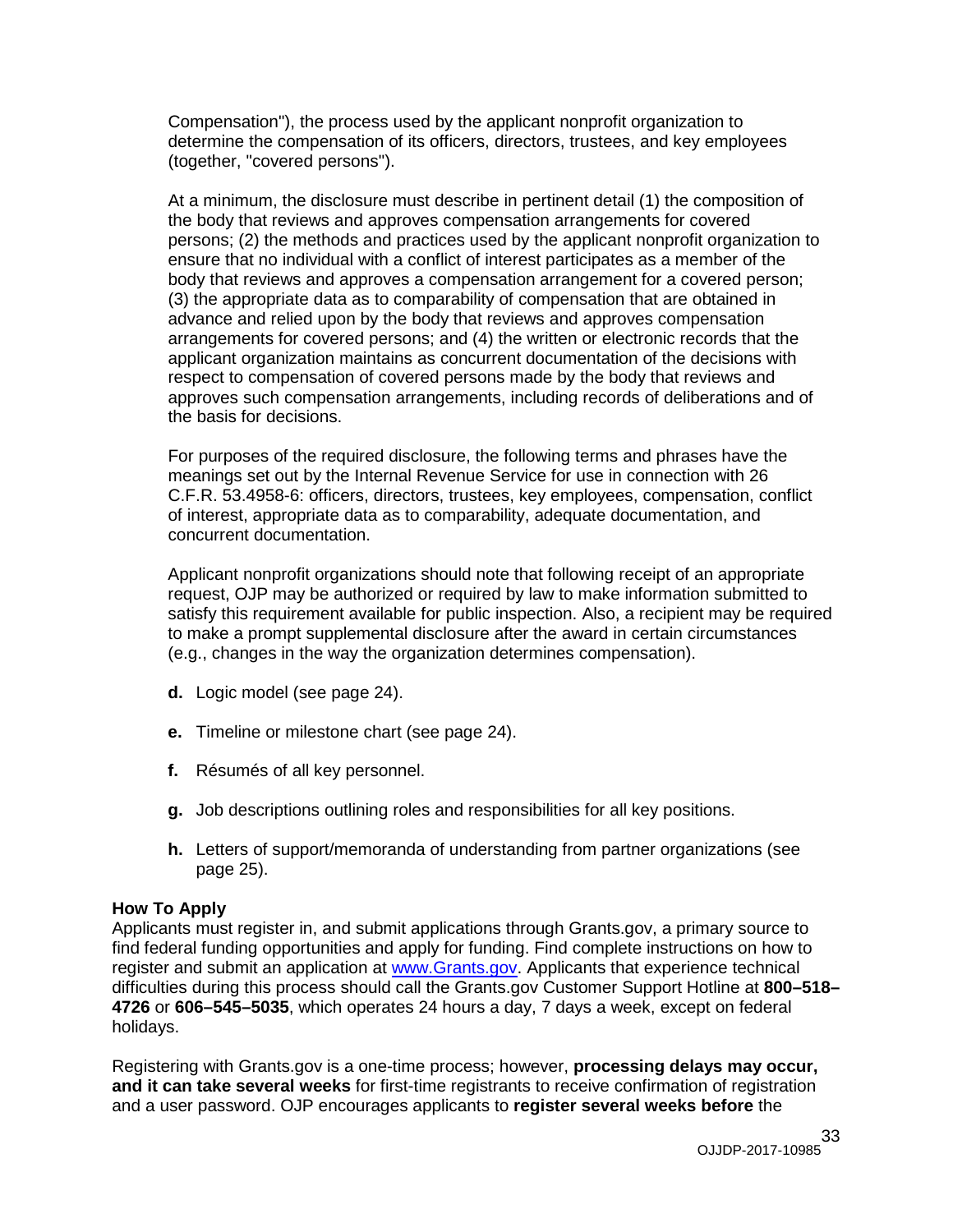application submission deadline. In addition, OJP urges applicants to submit applications at least 72 hours prior to the application due date to allow time for the applicant to receive validation messages or rejection notifications from Grants.gov and to correct in a timely fashion any problems that may have caused a rejection notification.

OJP strongly encourages all prospective applicants to sign up for Grants.gov email [notifications](http://www.grants.gov/web/grants/manage-subscriptions.html) regarding this solicitation. If this solicitation is cancelled or modified, individuals who sign up with Grants.gov for updates will be automatically notified.

**Browser Information:** Grants.gov was built to be compatible with Internet Explorer. For technical assistance with Google Chrome or another browser, contact Grants.gov Customer Support.

**Note on Attachments:** Grants.gov has two categories of files for attachments: "mandatory" and "optional." OJP receives all files attached in both categories. Ensure that all required documents are attached in either Grants.gov category.

**Note on File Names and File Types:** Grants.gov only permits the use of certain specific characters in the file names of attachments. Valid file names may include only the characters shown in the table below. Grants.gov rejects any application that includes an attachment(s) with a file name that contains any characters not shown in the table below. Grants.gov forwards successfully submitted applications to the OJP Grants Management System (GMS).

| <b>Characters</b>    |                                                                  | <b>Special Characters</b> |                       |
|----------------------|------------------------------------------------------------------|---------------------------|-----------------------|
| Upper case $(A - Z)$ | Parenthesis ()                                                   | Curly braces $\{\}$       | Square brackets []    |
| Lower case $(a - z)$ | Ampersand (&)                                                    | Tilde $(-)$               | Exclamation point (!) |
| Underscore (         | Comma $($ , $)$                                                  | Semicolon (; )            | Apostrophe (          |
| Hyphen (-            | At sign $(\mathcal{Q})$                                          | Number sign (#)           | Dollar sign (\$)      |
| Space                | Percent sign (%)                                                 | Plus sign $(+)$           | Equal sign $(=)$      |
| Period (.)           | Applicants must use the "&" format in place of the ampersand (&) |                           |                       |
|                      | when using XML format for documents.                             |                           |                       |

**GMS does not accept executable file types as application attachments.** These disallowed file types include, but are not limited to, the following extensions: ".com," ".bat," ".exe," ".vbs," ".cfg," ".dat," ".db," ".dbf," ".dll," ".ini," ".log," ".ora," ".sys," and ".zip." GMS may reject applications with files that use these extensions. It is important to allow time to change the type of file(s) if the application is rejected.

All applicants are required to complete the following steps:

Every applicant entity must comply with all applicable System for Award Management (SAM) and unique entity identifier (currently, a Data Universal Numbering System (DUNS) number) requirements. If an applicant entity has not fully complied with applicable SAM and unique identifier requirements by the time OJP makes award decisions, OJP may determine that the applicant is not qualified to receive an award and may use that determination as a basis for making the award to a different applicant.

An individual who wishes to apply in his/her personal capacity should search Grants.gov for funding opportunities for which individuals are eligible to apply. Use the Funding Opportunity Number (FON) to register. (An applicant applying as an individual must comply with all applicable Grants.gov individual registration requirements.)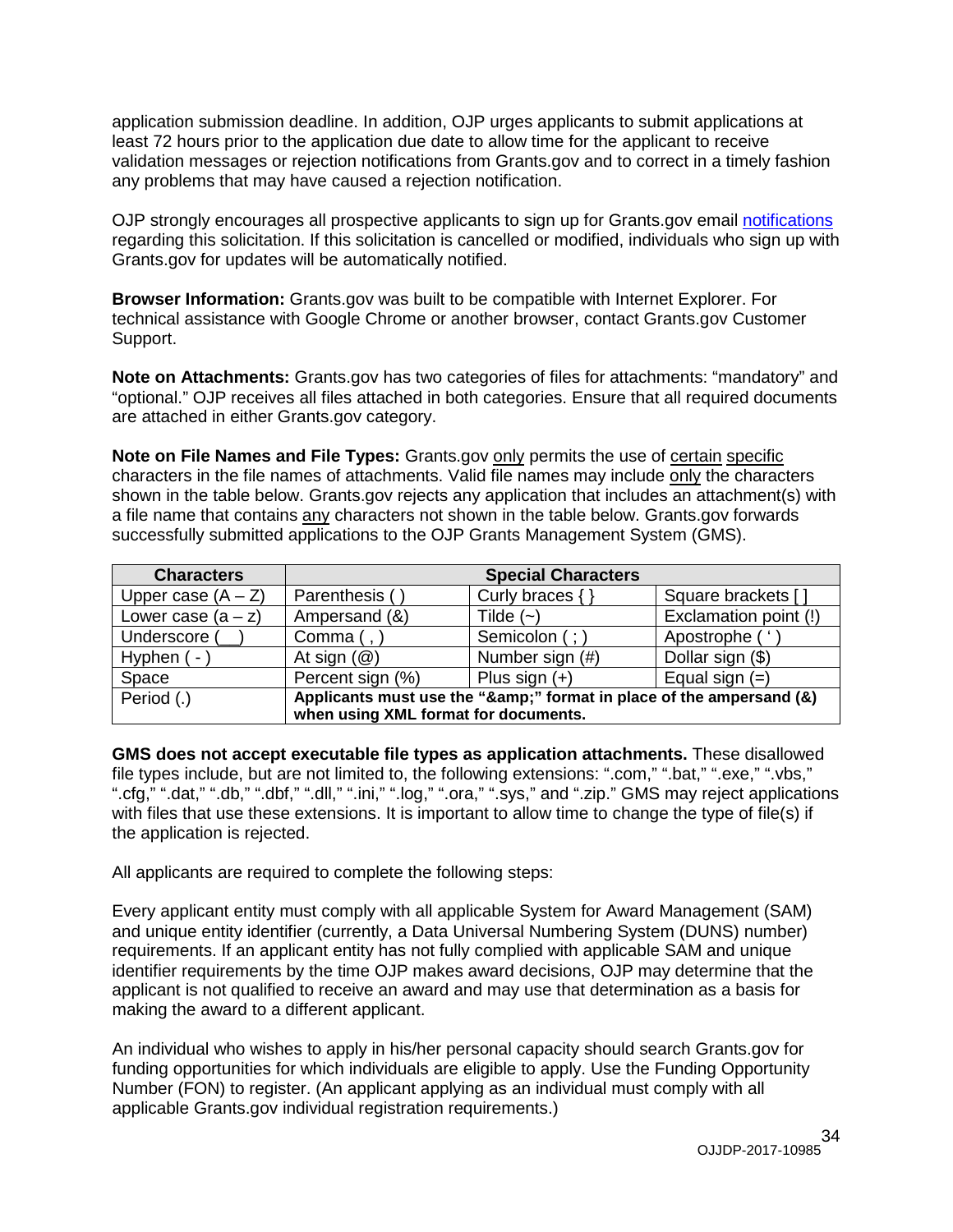Complete the registration form at<https://apply07.grants.gov/apply/IndCPRegister> to create a username and password for Grants.gov. (An applicant applying as an individual should complete all steps except 1, 2, and 4.)

**1. Acquire a unique entity identifier (currently, a DUNS number).** In general, the Office of Management and Budget requires every applicant for a federal award (other than an individual) to include a "unique entity identifier" in each application, including an application for a supplemental award. Currently, a DUNS number is the required unique entity identifier.

A DUNS number is a unique nine-digit identification number provided by the commercial company Dun and Bradstreet. This unique entity identifier is used for tracking purposes, and to validate address and point of contact information for applicants, recipients, and subrecipients. It will be used throughout the life cycle of an OJP award. Obtaining a DUNS number is a free, one-time activity. Call Dun and Bradstreet at 866–705–5711 to obtain a DUNS number or apply online at [www.dnb.com.](http://www.dnb.com/) A DUNS number is usually received within 1–2 business days.

**2. Register with SAM.** SAM is the repository for certain standard information about federal financial assistance applicants, recipients, and subrecipients. All applicants for OJP awards (other than individuals) must maintain current registrations in the SAM database. An applicant must be registered in SAM to successfully register in Grants.gov. Each applicant must **update or renew its SAM registration at least annually** to maintain an active status. SAM registration and renewal can take as long as 10 business days to complete.

An application cannot be successfully submitted in Grants.gov until Grants.gov receives the SAM registration information. Once the SAM registration/renewal is complete, **the information transfer from SAM to Grants.gov can take as long as 48 hours.** OJP recommends that the applicant register or renew registration with SAM as early as possible.

Information about SAM registration procedures can be accessed at [www.sam.gov.](https://www.sam.gov/portal/SAM/#1)

- **3. Acquire an Authorized Organization Representative (AOR) and a Grants.gov username and password.** Complete the AOR profile on Grants.gov and create a username and password. An applicant entity's "unique entity identifier" (DUNS number) must be used to complete this step. For more information about the registration process for organizations and other entities, go to [https://apply07.grants.gov/apply/OrcRegister.](https://apply07.grants.gov/apply/OrcRegister) Individuals registering with Grants.gov should go to [www.grants.gov/web/grants/applicants/individual](http://www.grants.gov/web/grants/applicants/individual-registration.html)[registration.html.](http://www.grants.gov/web/grants/applicants/individual-registration.html)
- **4. Acquire confirmation for the AOR from the E-Business Point of Contact (E-Biz POC).**  The E-Biz POC at the applicant organization must log into Grants.gov to confirm the applicant organization's AOR. The E-Biz POC will need the Marketing Partner Identification Number (MPIN) password obtained when registering with SAM to complete this step. Note that an organization can have more than one AOR.
- **5. Search for the funding opportunity on Grants.gov.** Use the following identifying information when searching for the funding opportunity on Grants.gov. The Catalog of Federal Domestic Assistance (CFDA) numbers for this solicitation are 16.726, titled "Juvenile Mentoring Program"; and 16.543, titled "Missing Children's Assistance." The funding opportunity number is OJJDP-2017-10985.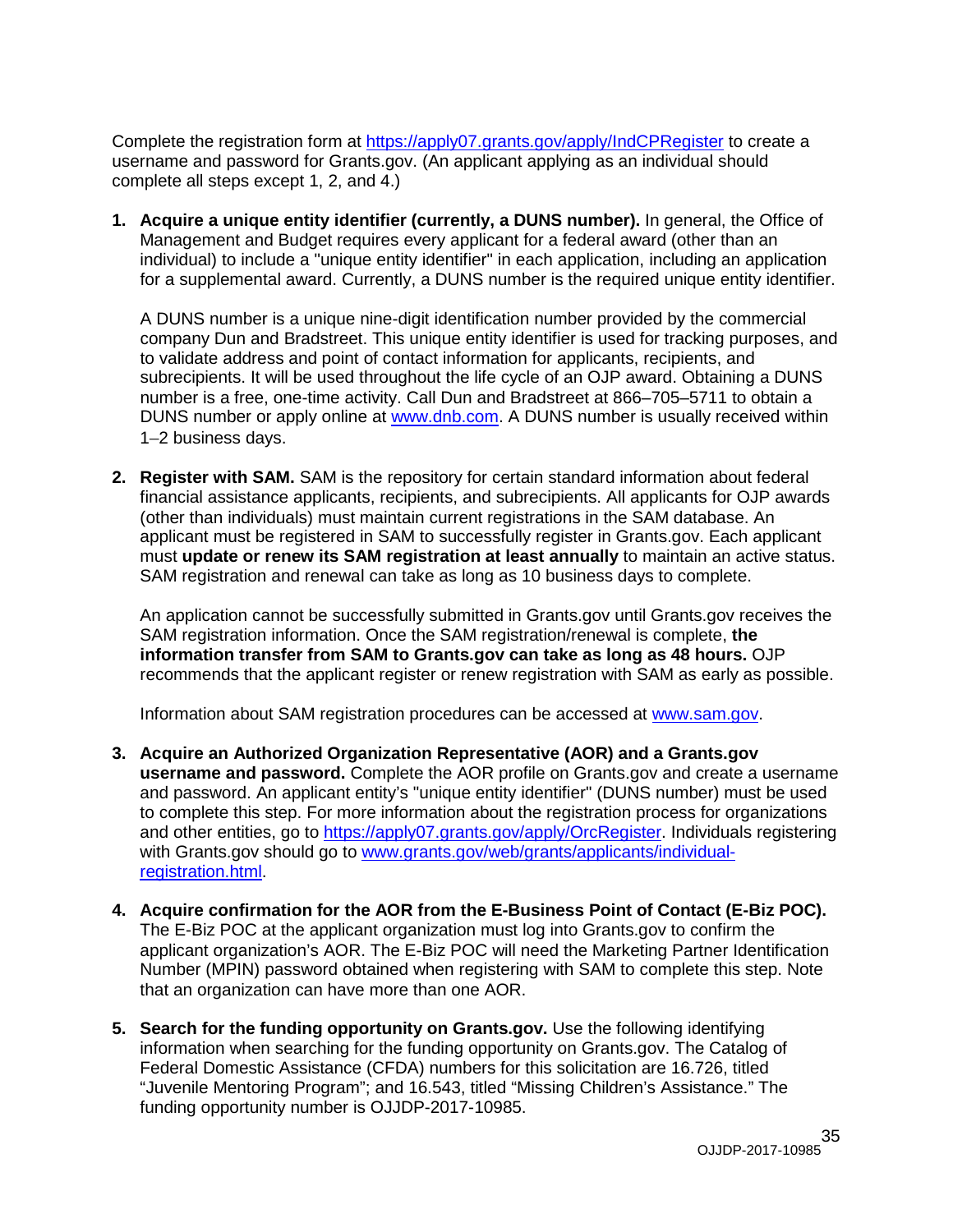**6. Select the correct Competition ID.** Some OJP solicitations posted to Grants.gov contain multiple purpose areas, denoted by the individual Competition ID. If applying to a solicitation with multiple Competition IDs, select the appropriate Competition ID for the intended purpose area of the application.

**Category 1:** Mentoring Project Sites. Competition ID: OJJDP-2017-11591. **Category 2:** Training and Technical Assistance. Competition ID: OJJDP-2017-11592.

**7. Submit a valid application consistent with this solicitation by following the directions in Grants.gov.** Within 24–48 hours after submitting the electronic application, the applicant should receive two notifications from Grants.gov. The first will confirm the receipt of the application. The second will state whether the application has been validated and successfully submitted, or whether it has been rejected due to errors, with an explanation. It is possible to first receive a message indicating that the application is received, and then receive a rejection notice a few minutes or hours later. Submitting an application well ahead of the deadline provides time to correct the problem(s) that caused the rejection. **Important:** OJP urges each applicant to submit its application **at least 72 hours prior** to the application due date, to allow time to receive validation messages or rejection notifications from Grants.gov and to correct in a timely fashion any problems that may have caused a rejection notification. Applications must be successfully submitted through Grants.gov by June 15, 2017.

Click [here](http://www.grants.gov/web/grants/applicants/organization-registration.html) for further details on DUNS numbers, SAM, and Grants.gov registration steps and timeframes.

#### **Note: Application Versions**

If an applicant submits multiple versions of the same application, OJP will review only the most recent system-validated version submitted.

#### **Experiencing Unforeseen Grants.gov Technical Issues**

An applicant that experiences unforeseen Grants.gov technical issues—beyond the applicant's control—which prevent the applicant from submitting the application by the deadline must contact the Grants.gov [Customer Support Hotline](http://www.grants.gov/web/grants/support.html) or the [SAM Help Desk](https://www.fsd.gov/fsd-gov/home.do) (Federal Service Desk) to report the technical issue and receive a tracking number. The applicant must email the Response Center at [grants@ncjrs.gov](mailto:grants@ncjrs.gov) **within 24 hours after the application deadline** to request approval to submit its application after the deadline. The applicant's email must describe the technical difficulties and must include a timeline of the applicant's submission efforts, the complete grant application, the applicant's DUNS number, and any Grants.gov Help Desk or SAM tracking number(s).

**Note: OJP does not automatically approve requests to submit a late application***.* After OJP reviews the applicant's request, and contacts the Grants.gov or SAM Help Desk to verify the reported technical issues, OJP will inform the applicant whether the request to submit a late application has been approved or denied. If OJP determines that the untimely application submission was due to the applicant's failure to follow all required procedures, OJP will deny the applicant's request to submit its application.

The following conditions generally are insufficient to justify late submissions: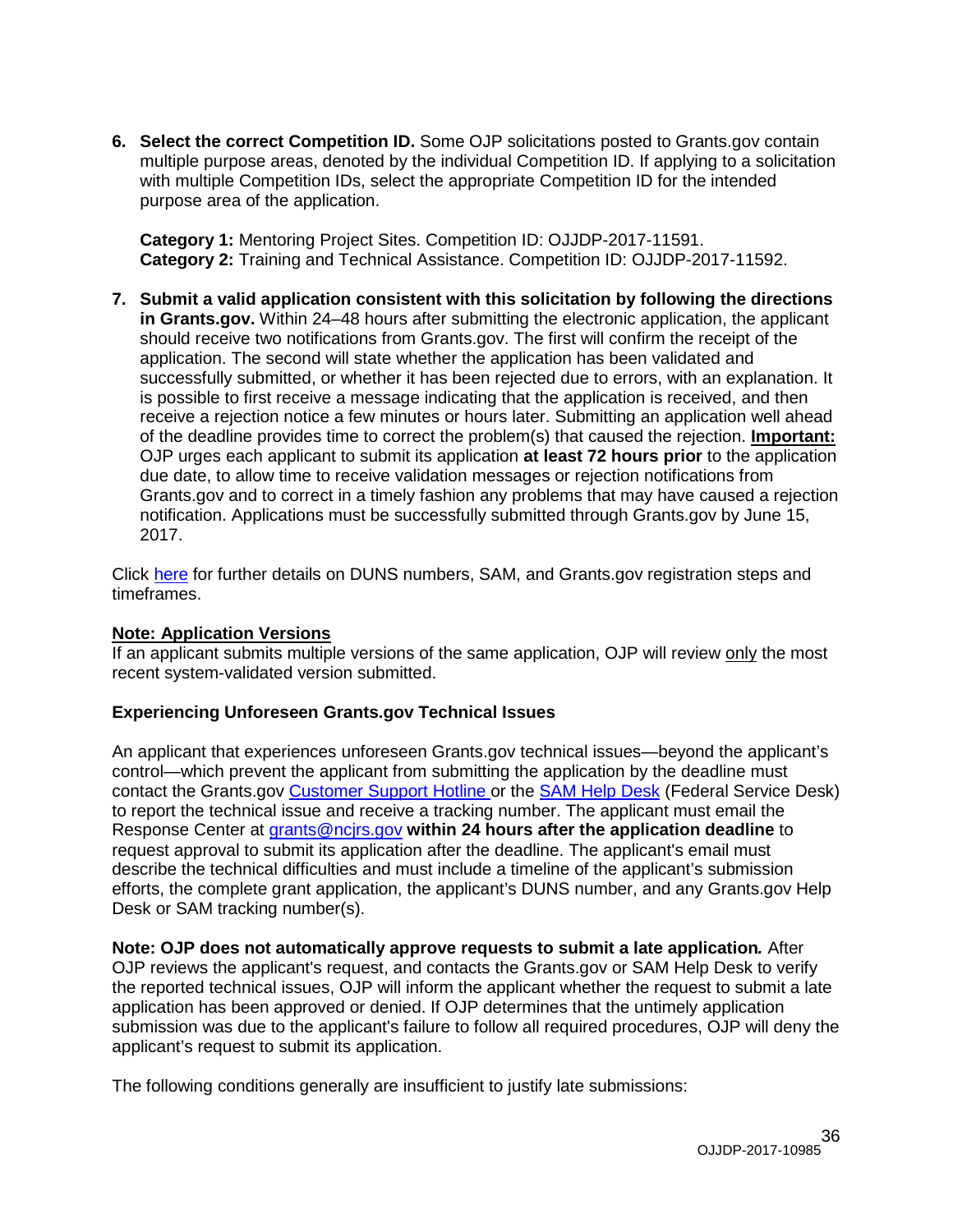- Failure to register in SAM or Grants.gov in sufficient time. (SAM registration and renewal can take as long as 10 business days to complete. The information transfer from SAM to Grants.gov can take up to 48 hours.)
- Failure to follow Grants.gov instructions on how to register and apply as posted on its website.
- Failure to follow each instruction in the OJP solicitation.
- Technical issues with the applicant's computer or information technology environment, such as issues with firewalls or browser incompatibility.

**Notifications regarding known technical problems with Grants.gov, if any, are posted at the top of the OJP [Funding Resource Center](http://ojp.gov/funding/index.htm) webpage.**

### <span id="page-36-0"></span>**E. Application Review Information**

#### <span id="page-36-1"></span>**Review Criteria**

Applications that meet basic minimum requirements will be evaluated by peer reviewers using the following review criteria with the different weight given to each based on the percentage value listed after each individual criterion. For example, the first criterion, Statement of the Problem, is worth 20 percent of the entire score in the application review process.

- 1. Statement of the Problem/Description of the Issue (20%)
- 2. Goals, Objectives, and Performance Measures (5%)
- 3. Project Design and Implementation (40%)
- 4. Capabilities and Competencies (30%)
- 5. Budget: complete, cost effective, and allowable (e.g., reasonable, allocable, and necessary for project activities). Budget narratives should demonstrate generally how applicants will maximize cost effectiveness of grant expenditures. Budget narratives should demonstrate cost effectiveness in relation to potential alternatives and the goals of the project. [8](#page-36-3) (5%)

See What an Application Should Include, page 14, for the criteria that the peer reviewers will use to evaluate applications.

#### <span id="page-36-2"></span>**Review Process**

 $\overline{a}$ 

OJP is committed to ensuring a fair and open process for making awards. OJJDP reviews the application to make sure that the information presented is reasonable, understandable, measurable, and achievable, as well as consistent with the solicitation.

Peer reviewers will review the applications submitted under this solicitation that meet basic minimum requirements. For purposes of assessing whether an application meets basic minimum requirements and should proceed to further consideration, OJP screens applications for compliance with those requirements. Although specific requirements may vary, the following are common requirements applicable to all solicitations for funding under OJP programs:

• The application must be submitted by an eligible type of applicant.

<span id="page-36-3"></span><sup>&</sup>lt;sup>8</sup> Generally speaking, a reasonable cost is a cost that, in its nature or amount, does not exceed that which would be incurred by a prudent person under the circumstances prevailing at the time the decision was made to incur the costs.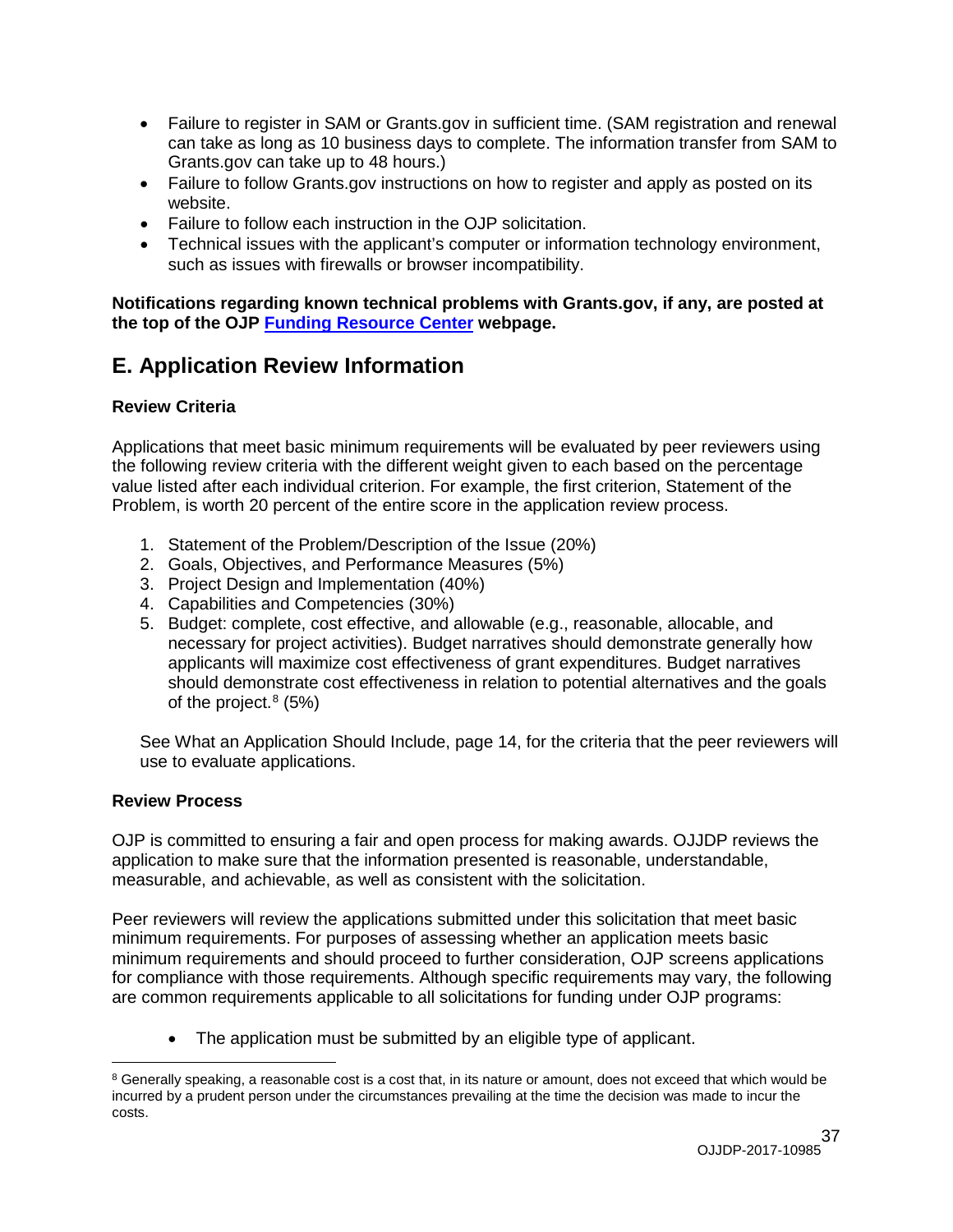- The application must request funding within programmatic funding constraints (if applicable).
- The application must be responsive to the scope of the solicitation.
- The application must include all items designated as critical elements.
- The applicant must not be identified in SAM as excluded from receiving federal awards.

For a list of the critical elements for this solicitation, see "What an Application Should Include" under [Section D. Application and Submission Information.](#page-13-0)

Peer review panels will evaluate, score, and rate applications that meet basic minimum requirements. OJJDP may use internal peer reviewers, external peer reviewers, or a combination, to assess applications on technical merit using the solicitation's review criteria. An external peer reviewer is an expert in the subject matter of a given solicitation who is not a current DOJ employee. An internal reviewer is a current DOJ employee who is well-versed or has expertise in the subject matter of this solicitation. Peer reviewers' ratings and any resulting recommendations are advisory only, although reviewer views are considered carefully. Other important considerations for OJP include underserved populations, geographic diversity, strategic priorities, and available funding, as well as the extent to which the budget detail worksheet and budget narrative accurately explain project costs that are reasonable, necessary, and otherwise allowable under federal law and applicable federal cost principles.

Pursuant to the Part 200 Uniform Requirements, before award decisions are made, OJP also reviews information related to the degree of risk posed by applicants. Among other things to help assess whether an applicant that has one or more prior federal awards has a satisfactory record with respect to performance, integrity, and business ethics, OJP checks whether the applicant is listed in SAM as excluded from receiving a federal award. If OJP anticipates that an award will exceed \$150,000 in federal funds, OJP also must review and consider any information about the applicant that appears in the nonpublic segment of the integrity and performance system accessible through SAM (currently, the Federal Awardee Performance and Integrity Information System; "FAPIIS").

**Important note on FAPIIS:** An applicant, at its option, may review and comment on any information about itself that currently appears in FAPIIS and was entered by a federal awarding agency. OJP will consider any such comments by the applicant, in addition to the other information in FAPIIS, in its assessment of the risk posed by applicants.

The evaluation of risks goes beyond information in SAM, however. OJP itself has in place a framework for evaluating risks posed by applicants for competitive awards. OJP takes into account information pertinent to matters such as—

- 1. Applicant financial stability and fiscal integrity.
- 2. Quality of the management systems of the applicant, and the applicant's ability to meet prescribed management standards, including those outlined in the [DOJ Grants Financial](http://ojp.gov/financialguide/DOJ/index.htm)  [Guide.](http://ojp.gov/financialguide/DOJ/index.htm)
- 3. Applicant's history of performance under OJP and other DOJ awards (including compliance with reporting requirements and award conditions), as well as awards from other federal agencies.
- 4. Reports and findings from audits of the applicant, including audits under the Part 200 Uniform Requirements.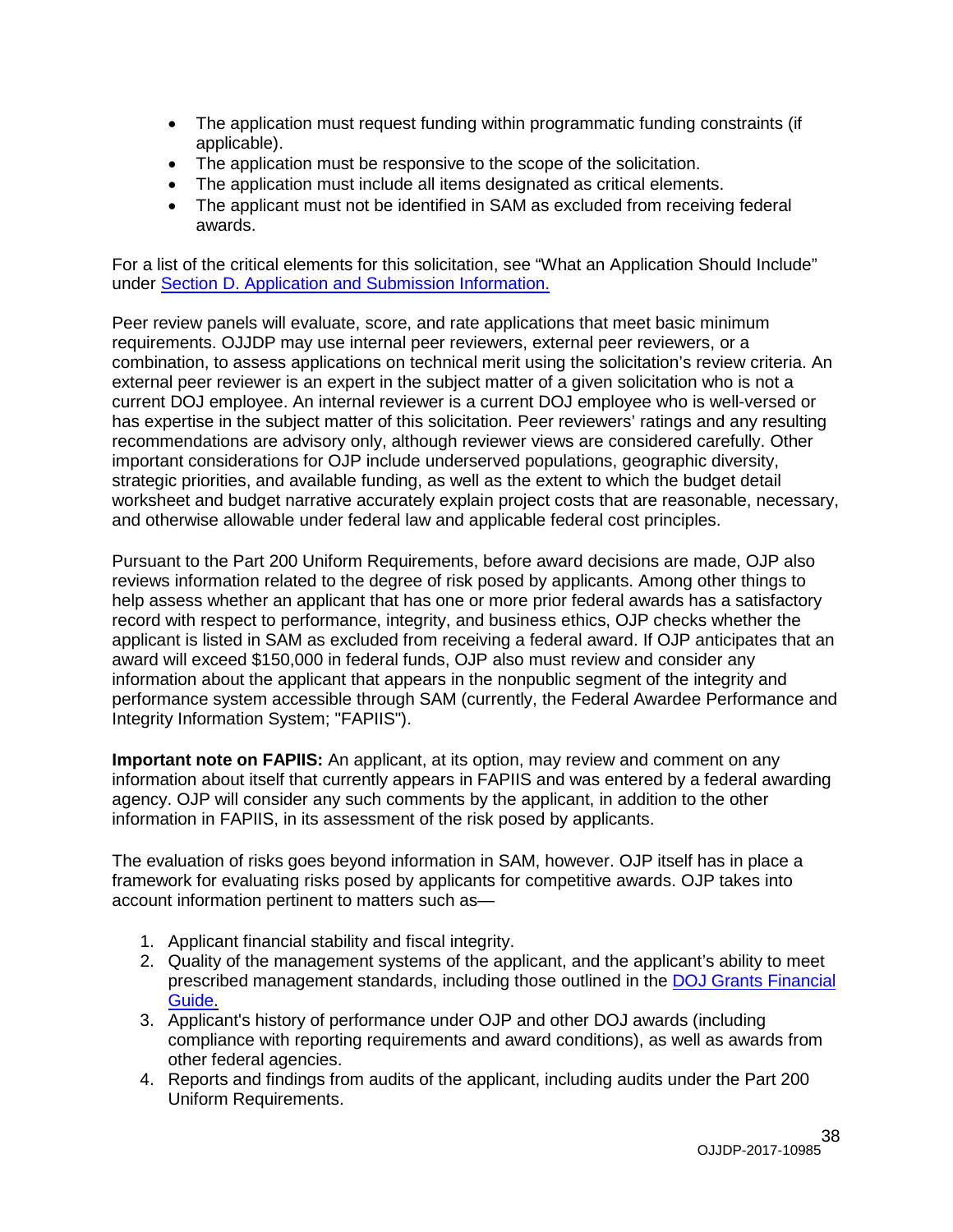5. Applicant's ability to comply with statutory and regulatory requirements, and to effectively implement other award requirements.

Absent explicit statutory authorization or written delegation of authority to the contrary, all final award decisions will be made by the Assistant Attorney General, who may take into account not only peer review ratings and OJJDP recommendations, but also other factors as indicated in this section.

### <span id="page-38-0"></span>**F. Federal Award Administration Information**

#### <span id="page-38-1"></span>**Federal Award Notices**

Award notifications will be made by September 30, 2017. OJP sends award notifications by email through GMS to the individuals listed in the application as the point of contact and the authorizing official (E-Biz POC and AOR). The email notification includes detailed instructions on how to access and view the award documents, and steps to take in GMS to start the award acceptance process. GMS automatically issues the notifications at 9 p.m. ET on the award date.

For each successful applicant, an individual with the necessary authority to bind the applicant will be required to log in; execute a set of legal certifications and a set of legal assurances; designate a financial point of contact; thoroughly review the award, including all award conditions; and sign and accept the award. The award acceptance process requires physical signature of the award document by the authorized representative and the scanning of the fully executed award document to OJP.

#### <span id="page-38-2"></span>**Administrative, National Policy, and Other Legal Requirements**

If selected for funding, in addition to implementing the funded project consistent with the OJPapproved application, the recipient must comply with all award conditions, as well as all applicable requirements of federal statutes, regulations, and executive orders (including applicable requirements referred to in the assurances and certifications executed in connection with award acceptance). OJP strongly encourages prospective applicants to review information on post-award legal requirements and common OJP award conditions **prior** to submitting an application.

Applicants should consult the ["Overview of Legal Requirements Generally Applicable to OJP](http://ojp.gov/funding/Explore/SolicitationRequirements/index.htm)  [Grants and Cooperative Agreements](http://ojp.gov/funding/Explore/SolicitationRequirements/index.htm) - FY 2017 Awards," available in the [OJP Funding](http://ojp.gov/funding/index.htm)  [Resource Center.](http://ojp.gov/funding/index.htm) In addition, applicants should examine the following two legal documents, as each successful applicant must execute both documents before it may receive any award funds.

- [Certifications Regarding Lobbying; Debarment, Suspension and Other Responsibility](http://ojp.gov/funding/Apply/Resources/Certifications.pdf)  [Matters; and Drug-Free Workplace Requirements](http://ojp.gov/funding/Apply/Resources/Certifications.pdf)
- [Standard Assurances](http://ojp.gov/funding/Apply/Resources/StandardAssurances.pdf)

Applicants may view these documents in the Apply section of the OJP Funding Resource [Center.](http://ojp.gov/funding/index.htm)

The webpages accessible through the ["Overview of Legal Requirements Generally Applicable to](http://ojp.gov/funding/Explore/SolicitationRequirements/index.htm)  [OJP Grants and Cooperative Agreements](http://ojp.gov/funding/Explore/SolicitationRequirements/index.htm) - FY 2017 Awards" are intended to give applicants for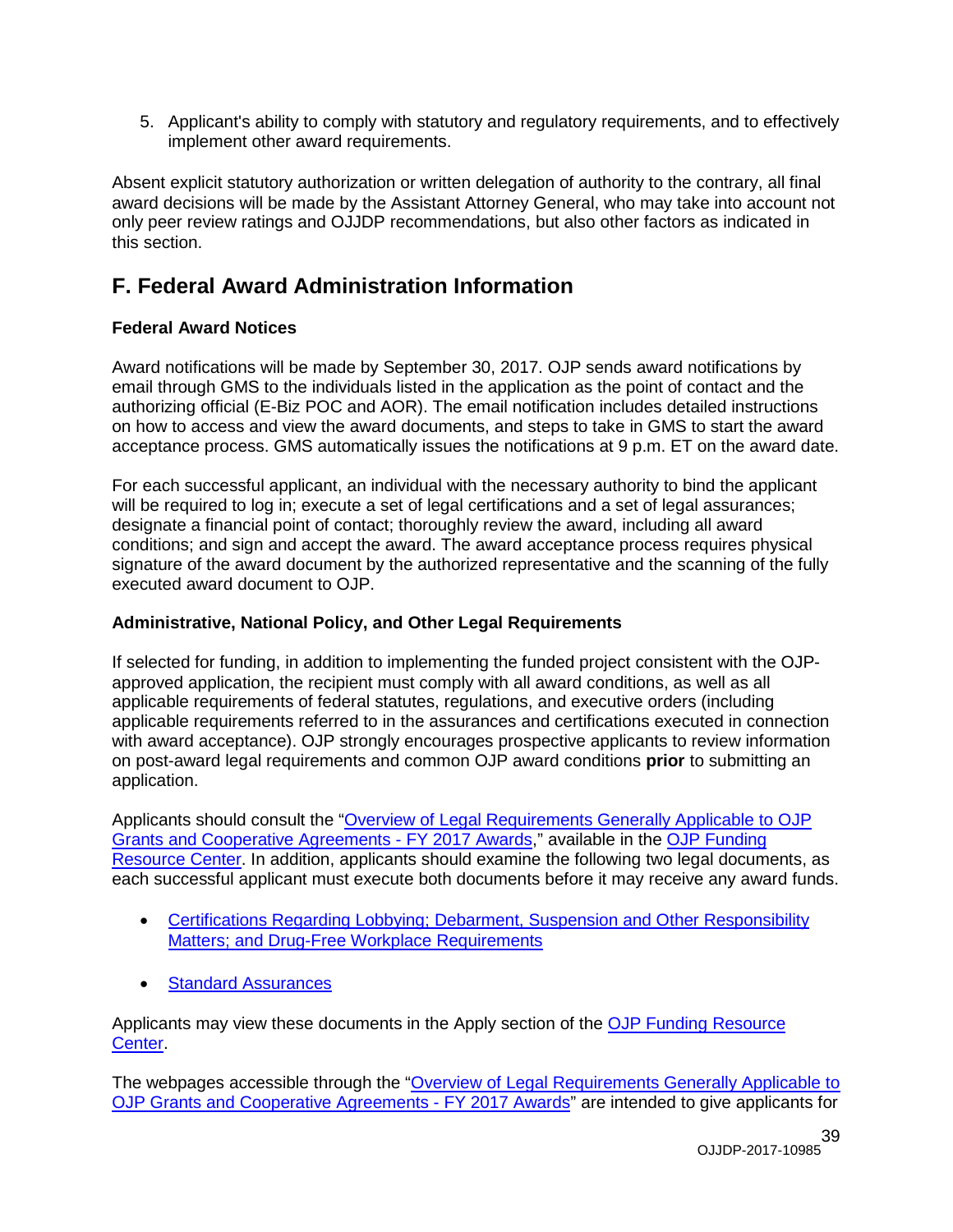OJP awards a general overview of important statutes, regulations, and award conditions that apply to many (or in some cases, all) OJP grants and cooperative agreements awarded in FY 2017. Individual OJP awards typically also will include additional award conditions. Those additional conditions may relate to the particular statute or program, or solicitation under which the award is made; to the substance of the funded application; to the recipient's performance under other federal awards; to the recipient's legal status (e.g., as a for-profit entity); or to other pertinent considerations.

As stated above, OJJDP expects that some awards under this solicitation will be made as cooperative agreements. A cooperative agreement will include a condition in the award document that sets out the "substantial federal involvement" in carrying out the award and program. Generally speaking, under cooperative agreements with OJP, responsibility for the day-to-day conduct of the funded project rests with the recipient. OJP, however, may have substantial involvement in matters such as coordination efforts and site selection, as well as review and approval of work plans, research designs, data collection instruments, and major project-generated materials. In addition, OJP often indicates in the award condition that it may redirect the project if necessary.

OJJDP's role will include the following tasks:

- Reviewing and approving major work plans, including changes to such plans, and key decisions pertaining to project operations.
- Reviewing and approving major project-generated documents and materials used to provide project services.
- Providing guidance in significant project planning meetings and participating in projectsponsored training events or conferences.

In addition to a condition that sets out the "substantial federal involvement" in the award, cooperative agreements awarded by OJP include a condition that requires specific reporting in connection with conferences, meetings, retreats, seminars, symposia, training activities, or similar events funded under the award.

#### <span id="page-39-0"></span>**General Information About Post-Federal Award Reporting Requirements**

In addition to the deliverables described in [Section A. Program Description,](#page-4-3) any recipient of an award under this solicitation will be required to submit the following reports and data.

Required reports. Recipients typically must submit quarterly financial reports, semiannual progress reports, final financial and progress reports, and, if applicable, an annual audit report in accordance with the Part 200 Uniform Requirements or specific award conditions. Future awards and fund drawdowns may be withheld if reports are delinquent. (In appropriate cases, OJP may require additional reports.)

Awards that exceed \$500,000 will include an additional condition that, under specific circumstances, will require the recipient to report (to FAPIIS) information on civil, criminal, and administrative proceedings connected with (or connected to the performance of) either the OJP award or any other grant, cooperative agreement, or procurement contract from the federal government. Additional information on this reporting requirement appears in the text of the award condition posted on the OJP website at [http://ojp.gov/funding/FAPIIS.htm.](http://ojp.gov/funding/FAPIIS.htm)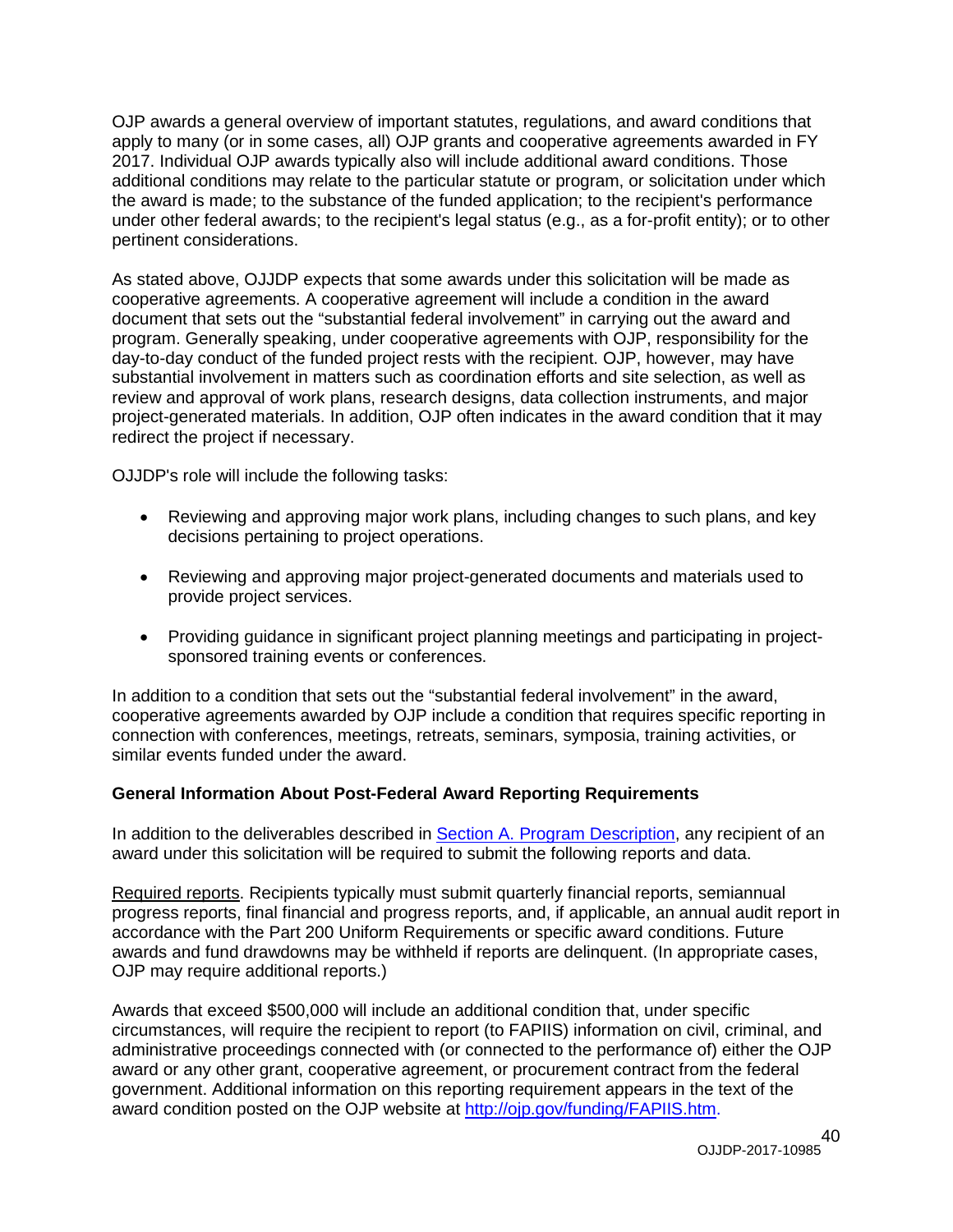Data on performance measures. In addition to required reports, an award recipient also must provide data that measure the results of the work done under the award. To demonstrate program progress and success, as well as to assist DOJ in fulfilling its responsibilities under the Government Performance and Results Act of 1993 (GPRA), Public Law 103–62, and the GPRA Modernization Act of 2010, Public Law 111–352, OJP will require any recipient, post award, to provide the data listed as "Data Recipient Provides" in the performance measures table in [Section D. Application and Submission Information](#page-13-0) under "Program Narrative," so that OJP can calculate values for this solicitation's performance measures.

### <span id="page-40-0"></span>**G. Federal Awarding Agency Contact(s)**

For OJP contact(s), see the title page.

For contact information for Grants.gov, see the title page.

### <span id="page-40-1"></span>**H. Other Information**

#### <span id="page-40-2"></span>**Freedom of Information Act and Privacy Act (5 U.S.C. 552 and 5 U.S.C. 552a)**

All applications submitted to OJP (including all attachments to applications) are subject to the federal Freedom of Information Act (FOIA) and to the Privacy Act. By law, DOJ may withhold information that is responsive to a request pursuant to FOIA if DOJ determines that the responsive information either is protected under the Privacy Act or falls within the scope of one of nine statutory exemptions under FOIA. DOJ cannot agree in advance of a request pursuant to FOIA not to release some or all portions of an application.

In its review of records that are responsive to a FOIA request, OJP will withhold information in those records that plainly falls within the scope of the Privacy Act or one of the statutory exemptions under FOIA. (Some examples include certain types of information in budgets, and names and contact information for project staff other than certain key personnel.) In appropriate circumstances, OJP will request the views of the applicant/recipient that submitted a responsive document.

For example, if OJP receives a request pursuant to FOIA for an application submitted by a nonprofit or for-profit organization or an institution of higher education, or for an application that involves research, OJP typically will contact the applicant/recipient that submitted the application and ask it to identify—quite precisely—any particular information in the application that the applicant/recipient believes falls under a FOIA exemption, the specific exemption it believes applies, and why. After considering the submission by the applicant/recipient, OJP makes an independent assessment regarding withholding information. OJP generally follows a similar process for requests pursuant to FOIA for applications that may contain lawenforcement-sensitive information.

#### <span id="page-40-3"></span>**Provide Feedback to OJP**

To assist OJP in improving its application and award processes, OJP encourages applicants to provide feedback on this solicitation, the application submission process, and/or the application review process. Provide feedback to [OJPSolicitationFeedback@usdoj.gov.](mailto:OJPSolicitationFeedback@usdoj.gov)

**IMPORTANT:** This email is for feedback and suggestions only. OJP does **not** reply from this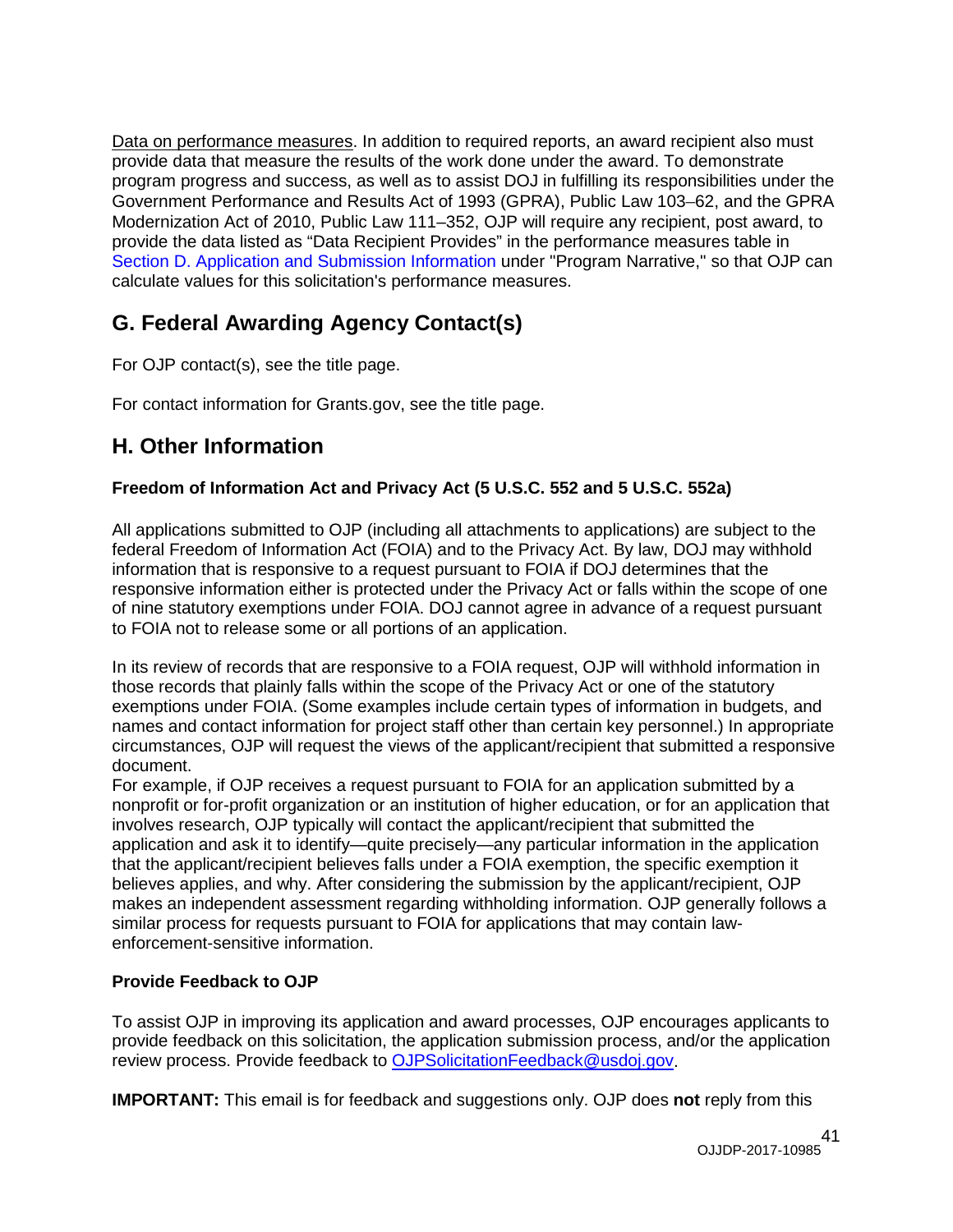mailbox to messages it receives in this mailbox. Any prospective applicant that has specific questions on any program or technical aspect of the solicitation **must** use the appropriate telephone number or email listed on the front of this document to obtain information. These contacts are provided to help ensure that prospective applicants can directly reach an individual who can address specific questions in a timely manner.

If you are interested in being a reviewer for other OJP grant applications, email your résumé to [ojppeerreview@lmsolas.com.](mailto:ojppeerreview@lmsolas.com) (Do not send your résumé to the OJP Solicitation Feedback email account.) **Note:** Neither you nor anyone else from your organization or entity can be a peer reviewer in a competition in which you or your organization/entity has submitted an application.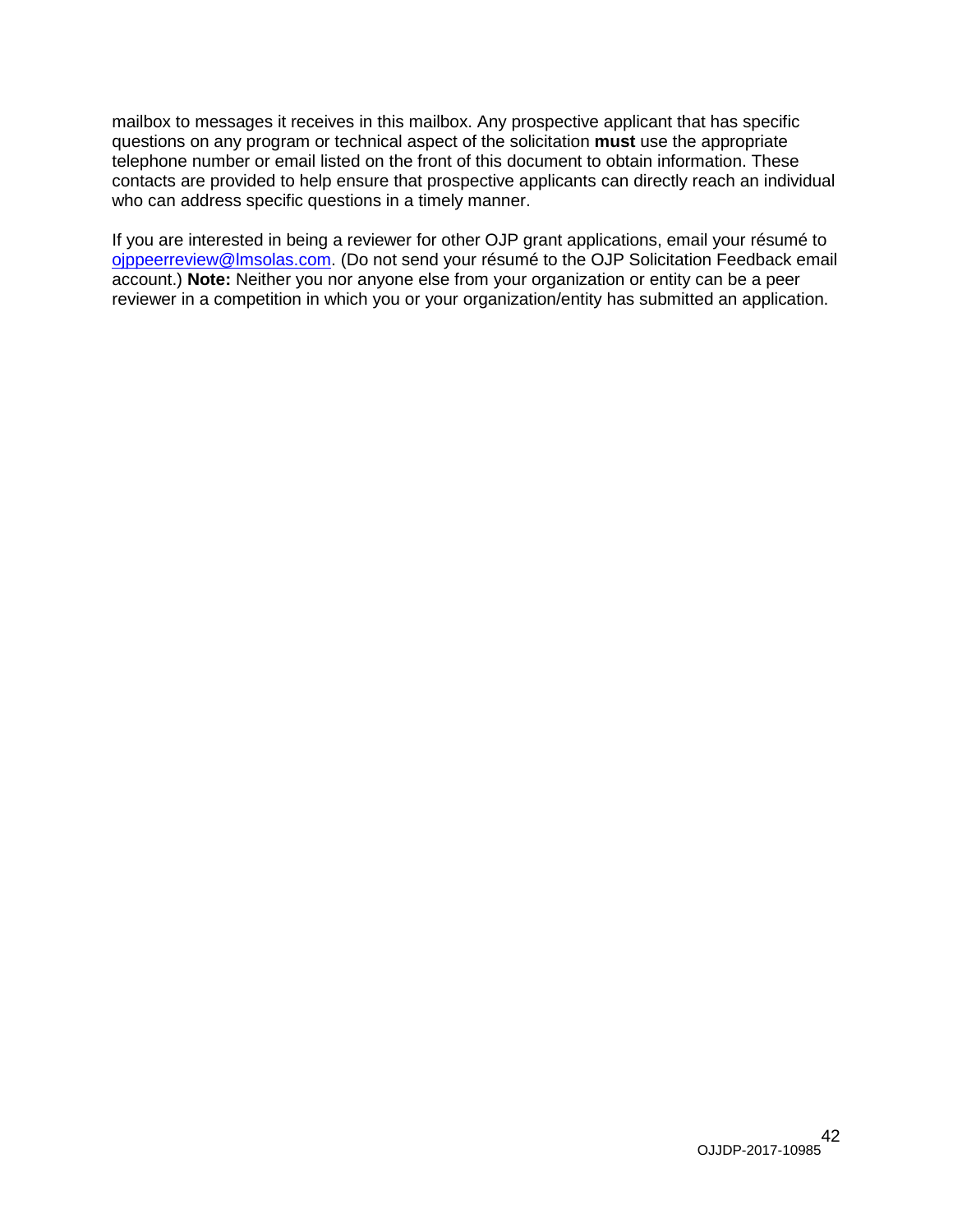#### <span id="page-42-0"></span>**Appendix A: References**

Dubois, D.L., Holloway, B.E., Valentine, J.C., and Cooper, H. 2002. "Effectiveness of Mentoring Programs for Youth: A Meta-Analytic Review." *American Journal of Community Psychology* 30(2)157-197.

DuBois, D.L., Portillo, N., Rhodes, J.E., Silverthorn, N., and Valentine, J.C. 2011. ["How Effective](http://www.rhodeslab.org/files/DuBoisetalMeta.pdf)  [Are Mentoring Programs for Youth? A Systematic Assessment of the Evidence.](http://www.rhodeslab.org/files/DuBoisetalMeta.pdf)" *Psychological Science in the Public Interest* 12(2)57–91.

DuBois, D.L, and Felner, J.K. 2016 ["Mentoring of Youth with Backgrounds of Involvement in](http://www.nationalmentoringresourcecenter.org/index.php/what-works-in-mentoring/model-and-population-reviews.html?id=125)  [Commercial Sex Activity.](http://www.nationalmentoringresourcecenter.org/index.php/what-works-in-mentoring/model-and-population-reviews.html?id=125) *National Mentoring Resource Center website (www.nationalmentoringresourcecenter.org).*

Grossman, J.B., and Rhodes, J.E. 2002. "The Test of Time: Predictors and Effects of Duration in Youth Mentoring Relationships." *American Journal of Community Psychology* 30(2)199-219.

Institute of Medicine and National Research Council. 2013. *[Confronting Commercial Sexual](http://www.nationalacademies.org/hmd/Reports/2013/Confronting-Commercial-Sexual-Exploitation-and-Sex-Trafficking-of-Minors-in-the-United-States.aspx)  [Exploitation and Sex Trafficking of Minors in the United States](http://www.nationalacademies.org/hmd/Reports/2013/Confronting-Commercial-Sexual-Exploitation-and-Sex-Trafficking-of-Minors-in-the-United-States.aspx)*. Washington, DC: The National Academies Press.

Office of Justice Programs. Mentoring. Retrieved from CrimeSolutions.gov, <http://www.crimesolutions.gov/PracticeDetails.aspx?ID=15>

Rhodes, J. E.; and DuBois, D. L. 2006. "Understanding and facilitating the youth mentoring movement". *Social Policy Report.* 20:3.

Smith, L. A., Vardaman, S. H., and Snow, M. A. 2009. ["The National Report on Domestic Minor](http://sharedhope.org/wp-content/uploads/2012/09/SHI_National_Report_on_DMST_2009.pdf)  Sex [Trafficking: America's Prostituted Children."](http://sharedhope.org/wp-content/uploads/2012/09/SHI_National_Report_on_DMST_2009.pdf) Shared Hope International.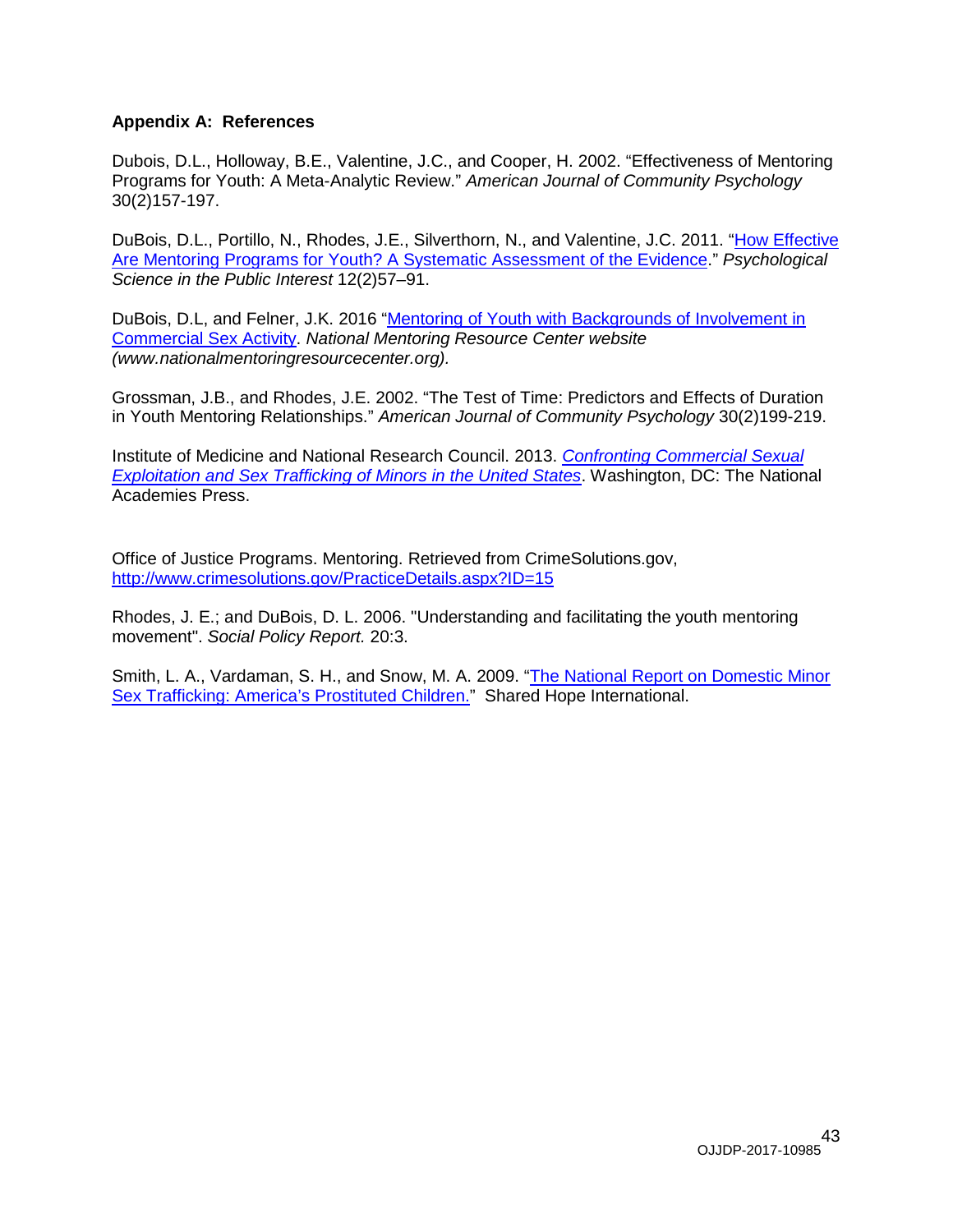#### <span id="page-43-0"></span>**Appendix B: Application Checklist**

#### **OJJDP FY 2017 Mentoring for Child Victims of Commercial Sexual Exploitation and Domestic Sex Trafficking Initiative**

This application checklist has been created as an aid in developing an application.

#### **What an Applicant Should Do:**

| Prior to Registering in Grants.gov:                                            |               |
|--------------------------------------------------------------------------------|---------------|
| Acquire a DUNS Number                                                          | (see page 35) |
| Acquire or renew registration with SAM                                         | (see page 35) |
| To Register with Grants.gov:                                                   |               |
| Acquire AOR and Grants.gov username/password                                   | (see page 35) |
| Acquire AOR confirmation from the E-Biz POC                                    | (see page 35) |
| To Find Funding Opportunity:                                                   |               |
| Search for the Funding Opportunity on Grants.gov                               | (see page 35) |
| Select the correct Competition ID                                              | (see page 36) |
| Download Funding Opportunity and Application Package                           | (see page 36) |
| Sign up for Grants.gov email notifications (optional)                          | (see page 34) |
| Read <b>Important Notice: Applying for Grants in Grants.gov</b>                |               |
| Read OJP policy and guidance on conference approval, planning, and reporting   |               |
| available at ojp.gov/financialguide/DOJ/PostawardRequirements/chapter3.10a.htm |               |
|                                                                                | (see page 13) |
| After Application Submission, Receive Grants.gov Email Notifications That:     |               |
| (1) Application has been received                                              |               |
| (2) Application has either been successfully validated or rejected with errors |               |
|                                                                                | (see page 36) |
| If No Opente any Desember and Validation on Equal Natifications of             |               |

*If No Grants.gov Receipt, and Validation or Error Notifications are Received:* \_\_\_\_\_ Contact Grants.gov and/or SAM regarding technical difficulties. Refer to the section: Experiencing Unforeseen Grants.gov Technical Issues (see page 36) Contact the Response Center at [grants@ncjrs.gov](mailto:grants@ncjrs.gov) to request to submit the application after the deadline because of unforeseen technical issues. Refer to the section: Experiencing Unforeseen Grants.gov Technical Issues (see page 36)

#### **Overview of Post-Award Legal Requirements**:

Review the "Overview of Legal Requirements Generally Applicable to OJP Grants and [Cooperative Agreements -](http://ojp.gov/funding/Explore/SolicitationRequirements/index.htm) FY 2017 Awards" in the OJP Funding Resource Center.

#### **Scope Requirement:**

The federal amount requested is within the allowable limit(s) of \$450,000 for Category 1: Mentoring Project Sites and \$500,000 for Category 2: Training and Technical Assistance.

#### **Eligibility Requirement:** See the title page.